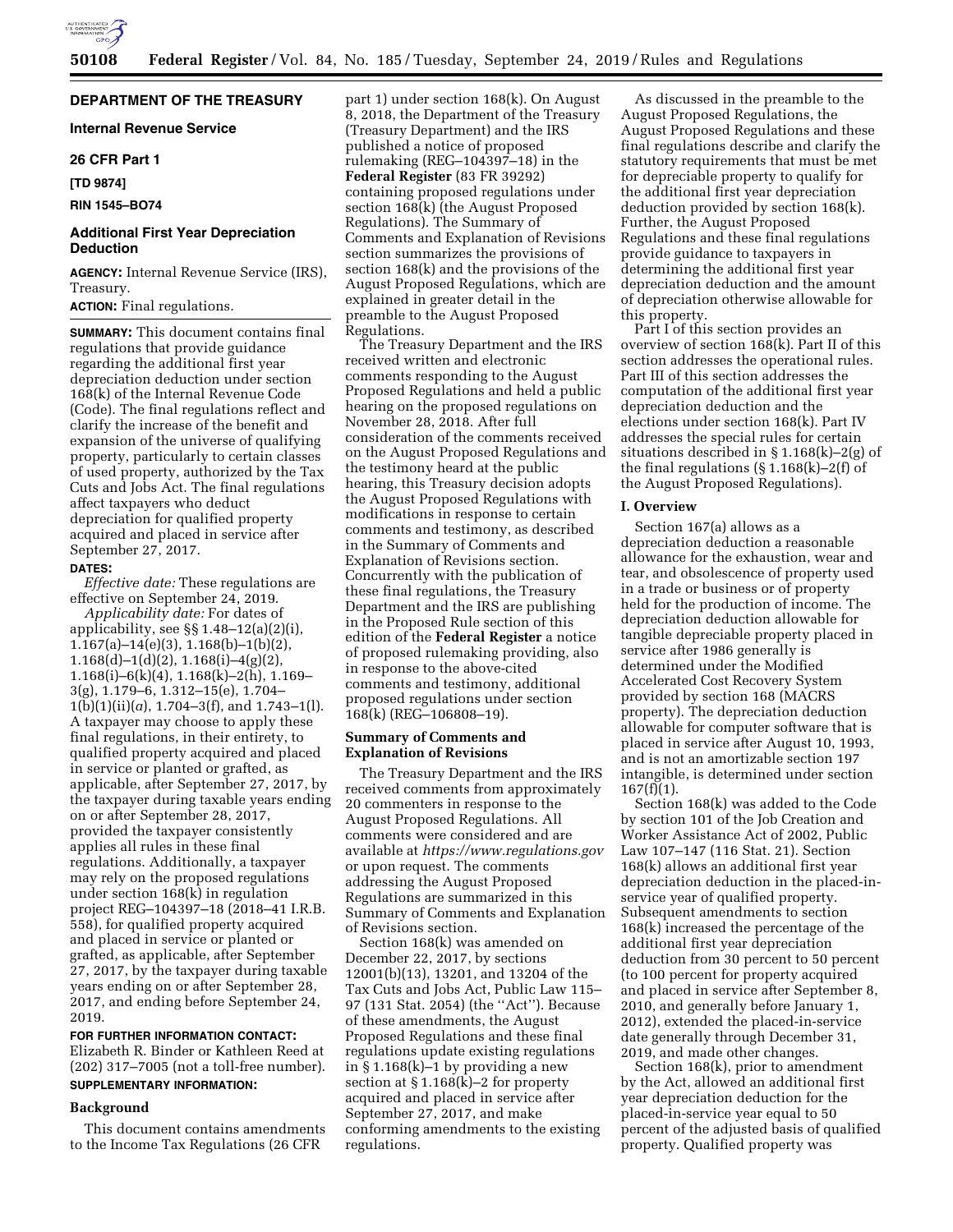defined in part as property the original use of which begins with the taxpayer; that is, the property had to be new property.

Section 13201 of the Act made several amendments to the allowance for additional first year depreciation deduction in section 168(k). For example, the additional first year depreciation deduction percentage is increased from 50 to 100 percent. In addition, the property eligible for the additional first year depreciation deduction is expanded to include certain used depreciable property and certain film, television, or live theatrical productions. Also, the placed-in-service date is extended from before January 1, 2020, to before January 1, 2027 (from before January 1, 2021, to before January 1, 2028, for longer production period property or certain aircraft property described in section 168(k)(2)(B) or (C)). A final example of the amendments by the Act to section 168(k) is the date on which a specified plant is planted or grafted by the taxpayer is extended from before January 1, 2020, to before January 1, 2027.

Section 168(k), as amended by the Act, allows a 100-percent additional first year depreciation deduction for qualified property acquired and placed in service after September 27, 2017, and placed in service before January 1, 2023 (before January 1, 2024, for longer production period property or certain aircraft property described in section  $168(k)(2)(B)$  or (C)). If a taxpayer elects to apply section 168(k)(5), the 100 percent additional first year depreciation deduction also is allowed for a specified plant planted or grafted after September 27, 2017, and before January 1, 2023. The 100-percent additional first year depreciation deduction is decreased by 20 percentage points annually for qualified property placed in service, or a specified plant planted or grafted, after December 31, 2022 (after December 31, 2023, for longer production period property or certain aircraft property described in section  $168(k)(2)(B)$  or  $(C)$ ).

Section 168(k)(2)(A), as amended by the Act, defines ''qualified property'' as meaning, in general, property (1) to which section 168 applies that has a recovery period of 20 years or less, (2) which is computer software as defined in section 167(f)(1)(B), for which a deduction is allowable under section 167(a) without regard to section 168(k), (3) which is water utility property, (4) which is a qualified film or television production as defined in section 181(d), for which a deduction would have been allowable under section 181 without regard to section  $181(a)(2)$  or  $(g)$  or

section  $168(k)$ , or  $(5)$  which is a qualified live theatrical production as defined in section 181(e), for which a deduction would have been allowable under section 181 without regard to section  $181(a)(2)$  or (g) or section  $168(k)$ . ''Qualified property'' also is defined in section  $168(k)(2)(A)$  as meaning property, the original use of which begins with the taxpayer or the acquisition of which by the taxpayer meets the requirements of section  $168(k)(2)$ (E)(ii); and which is placed in service by the taxpayer before January 1, 2027. Section 168(k)(2)(E)(ii) requires that the acquired property was not used by the taxpayer at any time prior to such acquisition and the acquisition of such property meets the requirements of section  $179(d)(2)(A)$ , (B), and (C) and section 179(d)(3).

However, section 168(k)(2)(D) provides that qualified property does not include any property to which the alternative depreciation system specified in section 168(g) applies, determined without regard to section 168(g)(7) (relating to election to have the alternative depreciation system apply), and after application of section 280F(b) (relating to listed property with limited business use).

Section 13201(h) of the Act provides the effective dates of the amendments to section 168(k) made by section 13201 of the Act. Except as provided in section 13201(h)(2) of the Act, section 13201(h)(1) of the Act provides that these amendments apply to property acquired and placed in service after September 27, 2017. However, property is not treated as acquired after the date on which a written binding contract, as defined in  $\S 1.168(k) - 2(b)(5)(iii)$  of these final regulations, is entered into for such acquisition. Section 13201(h)(2) provides that the amendments apply to specified plants planted or grafted after September 27, 2017.

Additionally, section 12001(b)(13) of the Act repealed section 168(k)(4) (relating to the election to accelerate alternative minimum tax credits in lieu of the additional first year depreciation deduction) for taxable years beginning after December 31, 2017. Further, section 13204(a)(4)(B)(ii) repealed section 168(k)(3) (relating to qualified improvement property) for property placed in service after December 31, 2017.

Unless otherwise indicated, all references to section 168(k) hereinafter are references to section 168(k) as amended by the Act.

## **II. Operational Rules**

### *A. Eligibility Requirements for Additional First Year Depreciation Deduction*

The August Proposed Regulations and these final regulations follow section 168(k)(2) and section 13201(h) of the Act to provide that depreciable property must meet four requirements to be qualified property. These requirements are (1) the depreciable property must be of a specified type; (2) the original use of the depreciable property must commence with the taxpayer or used depreciable property must meet the acquisition requirements of section  $168(k)(2)(E)(ii)$ ; (3) the depreciable property must be placed in service by the taxpayer within a specified time period or must be planted or grafted by the taxpayer before a specified date; and (4) the depreciable property must be acquired by the taxpayer after September 27, 2017. The written and electronic comments that the Treasury Department and the IRS received with respect to each of these requirements are discussed below.

### *B. Property of a Specified Type*

1. Property Eligible for the Additional First Year Depreciation Deduction

## a. In General

The August Proposed Regulations and these final regulations follow the definition of qualified property in section  $168(k)(2)(A)(i)$  and  $(k)(5)$  and provide that qualified property must be one of the following: (1) MACRS property that has a recovery period of 20 years or less; (2) computer software as defined in, and depreciated under, section 167(f)(1); (3) water utility property as defined in section 168(e)(5) and depreciated under section 168; (4) a qualified film or television production as defined in section 181(d) and for which a deduction would have been allowable under section 181 without regard to section 181(a)(2) and (g) or section 168(k); (5) a qualified live theatrical production as defined in section 181(e) and for which a deduction would have been allowable under section 181 without regard to section  $181(a)(2)$  and  $(g)$  or section  $168(k)$ ; or  $(6)$  a specified plant as defined in section  $168(k)(5)(B)$  and for which the taxpayer has made an election to apply section 168(k)(5).

#### b. Qualified Improvement Property

The August Proposed Regulations and these final regulations provide that qualified property also includes qualified improvement property that is acquired by the taxpayer after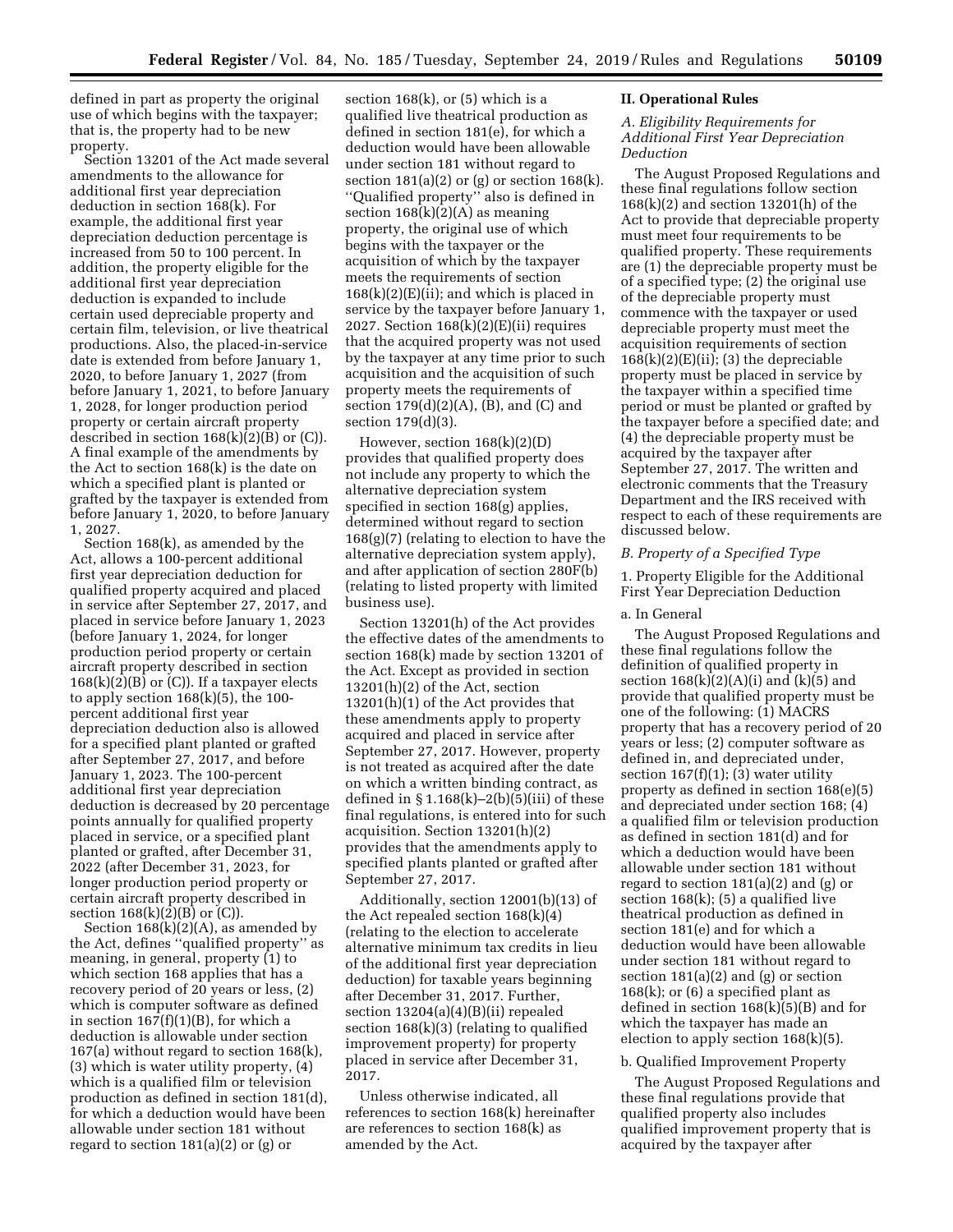September 27, 2017, and placed in service by the taxpayer after September 27, 2017, and before January 1, 2018. Multiple commenters requested clarification that qualified improvement property placed in service after 2017 also is qualified property eligible for the additional first year depreciation deduction. Another commenter requested that the IRS not challenge or audit taxpayers that treat qualified improvement property placed in service after 2017 as 15-year property eligible for the additional first year depreciation deduction.

For property placed in service after December 31, 2017, section 13204 of the Act amended section 168(k) to eliminate qualified improvement property as a specific category of qualified property, and amended section 168(e) to eliminate the 15-year MACRS property classification for qualified leasehold improvement property, qualified restaurant property, and qualified retail improvement property. The legislative history of section 13204 of the Act provides that the MACRS recovery period is 15 years for qualified improvement property. Conf. Rep. No. 115–466, at 367 (2017). However, section 168(e), as amended by section 13204 of the Act, does not classify qualified improvement property as having a recovery period of 20 years or less. Consequently, a legislative change must be enacted to provide for a recovery period of 20 years or less for qualified improvement property placed in service after 2017 to be qualified property. Accordingly, the Treasury Department and the IRS decline to adopt these comments.

c. Qualified Restaurant Property and Qualified Retail Improvement Property

The August Proposed Regulations and these final regulations provide that MACRS property with a recovery period of 20 years or less includes the following MACRS property that is acquired by the taxpayer after September 27, 2017, and placed in service by the taxpayer after September 27, 2017, and before January 1, 2018: (1) Qualified leasehold improvement property; (2) qualified restaurant property that is qualified improvement property; and (3) qualified retail improvement property. One commenter requested clarification that qualified retail improvement property, and qualified restaurant property that is qualified improvement property, also are qualified property eligible for the additional first year depreciation deduction. In making this request, the Treasury Department and the IRS assume the commenter is concerned

about such property that is placed in service after 2017.

For property placed in service after December 31, 2017, section 13204 of the Act amended section 168(e) to eliminate the 15-year MACRS property classifications for qualified leasehold improvement property, qualified restaurant property, and qualified retail improvement property. Because these property classifications are no longer in effect for property placed in service after 2017, the Treasury Department and the IRS decline to adopt this comment.

d. Qualified Film, Television, or Live Theatrical Production

Consistent with section  $168(k)(2)(A)(i)(IV)$  and (V), the August Proposed Regulations provide that qualified property includes a qualified film or television production, or a qualified live theatrical production, for which a deduction would have been allowable under section 181 without regard to section 181(a)(2) and (g), or section 168(k). One commenter requested guidance on when a qualified film had to be produced by an unrelated party so that a taxpayer acquiring the film now can claim additional first year depreciation. In making this request, the Treasury Department and the IRS assume the commenter interpreted the rule as allowing the additional first year depreciation deduction for a used film production. Another commenter requested clarification on whether a used film or television production qualifies for the additional first year depreciation deduction. These requests involve the interaction of sections 168(k) and 181.

Section 181 allows a taxpayer to elect to deduct up to \$15 million of the aggregate production costs of a qualified film, television, or live theatrical production for the taxable year in which the costs are paid or incurred by the taxpayer instead of capitalizing the costs and recovering such costs through depreciation deductions. See § 1.181– 1(a)(1). Pursuant to § 1.181–1(a)(3), production costs do not include the cost of obtaining a production after its initial release or broadcast. Further, § 1.181– 1(a)(1) provides that only an owner of the qualified film or television production is eligible to a make a section 181 election. Section 1.181– 1(a)(2)(i) defines an owner, for purposes of §§ 1.181–1 through –6, as any person that is required under section 263A to capitalize the costs of producing the production into the cost basis of the production, or that would be required to do so if section 263A applied to that person. Pursuant to  $\S 1.181-1(a)(2)(ii)$ , a person that acquires a finished or

partially-finished production is treated as an owner of that production for purposes §§ 1.181–1 through –6, but only if the production is acquired prior to its initial release or broadcast. Section 1.181–1(a)(7) defines initial release or broadcast, for purposes of §§ 1.181–1 through 1.181–6, as the first commercial exhibition or broadcast of a production to an audience.

The Treasury Department and the IRS agree that clarification is needed on whether section 168(k) applies to a used qualified film, television, or live theatrical production. The deduction which would have been allowable under section 181 and §§ 1.181–1 through1.181–6 for a qualified film, television, or live theatrical production is only for production costs paid or incurred by an owner of the qualified film or television production prior to its initial release or broadcast or by an owner of the qualified live theatrical production prior to its initial live staged performance. Accordingly, section 168(k) does not apply to a used qualified film, television, or live theatrical production (that is, such production acquired after its initial release or broadcast, or after its initial live staged performance, as applicable). However, the final regulations clarify that only production costs of the qualified film, television, or live theatrical production for which a deduction would have been allowable under section 181 and the regulations under section 181 are eligible for the additional first year depreciation deduction. The final regulations also clarify that the owner, as defined in  $\S 1.181-1(a)(2)$ , of the qualified film, television, or live theatrical production is the only taxpayer eligible to claim the additional first year depreciation for such production and must be the taxpayer that places such production in service.

A commenter requested clarification that a licensee may deduct the additional first year depreciation for the cost of acquiring a license to a qualified film (for example, the cost of acquiring a license of video on demand rights for a limited term or the cost of acquiring a license of rights in a foreign country for a limited term). As stated in the preceding paragraphs, only the owner of the qualified film, television, or live theatrical production is eligible to make a section 181 election. Section 1.181– 1(a)(2)(ii) provides that a person that acquires only a limited license or right to exploit a production is not an owner of a production for purposes of §§ 1.181–1 through 1.181–6. Therefore, for the reasons stated above, the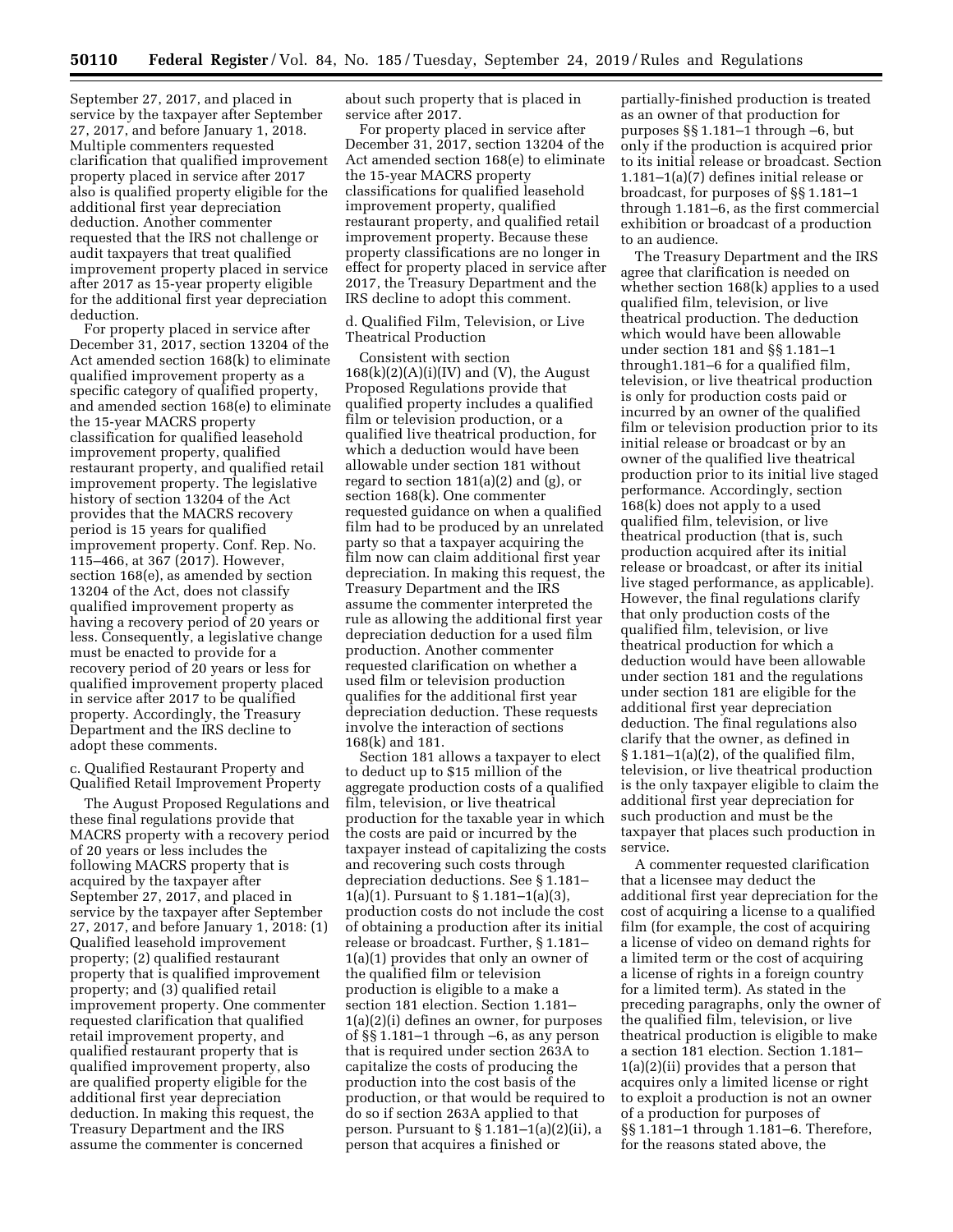Treasury Department and the IRS decline to adopt this comment.

One commenter suggested that the final regulations clarify when a qualified film, television, or live theatrical production had to be produced to be eligible for the additional first year depreciation deduction. Section 181 is effective for a qualified film or television production commencing after October 22, 2004, and for a qualified live theatrical production commencing after December 31, 2015. Because this suggestion concerns the effective dates of section 181, the suggestion is beyond the scope of these final regulations. Accordingly, the Treasury Department and the IRS decline to adopt this suggestion.

2. Property Not Eligible for the Additional First Year Depreciation Deduction

### a. In General

The August Proposed Regulations and these final regulations provide that qualified property does not include (1) property excluded from the application of section 168 as a result of section 168(f); (2) property that is required to be depreciated under the alternative depreciation system of section 168(g) (ADS); (3) any class of property for which the taxpayer elects not to deduct the additional first year depreciation under section  $168(k)(7)$ ; (4) a specified plant placed in service by the taxpayer in the taxable year and for which the taxpayer made an election to apply section  $168(k)(5)$  for a prior year under section  $168(k)(5)(D)$ ; (5) any class of property for which the taxpayer elects to apply section  $168(k)(4)$ , as in effect before the enactment of the Act, to property placed in service in any taxable year beginning before January 1, 2018; or (6) property described in section  $168(k)(9)(A)$  or  $(B)$ .

b. Property Required To Be Depreciated Under the ADS

Property described in section  $168(g)(1)(A), (B), (C), (D), (F),$  or  $(G)$  is required to be depreciated under the ADS. In addition, other provisions of the Code require property to be depreciated under the ADS. For example, property described in section  $263A(e)(2)(A)$  if the taxpayer or any related person (as defined in section 263A(e)(2)(B)) has made an election under section 263A(d)(3), and property described in section  $280F(b)(1)$  is required to be depreciated under the ADS.

The Treasury Department and the IRS are aware that taxpayers and practitioners have questioned whether

using the ADS to determine the adjusted basis of the taxpayer's qualified business asset investment pursuant to section 250(b)(2)(B) or 951A(d)(3) causes the taxpayer's tangible property to be ineligible for the additional first year depreciation deduction. The final regulations clarify that it does not make that property ineligible for the additional first year depreciation deduction. The final regulations also clarify that using the ADS to determine the adjusted basis of the taxpayer's tangible assets for allocating business interest expense between excepted and non-excepted trades or businesses under section 163(j) does not make that property ineligible for the additional first year depreciation deduction. In both instances, however, this rule does not apply if the property is required to be depreciated under the ADS pursuant to section  $168(g)(1)(A)$ , (B), (C), (D), (F), or (G), or other provisions of the Code other than section  $163(j)$ ,  $250(b)(2)(B)$ , or 951A(d)(3).

If section 168(h)(6) applies (property owned by partnerships treated as taxexempt use property), the Treasury Department and the IRS also are aware that taxpayers and practitioners have questioned whether only the tax-exempt entity's proportionate share of the property or the entire property is not eligible for the additional first year depreciation deduction. If section 168(h)(6) applies, section 168(h)(6)(A) provides that the tax-exempt entity's proportionate share of the property is treated as tax-exempt use property. Accordingly, the final regulations clarify that only the tax-exempt entity's proportionate share of the property is described in section 168(g)(1)(B) and is not eligible for the additional first year depreciation deduction.

c. Property Described in Section 168(k)(9)

## i. In General

Consistent with section  $168(k)(9)(A)$ , the August Proposed Regulations and these final regulations provide that qualified property does not include any property that is primarily used in a trade or business described in section 163(j)(7)(A)(iv). Further, consistent with section  $168(k)(9)(B)$ , the August Proposed Regulations and these final regulations provide that qualified property does not include any property used in a trade or business that has had floor plan financing indebtedness if the floor plan financing interest related to such indebtedness is taken into account under section  $168(j)(1)(C)$ .

Because section 163(j) applies to taxable years beginning after December 31, 2017, the August Proposed Regulations and these final regulations also provide that these exclusions from the additional first year depreciation deduction apply to property placed in service in any taxable year beginning after December 31, 2017. The August Proposed Regulations did not provide any further guidance under section 168(k)(9).

Several commenters requested guidance on whether a taxpayer that leases property to a trade or business described in section 168(k)(9) is eligible to claim the additional first year depreciation for the property. Concurrently with the publication of these final regulations, the Treasury Department and the IRS are publishing elsewhere in this issue of the **Federal Register** proposed regulations under section 168(k) (REG–106808–19) that address these comments.

ii. Property Described in Section 168(k)(9)(A) (Regulated Public Utility Property)

The Treasury Department and the IRS are aware that taxpayers and practitioners have questioned how to determine whether property is primarily used in a trade or business described in section  $168(k)(9)(A)$ . Concurrently with the publication of these final regulations, the Treasury Department and the IRS are publishing elsewhere in this issue of the **Federal Register**  proposed regulations under section 168(k) (REG–106808–19) that address this question.

Several commenters requested guidance on whether property acquired before September 28, 2017, by a trade or business described in section  $168(k)(9)(A)$  is eligible for the additional first year depreciation deduction provided by section 168(k) as in effect before the enactment of the Act. This comment is related to the comment discussed in part II(D)(3) of this Summary of Comments and Explanation of Revisions section regarding the election provided in section 3.02(2)(b) of Rev. Proc. 2011–26 (2011–16 I.R.B. 664). Concurrently with the publication of these final regulations, the Treasury Department and the IRS are publishing elsewhere in this issue of the **Federal Register** proposed regulations under section 168(k) (REG–106808–19) that address both comments.

Another commenter requested that the Treasury Department and the IRS change the position in the August Proposed Regulations so that qualified property does not include property that is primarily used in a trade business described in section  $168(k)(9)(A)$ , acquired after September 27, 2017, and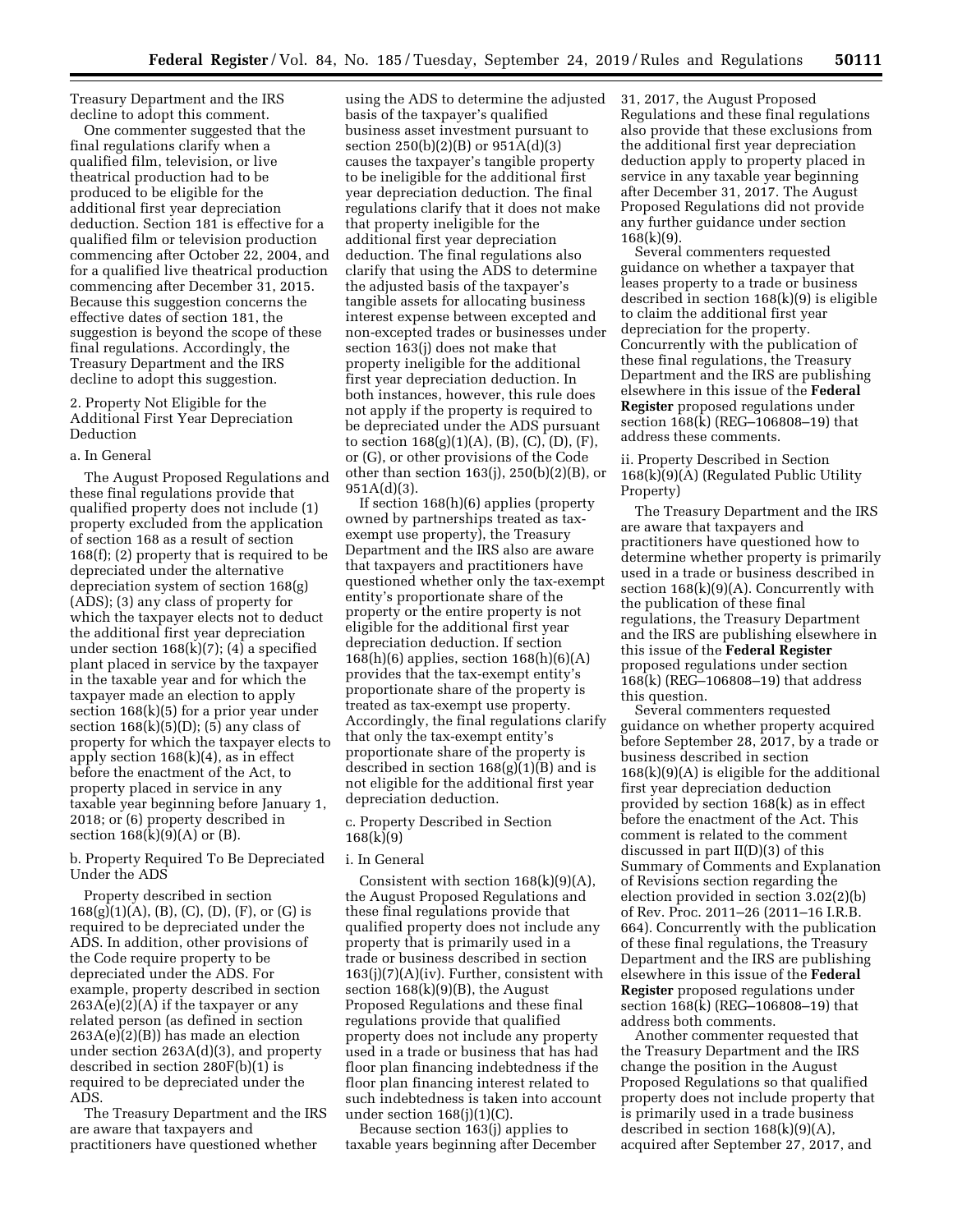placed in service before January 1, 2018. The commenter asserted that the definition of a trade or business in section  $163(j)(7)(A)(iv)$  is not new, and regulated public utility companies were not expecting such property to be eligible for the additional first year depreciation deduction. The definition of a trade or business under section  $163(j)(7)(A)(iv)$  is outside the scope of these final regulations. Further, because section 163(j) applies to taxable years beginning after December 31, 2017, the Treasury Department and the IRS believe that the exclusion of property described in section  $168(k)(9)(A)$  from the additional first year depreciation deduction applies to such property placed in service in taxable years beginning after December 31, 2017. Accordingly, the Treasury Department and the IRS decline to adopt this suggestion.

iii. Property Described in Section 168(k)(9)(B) (Floor Plan Financing Indebtedness)

A commenter requested guidance on when floor plan financing interest is ''taken into account'' for purposes of section 168(k)(9)(B). If section  $168(k)(9)(B)$  applies for a taxable year, the Treasury Department and the IRS also are aware that taxpayers and practitioners have questioned whether ''has had floor plan financing indebtedness" in section  $168(k)(9)(B)$ means that the additional first year depreciation deduction is not allowed for property placed in service by a trade or business described in section 168(k)(9)(B) in any subsequent taxable year. Concurrently with the publication of these final regulations, the Treasury Department and the IRS are publishing elsewhere in this issue of the **Federal Register** proposed regulations under section 168(k) (REG–106808–19) that address both matters.

## *C. New and Used Property*

## 1. New Property

The August Proposed Regulations and these final regulations generally retain the original use rules in § 1.168(k)– 1(b)(3). Pursuant to section 168(k)(2)(A)(ii), the August Proposed Regulations and these final regulations do not provide any date by which the original use of the property must commence with the taxpayer.

The August Proposed Regulations and these final regulations define original use as meaning the first use to which the property is put, whether or not that use corresponds to the use of the property by the taxpayer. A commenter requested that this definition be revised

to provide that original use means the first use of the property within the United States. The definition of original use in the August Proposed Regulations and in  $\S 1.168(k)-1(b)(3)$  is the same as the definition of such term in the legislative history of the Job Creation and Worker Assistance Act of 2002, Public Law 107–147 (116 Stat. 21), that added section 168(k) to the Code. There is no indication in the legislative history of section 13201 of the Act that Congress intended to change the definition of original use. Accordingly, the Treasury Department and the IRS decline to adopt this comment.

#### 2. Used Property

## a. In General

Pursuant to section  $168(k)(2)(A)(ii)$ and (k)(2)(E)(ii), the August Proposed Regulations and these final regulations provide that the acquisition of used property is eligible for the additional first year depreciation deduction if such acquisition meets the following three requirements: (1) The property was not used by the taxpayer or a predecessor at any time prior to the acquisition; (2) the acquisition of the property meets the related party and carryover basis requirements of section 179(d)(2)(A), (B), and (C) and § 1.179–4(c)(1)(ii), (iii), and (iv), or § 1.179–4(c)(2); and (3) the acquisition of the property meets the cost requirements of section 179(d)(3) and § 1.179–4(d).

Several commenters requested a definition of ''predecessor.'' One commenter suggested that the term be limited to a transfer described in section 381. Another commenter suggested that the term be comprehensively defined, including transactions between partners and partnerships, or shareholders and corporations. This commenter also asserted that restrictions based on use by a predecessor should be removed because the language is not in section 168(k).

Besides the used property requirements in the August Proposed Regulations, the term ''predecessor'' is used in the acquisition requirements in the proposed regulations and in § 1.168(k)–1(b)(4). The Treasury Department and the IRS have determined that the inclusion of predecessor in both requirements is necessary and appropriate to prevent abuse by taxpayers to churn assets. Accordingly, the Treasury Department and the IRS do not adopt the suggestion to remove the term ''predecessor.''

However, the Treasury Department and the IRS agree that a definition of predecessor is needed. The final regulations provide that a predecessor includes (i) a transferor of an asset to a transferee in a transaction to which section 381(a) applies, (ii) a transferor of an asset to a transferee in a transaction in which the transferee's basis in the asset is determined, in whole or in part, by reference to the basis of the asset in the hands of the transferor, (iii) a partnership that is considered as continuing under section 708(b)(2), (iv) the decedent in the case of an asset acquired by an estate, or (v) a transferor of an asset to a trust.

### b. Depreciable Interest

The August Proposed Regulations and these final regulations provide that the property is treated as used by the taxpayer or a predecessor at any time prior to acquisition by the taxpayer or predecessor if the taxpayer or the predecessor had a depreciable interest in the property at any time prior to such acquisition, whether or not the taxpayer or the predecessor claimed depreciation deductions for the property.

## i. Definition

A commenter requested a definition of ''depreciable interest'' or a clarification that the term has the meaning as applied for purposes of section 167. The term ''depreciable interest'' in the August Proposed Regulations and these final regulations has the same meaning as that term is used for purposes of section 167. The property must be used in the taxpayer's trade or business or held by the taxpayer for the production of income pursuant to section 167(a). In addition, case law provides that the person who made the capital investment in the property is the person entitled to a return on that capital by means of claiming a depreciation deduction. *Gladding Dry Goods Co.* v. *Commissioner,* 2 B.T.A. 336, 338 (1925). Legal title and the right of possession are not determinative. *Hopkins Partners* v. *Commissioner,* T.C. Memo. 2009–107 (*citing Gladding Dry Goods,* 2 B.T.A. at 338). Instead, the question is which party actually invested in the property. Id.

The issue of whether a taxpayer has a depreciable interest in property generally arises when a lessor or a lessee makes improvements to property. If a lessor makes improvements at the lessor's own expense, the lessor is entitled to depreciation deductions even though the lessee has the use of the improvements. *Gladding Dry Goods,* 2 B.T.A. at 338–339; *Hopkins Partners.* If a lessee makes improvements and the title to the improvements vests immediately in the lessor, the lessor's bare legal title does not preclude the lessee from recovering its investment in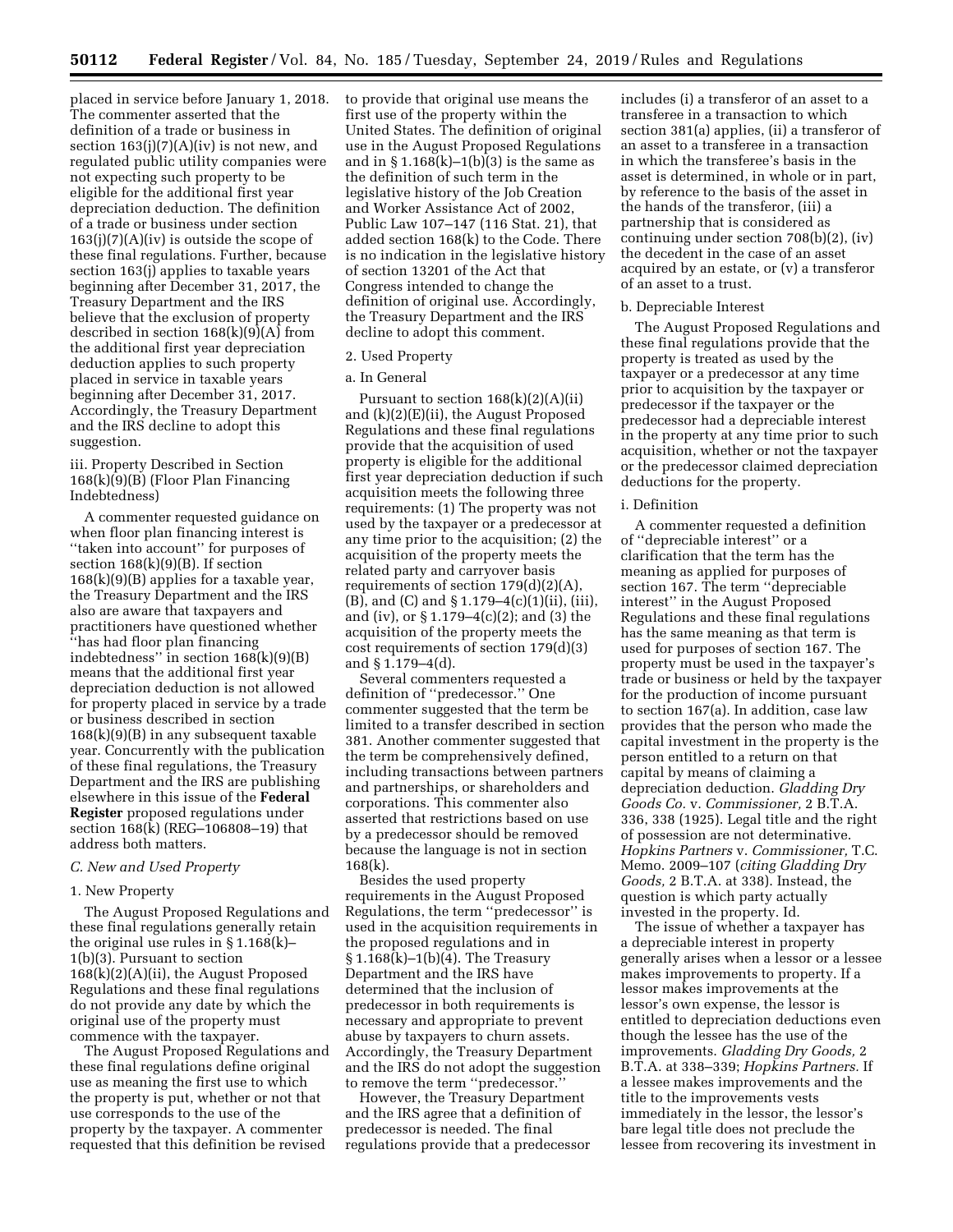the improvements through depreciation deductions. *Hopkins Partners;* see also *McGrath* v. *Commissioner,* T.C. Memo. 2002–231. However, when the lessee makes improvements as a substitute for rent, the lessee has no depreciable interest in the leasehold improvement. *Hopkins Partners* (*citing Your Health Club, Inc.* v. *Commissioner,* 4 T.C. 385, 390 (1944), acq., 1945 C.B. 7). Because the determination of whether a person has a depreciable interest in the property depends on the facts and circumstances and concerns whether the property is eligible for the depreciation deduction under section 167, the request is beyond the scope of these final regulations. Accordingly, the Treasury Department and the IRS decline to adopt this comment.

## ii. Safe Harbor

The preamble to the August Proposed Regulations requested comments on whether a safe harbor should be provided on how many taxable years a taxpayer or a predecessor should look back to determine if the taxpayer or the predecessor previously had a depreciable interest in the property. Multiple commenters made suggestions. One commenter suggested a look-back period of five years from the placed-inservice date of the property, with a rebuttable presumption that neither the taxpayer nor a predecessor held a depreciable interest in the property prior to the 5-year period. Other commenters suggested a look-back period of three years, including the current taxable year. Another commenter suggested that the prior use rule apply only to property initially owned on or after the date of enactment of the Act and a look-back period that is the shorter of the applicable recovery period of the property or 10 years. Another commenter suggested no lookback period for used property to be used in the United States for the first time. Finally, another commenter suggested the following three alternatives for determining if property is previously used by the taxpayer or a predecessor: The prior use or disposition of the property occurred pursuant to a plan that included the taxpayer's reacquisition of the property; the person possesses actual or constructive knowledge of the prior use of the property; or provide a look-back period measured by reference to the property's recovery period, such as the lesser of the property's recovery period or a set number of years.

After considering these suggestions, the Treasury Department and the IRS have decided to provide a look-back period of five calendar years

immediately prior to the taxpayer's current placed-in-service year of the property. We believe that five years is the appropriate number of years to reduce the potential for churning assets. Most assets have a recovery period of five or seven years under section 168(c). In addition, we believe that this brightline test will be easy for both taxpayers and the IRS to administer. Therefore, the final regulations provide that to determine if the taxpayer or a predecessor had a depreciable interest in the property at any time prior to acquisition, only the five calendar years immediately prior to the taxpayer's current placed-in-service year of the property are taken into account. If the taxpayer and a predecessor have not been in existence for this entire 5-year period, only the number of calendar years the taxpayer and the predecessor have been in existence is taken into account.

iii. Used in the United States for the First Time

A commenter requested the August Proposed Regulations be revised to allow the used property requirements be met for property that will be used in the United States for the first time and that is acquired at its fair market value by a U.S. taxpayer from a non-U.S. related party, and for property that is acquired by a U.S. affiliate from a non-U.S. parent corporation in an arm's-length transaction. The statutory language of section 168(k)(2)(E)(ii) and the legislative history of section 13201 of the Act do not support such a rule. Conf. Rep. No. 115–466, at 353. Accordingly, the Treasury Department and the IRS decline to adopt this comment.

#### iv. Substantial Renovation of Property

The Treasury Department and the IRS are aware that taxpayers and practitioners have questioned whether a taxpayer that purchases substantially renovated property is eligible to claim the additional first year depreciation deduction for such property (assuming all other requirements are met).

The August Proposed Regulations and these final regulations retain the original use rules in § 1.168(k)–1(b)(3)(i). Under these rules, the cost of reconditioned or rebuilt property does not satisfy the original use requirement. However, if the cost of the used parts in such property is not more than 20 percent of the total cost of the property, whether acquired or self-constructed, the property is treated as meeting the original use requirement.

Consistent with the original use rules, the final regulations provide that if a

taxpayer acquires and places in service substantially renovated property and the taxpayer or a predecessor previously had a depreciable interest in the property before it was substantially renovated, that taxpayer's or predecessor's depreciable interest is not taken into account for determining whether the substantially renovated property was used by the taxpayer or a predecessor at any time before its acquisition by the taxpayer. For this purpose and consistent with the original use rules, property is substantially renovated if the cost of the used parts is not more than 20 percent of the total cost of the substantially renovated property, whether acquired or selfconstructed.

### c. Section 336(e) Election

Section  $1.179-4(c)(2)$  provides that property deemed to have been acquired by a new target corporation as a result of a section 338 election will be considered acquired by purchase for purposes of § 1.179–4(c)(1). Upon a section 338 election, the target corporation (old target) is treated as transferring all of its assets to an unrelated person in exchange for consideration that includes the discharge of its liabilities, and a different corporation (new target) is treated as acquiring all of its assets from an unrelated person in exchange for consideration that includes the assumption of those liabilities. Section 1.338–1(a)(1). Although both old target and new target are a single corporation under corporate law, § 1.338–1(a)(1) provides that they generally are considered to exist as separate corporations for purposes of subtitle A of the Code.

The Federal income tax consequences of a section 336(e) election made with respect to a qualified stock disposition not described, in whole or in part, in section  $355(d)(2)$  or (e)(2) are similar to the Federal income tax consequences of a section 338 election. See § 1.336– 2(b)(1). Accordingly, the August Proposed Regulations and these final regulations modify  $\S 1.179-4(c)(2)$  to include property deemed to have been acquired by a new target corporation pursuant to a section 336(e) election made with respect to such a qualified stock disposition. Thus, property deemed to have been acquired by a new target corporation as a result of either a section 338 election or a section 336(e) election made with respect to a qualified stock disposition not described, in whole or in part, in section  $355(d)(2)$  or  $(e)(2)$  is considered acquired by purchase for purposes of  $§ 1.179-4(c)(1).$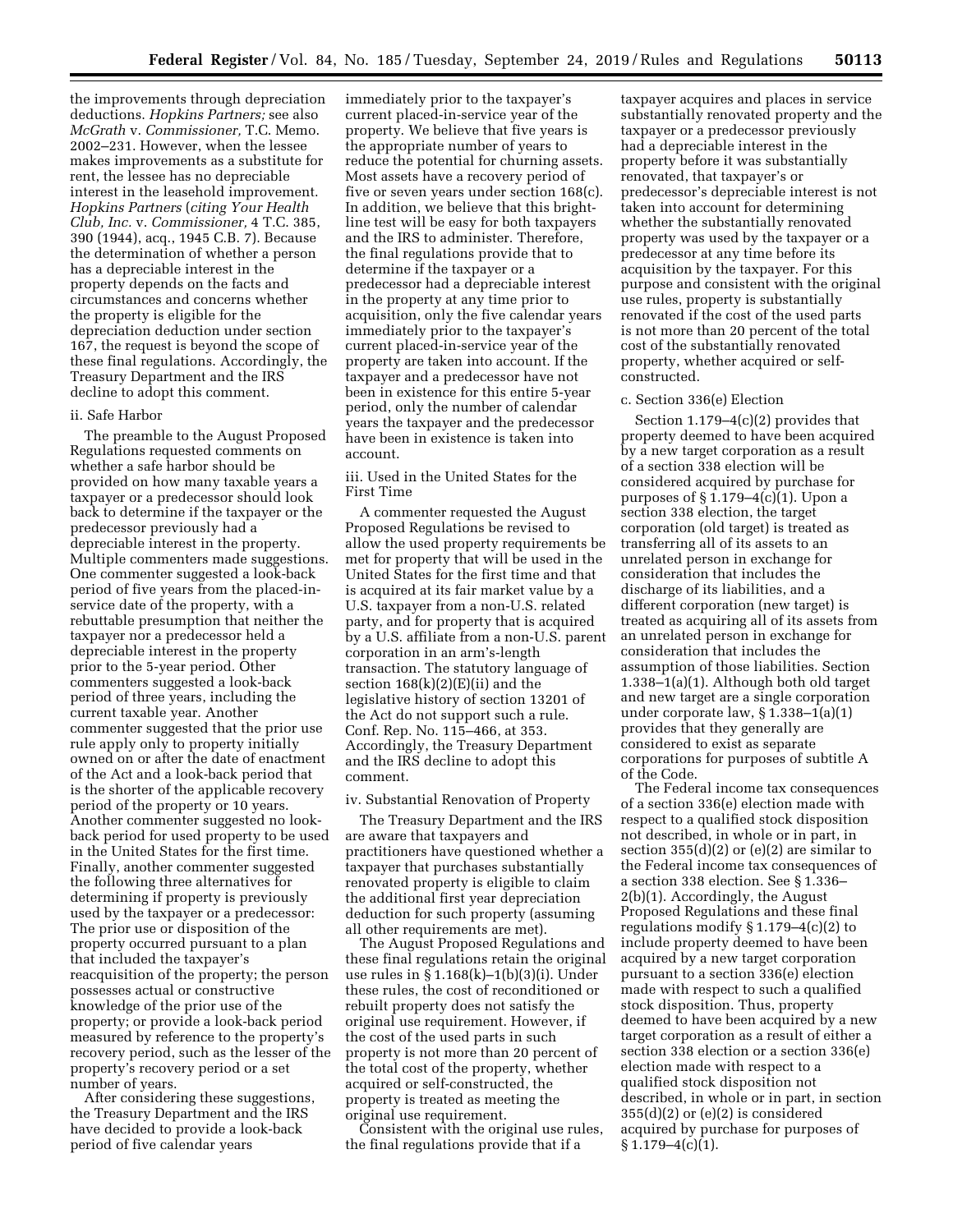Conversely, if a section 336(e) election is made with respect to a qualified stock disposition that is described, in whole or in part, in section  $355(d)(2)$  or (e)(2), old target is treated as selling its assets to an unrelated person but then purchasing the assets back (sale-to-self model). Section 1.336– 2(b)(2). Because the sale-to-self model does not deem a new target corporation to acquire the assets from an unrelated person, commenters have questioned whether assets deemed purchased in such a qualified stock disposition should be considered acquired by purchase for purposes of § 1.179–4(c)(1). The final regulations clarify that the reference to section 336(e) in § 1.179– 4(c)(2) does not include dispositions described in section  $355(d)(2)$  or  $(e)(2)$ because, under the sale-to-self model, old target will be treated as acquiring the assets in which it previously had a depreciable interest.

## d. Rules Applying to Consolidated Groups

The August Proposed Regulations treat a member of a consolidated group as previously having a depreciable interest in all property in which the consolidated group is treated as previously having a depreciable interest. For purposes of this proposed rule, a consolidated group is treated as having a depreciable interest in property if any current or previous member of the group had a depreciable interest in the property while a member of the group. The August Proposed Regulations also do not allow the additional first year depreciation deduction when, as part of a series of related transactions, one or more members of a consolidated group acquire both the stock of a corporation that previously had a depreciable interest in the property and the property itself. Additionally, if the acquisition of property is part of a series of related transactions that also includes one or more transactions in which the transferee of the property ceases to be a member of a consolidated group, then whether the taxpayer is a member of a consolidated group is tested immediately after the last transaction in the series.

Multiple commenters requested clarification of these rules. Concurrently with the publication of the final regulations, the Treasury Department and the IRS are publishing elsewhere in this issue of the **Federal Register**  proposed regulations under section 168(k) (REG–106808–19) that address these comments.

## e. Series of Related Transactions

Section  $1.168(k)-2(b)(3)(iii)(C)$  of the August Proposed Regulations provides that, in the case of a series of related transactions, property is treated as directly transferred from the original transferor to the ultimate transferee, and the relation between the original transferor and the ultimate transferee is tested immediately after the last transaction in the series (related transactions rule). We received comments requesting clarification on the application of the related transactions rule in certain circumstances. Concurrently with the publication of the final regulations, the Treasury Department and the IRS are publishing elsewhere in this issue of the **Federal Register** proposed regulations under section 168(k) (REG–106808–19) that address these comments.

### f. Application to Partnerships

The August Proposed Regulations and these final regulations address whether certain section 704(c) allocations, the basis of distributed property determined under section 732, and basis adjustments under sections 734(b) and 743(b) qualify for the additional first year depreciation deduction. One commenter recommended applying the principles underlying section 197(f)(9) to analyze these issues under section 168(k). The Treasury Department and the IRS considered this approach and determined that it was not appropriate for purposes of section 168(k). Although the regulations under section 197(f)(9) apply an aggregate approach with respect to basis adjustments under sections 732, 734, and 743 (as well as certain section 704(c) allocations), the Treasury Department and the IRS looked to the purpose of section 168(k), not section 197(f)(9), to determine how to best approach the entity versus aggregate theory question. Furthermore, the statutory language found in section 197(f)(9)(E), which treats each partner in a partnership as having owned and used the partner's proportionate share of the partnership's assets for purposes of determining basis increases under sections 732, 734, and 743, is not in section 168(k). Therefore, the August Proposed Regulations and these final regulations determine the proper treatment of each basis adjustment under section 168(k) on a case-by-case basis.

One commenter to the August Proposed Regulations asked for clarification regarding a partner's depreciable interest in property held by a partnership. Concurrently with the publication of the final regulations, the

Treasury Department and the IRS are publishing elsewhere in this issue of the **Federal Register** proposed regulations under section 168(k) (REG–106808–19) that address this comment.

#### i. Section 704(c) Remedial Allocations

The August Proposed Regulations and these final regulations provide that remedial allocations under section 704(c) do not qualify for the additional first year depreciation deduction. The same rule applies in the case of revaluations of partnership property (reverse section 704(c) allocations).

One commenter requested that the final regulations permit immediate expensing of excess book basis under the remedial allocation method in § 1.704–3(d) and corresponding remedial allocations of income and depreciation. The Treasury Department and the IRS decline to adopt this comment because the underlying property that gives rise to remedial allocations was contributed to the partnership in a section 721 transaction and has a basis described in section  $179(d)(2)(C)$ , which is in violation of section  $168(k)(2)(E)(ii)(I)$ , as well as the original use requirement.

### ii. Section 734(b) Adjustments

The August Proposed Regulations and these final regulations provide that section 734(b) basis adjustments are not eligible for the additional first year depreciation deduction.

One commenter suggested that the Treasury Department and the IRS should permit immediate expensing of basis adjustments under section 734(b)(1)(A) allocable to qualified property. Section 734(b)(1)(A) provides that, in the case of a distribution of property to a partner with respect to which a section 754 election is in effect (or when there is a substantial basis reduction under section 734(d)), the partnership will increase the adjusted basis of partnership property by the amount of any gain recognized to the distributee partner under section 731(a)(1). The Treasury Department and the IRS decline to adopt this comment because section 734(b) adjustments are made to the common basis of partnership property and do not satisfy the original use clause of section  $168(k)(2)(A)(ii)$  or the used property requirement of section  $168(k)(2)(E)(ii)(I)$ .

## iii. Section 743(b) Adjustments

The August Proposed Regulations and these final regulations provide that, in determining whether a section 743(b) basis adjustment meets the used property acquisition requirements of section  $168(k)(2)(E)(ii)$ , each partner is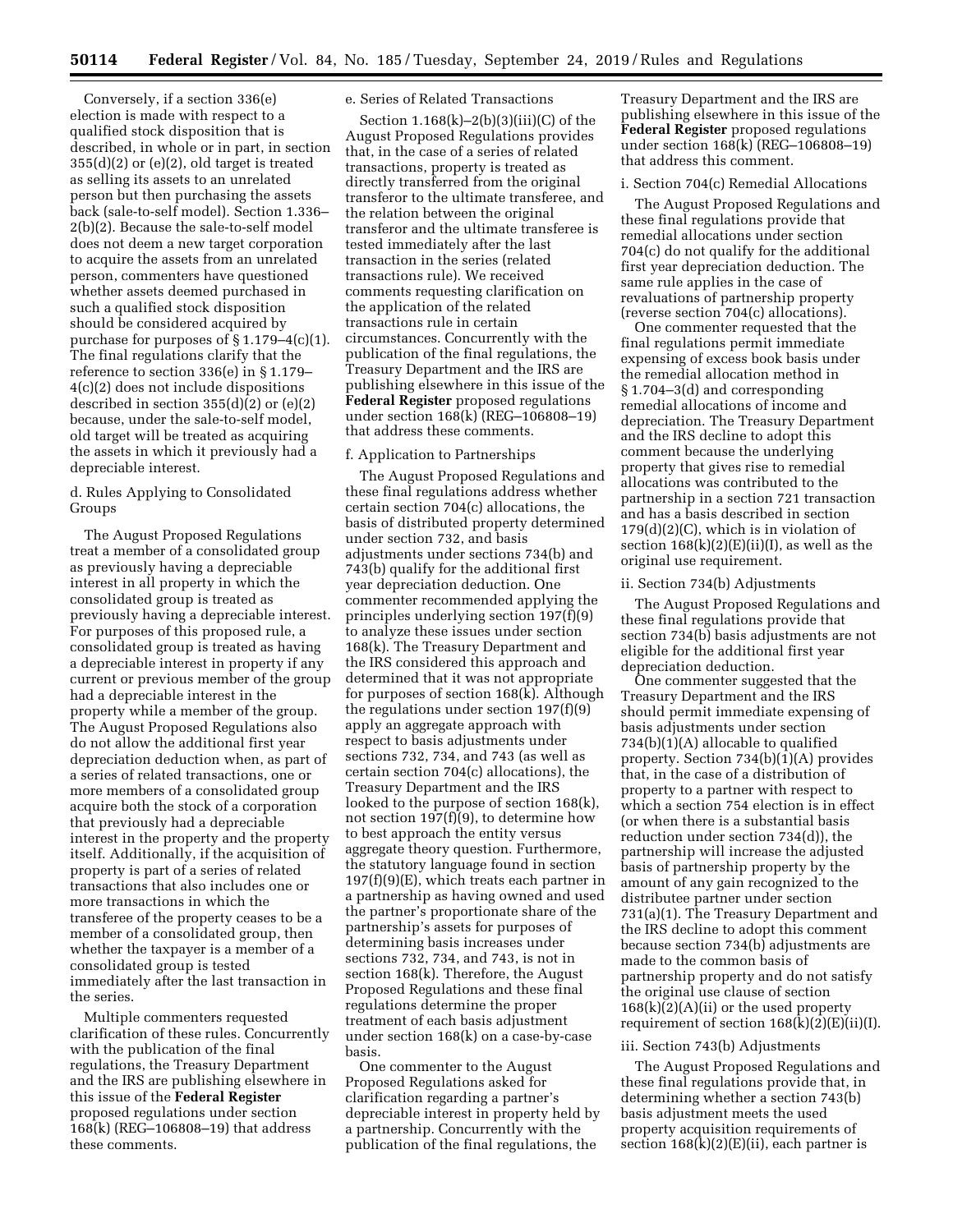treated as having owned and used the partner's proportionate share of partnership property. In the case of a transfer of a partnership interest, section  $168(k)(2)(E)(ii)(I)$  will be satisfied if the partner acquiring the interest, or a predecessor of such partner, has not used the portion of the partnership property to which the section 743(b) basis adjustment relates at any time prior to the acquisition (that is, the transferee has not used the transferor's portion of partnership property prior to the acquisition), notwithstanding the fact that the partnership itself has previously used the property. Similarly, for purposes of applying section  $179(d)(2)(A)$ , (B), and (C), the partner acquiring a partnership interest is treated as acquiring a portion of partnership property, and the partner who is transferring a partnership interest is treated as the person from whom the property is acquired.

The August Proposed Regulations provide that a section 743(b) basis adjustment in a class of property (not including the property class for section 743(b) basis adjustments) may be recovered using the additional first year depreciation deduction under section 168(k) without regard to whether the partnership elects out of the additional first year depreciation deduction under section 168(k)(7) for all other qualified property in the same class of property and placed in service in the same taxable year. Similarly, a partnership may make the election out of the additional first year depreciation deduction under section  $168(k)(7)$  for a section 743(b) basis adjustment in a class of property (not including the property class for section 743(b) basis adjustments), and this election will not bind the partnership to such election for all other qualified property of the partnership in the same class of property and placed in service in the same taxable year.

One commenter recommended that the final regulations require consistent treatment for section 743(b) adjustments in a class of property and all other qualified property in the same class and placed in service in the same taxable year. The Treasury Department and the IRS believe that taxpayers should have the flexibility to use or elect out of the additional first year depreciation deduction for section 743(b) adjustments in a class of property without being bound to that choice for all other qualified property in the same class and placed in service in the same taxable year. Therefore, the final regulations retain the rule of the August Proposed Regulations.

One commenter requested that uppertier partnerships be able to make an election under section 168(k)(7), or not, for both qualified property held directly by the upper-tier partnership and qualified property held indirectly through lower-tier partnerships. The Treasury Department and the IRS believe that a system of upper-tier partnerships making this election on behalf of lower-tier partnerships would be difficult to administer, and decline to adopt this comment. Lower-tier partnerships can make a section 168(k)(7) separately or may choose not to make that election.

One commenter suggested that there could be potential confusion with the language that would be added to § 1.743–1(j)(4)(i)(B)(*1*) by the August Proposed Regulations. This commenter stated that the addition of ''notwithstanding the above'' to that provision could be read to negate other provisions of §1.743-1(j)(4)(i)(B). The Treasury Department and the IRS did not intend this implication. In these final regulations, the Treasury Department and the IRS have clarified this section by removing ''notwithstanding the above.''

The preamble to the August Proposed Regulations provides that a section 743(b) basis adjustment is eligible for the additional first year depreciation deduction provided all of the requirements of section 168(k) are met and assuming § 1.743–1(j)(4)(i)(B)(*2*) does not apply. Some commenters asked for clarification regarding the application of § 1.743–1(j)(4)(i)(B)(*2*). Section 1.743–1(j)(4)(i)(B)(*2*) provides that, if a partnership uses the remedial allocation method under § 1.704–3(d) with respect to an item of the partnership's recovery property, then the portion of any section 743(b) basis increase for that property that is attributable to section 704(c) built-in gain is recovered over the remaining recovery period for the partnership's excess book basis in the property as determined in the final sentence of § 1.704–3(d)(2). This would preclude the partner from taking the additional first year depreciation deduction for the portion of the section 743(b) basis increase attributable to section 704(c) built-in gain. Section 1.743– 1(j)(4)(i)(B)(*2*) further provides that any remaining portion of a section 743(b) basis increase is recovered under § 1.743–1(j)(4)(i)(B)(*1*), which treats a section 743(b) basis increase as newlypurchased property placed in service when the transfer of the partnership interest occurs. Section 1.743– 1(j)(4)(i)(B)(*1*) also provides that any applicable recovery period and method

may be used for the basis increase. Therefore, under the August Proposed Regulations, the additional first year depreciation deduction is available for the portion of a section 743(b) basis increase that is not attributable to section 704(c) built-in gain, regardless of the section 704(c) method used, assuming all the requirements of section 168(k) are satisfied.

One commenter requested that the final regulations permit a partnership to use the additional first year depreciation deduction with respect to the portion of the section 743(b) basis increase that is attributable to section 704(c) built-in gain, even if the partnership is using the remedial allocation method with respect to the property. The Treasury Department and the IRS agree with this comment. However, an exception to this rule is needed in the case of publicly traded partnerships (within the meaning of section 7704(b)) to maintain fungibility for publicly traded partnership units. Thus, the final regulations amend § 1.743– 1(j)(4)(i)(B)(*2*) to provide an exception to the rule that the portion of a section 743(b) basis increase that is attributable to section 704(c) built-in gain is recovered over the remaining recovery period for the partnership's excess book basis in the property. This exception applies only in the case of a partnership that is not a publicly traded partnership and that is recovering a section 743(b) basis increase using the additional first year depreciation deduction under section 168(k). If this exception applies, the entire section 743(b) basis increase is eligible for the additional first year depreciation. For publicly traded partnerships, the rules of the August Proposed Regulations described in the preceding paragraph continue to apply.

## g. Syndication Transaction

The syndication transaction rule in the August Proposed Regulations and these final regulations is based on the rules in section 168(k)(2)(E)(iii) for syndication transactions.

For new or used property, the August Proposed Regulations provide that if (1) a lessor has a depreciable interest in the property and the lessor and any predecessor did not previously have a depreciable interest in the property, (2) the property is sold by the lessor or any subsequent purchaser within three months after the date the property was originally placed in service by the lessor (or, in the case of multiple units of property subject to the same lease, within three months after the date the final unit is placed in service, so long as the period between the time the first unit is placed in service and the time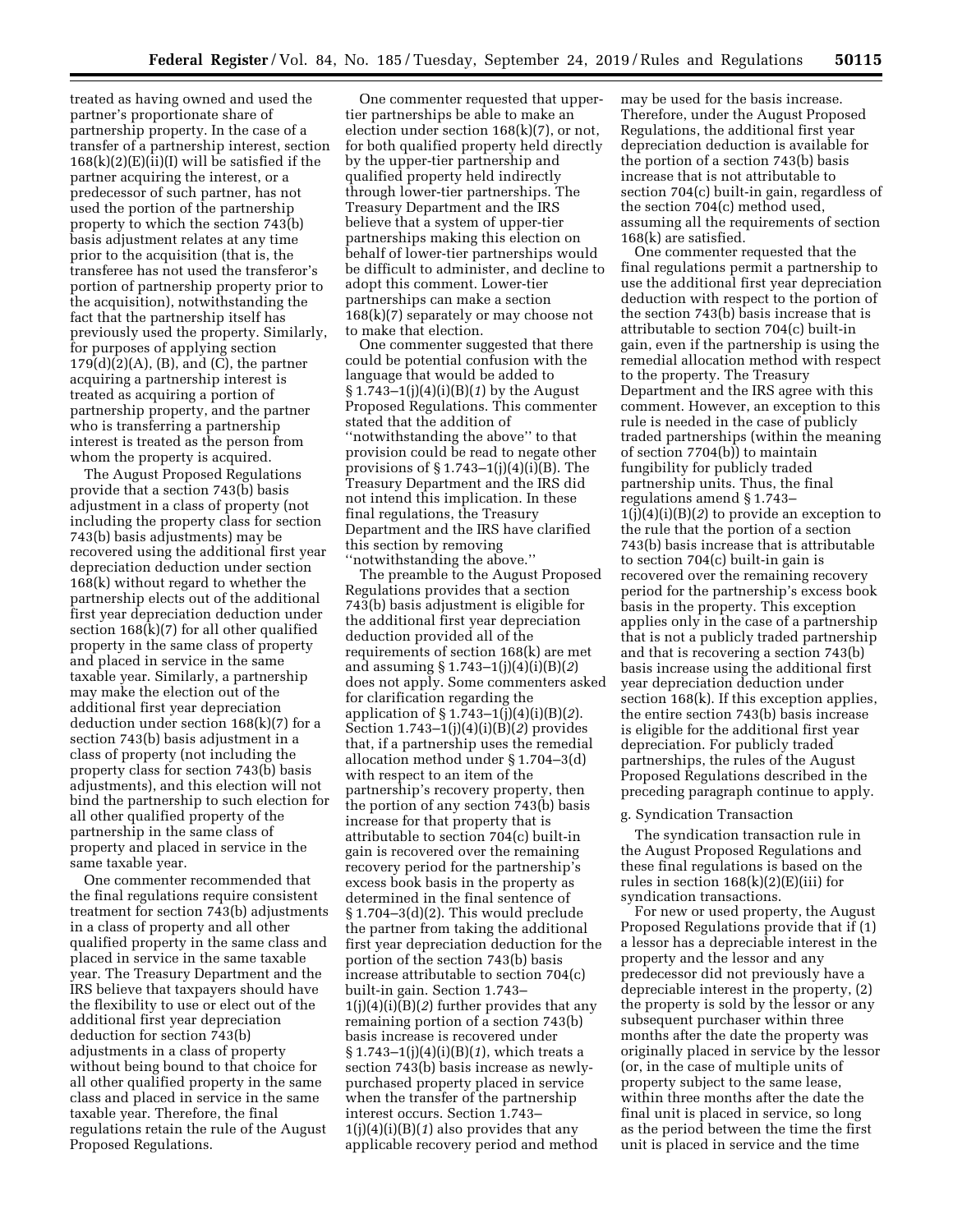the last unit is placed in service does not exceed 12 months), and (3) the user (lessee) of the property after the last sale during the three-month period remains the same as when the property was originally placed in service by the lessor, then the purchaser of the property in the last sale during the three-month period is considered the taxpayer that acquired the property, has a depreciable interest in the property, and the taxpayer that originally placed the property in service, but not earlier than the date of the last sale. Thus, if a transaction is within the rules described above, the purchaser of the property in the last sale during the three-month period is eligible to claim the additional first year depreciation for the property assuming all requirements are met, and the earlier purchasers of the property are not.

If the lessor reacquires the property, a commenter requested that the August Proposed Regulations be clarified to provide that the lessor did not previously have a depreciable interest in the property. The Treasury Department and the IRS agree with this suggestion. Accordingly, the final regulations clarify that, if a transaction is within the rules described in the preceding paragraph, the purchaser of the property in the last sale during the three-month period is the original user of the property, if the lessor acquired and placed in service new property, and is the taxpayer having a depreciable interest in the property, if the lessor acquired and placed in service used property. Neither the lessor nor any intermediate purchaser is treated as previously having a depreciable interest in the property.

## h. Sale-Leaseback Transaction

Because section 13201 of the Act removed the rules regarding saleleasebacks, the August Proposed Regulations did not retain the original use rules in § 1.168(k)–1(b)(3)(iii)(A) and (C) regarding such transactions, including a sale-leaseback transaction followed by a syndication transaction. A commenter requested that the depreciable interest rule in the August Proposed Regulations be changed to a never-have-depreciated test so that a seller-lessee in a sale-leaseback transaction that exercises the option to purchase the property at the end of the lease term will meet the used property rules in the proposed regulations. Alternatively, the commenter suggested § 1.168(k)–2(f)(1) of the August Proposed Regulations be revised to allow the additional first year depreciation deduction in the situation described in the preceding sentence

provided the sale-leaseback occurred in the same taxable year in which the seller-lessee placed the property in service. The commenter asserted that leased assets should not be treated differently than other used property. Another commenter asserted that a rule similar to the one in § 1.168(k)–  $1(b)(3)(iii)(A)$  should be provided when the sale-leaseback occurs within a very short period of time after the property is placed in service by the seller-lessee.

The Treasury Department and the IRS have decided not to adopt these comments, because section 13201 of the Act removed the rules regarding saleleasebacks. However, the Treasury Department and the IRS believe that an exception to the depreciable interest rule is appropriate when the taxpayer disposes of property within a short period of time after the taxpayer placed such property in service. Concurrently with the publication of these final regulations, the Treasury Department and the IRS are publishing elsewhere in this issue of the **Federal Register**  proposed regulations under section 168(k) (REG–106808–19) that provide this proposed rule.

### *D. Date of Acquisition*

### 1. In General

The August Proposed Regulations and these final regulations provide rules applicable to the acquisition requirements of the effective date under section 13201(h) of the Act. The August Proposed Regulations and these final regulations provide that these rules apply to all property, including selfconstructed property or property described in section  $168(k)(2)(B)$  or  $(C)$ .

Pursuant to section  $13201(h)(1)(A)$  of the Act, the August Proposed Regulations and these final regulations provide that the property must be acquired by the taxpayer after September 27, 2017, or, acquired by the taxpayer pursuant to a written binding contract entered into by the taxpayer after September 27, 2017.

The August Proposed Regulations also provide that property that is manufactured, constructed, or produced for the taxpayer by another person under a written binding contract that is entered into prior to the manufacture, construction, or production of the property for use by the taxpayer in its trade or business or for its production of income is acquired pursuant to a written binding contract. Many commenters disagreed with this position because it is not supported by the legislative history of section 13201 of the Act, it is a departure from the self-constructed property rules in  $\S 1.168(k) - 1(b)(4)(iii)$ ,

and it is administratively burdensome. The Treasury Department and the IRS have reconsidered their decision. Accordingly, § 1.168(k)–2(b)(5)(ii)(A) and  $(b)(5)\overline{(iv)}$  of the final regulations provide that property that is manufactured, constructed, or produced for the taxpayer by another person under a written binding contract that is entered into prior to the manufacture, construction, or production of the property for use by the taxpayer in its trade or business or for its production of income is not acquired pursuant to a written binding contract but is selfconstructed property.

The August Proposed Regulations also provide that if the written binding contract states the date on which the contract was entered into and a closing date, delivery date, or other similar date, the date on which the contract was entered into is the date the taxpayer acquired the property. The Treasury Department and the IRS are aware that some contracts are not binding contracts on the date the contract is entered into (for example, due to a contingency clause). Accordingly, § 1.168(k)– 2(b)(5)(ii)(B) of the final regulations provides that the acquisition date of property that the taxpayer acquired pursuant to a written binding contract is the later of (1) the date on which the contract was entered into; (2) the date on which the contract is enforceable under State law; (3) if the contract has one or more cancellation periods, the date on which all cancellation periods end; or (4) if the contract has one or more contingency clauses, the date on which all conditions subject to such clauses are satisfied. For this purpose, a cancellation period is the number of days stated in the contract for any party to cancel the contract without penalty, and a contingency clause is one that provides for a condition (or conditions) or action (or actions) that is within the control of any party or a predecessor.

### 2. Written Binding Contract

A commenter requested clarification on whether the liquidated damages rule in  $\S 1.168(k) - 2(b)(5)(iii)(A)$  in the August Proposed Regulations applies only to a breach by the purchaser. A similar question was raised in comments on § 1.168(k)–1T regarding the rule stating that if the contract provided for a full refund of the purchase price in lieu of any damages allowable by law in the event of breach or cancellation, the contract is not considered binding. At that time, the Treasury Department and the IRS decided that the limitations should fall on both parties, the purchaser and the seller. The same should apply in the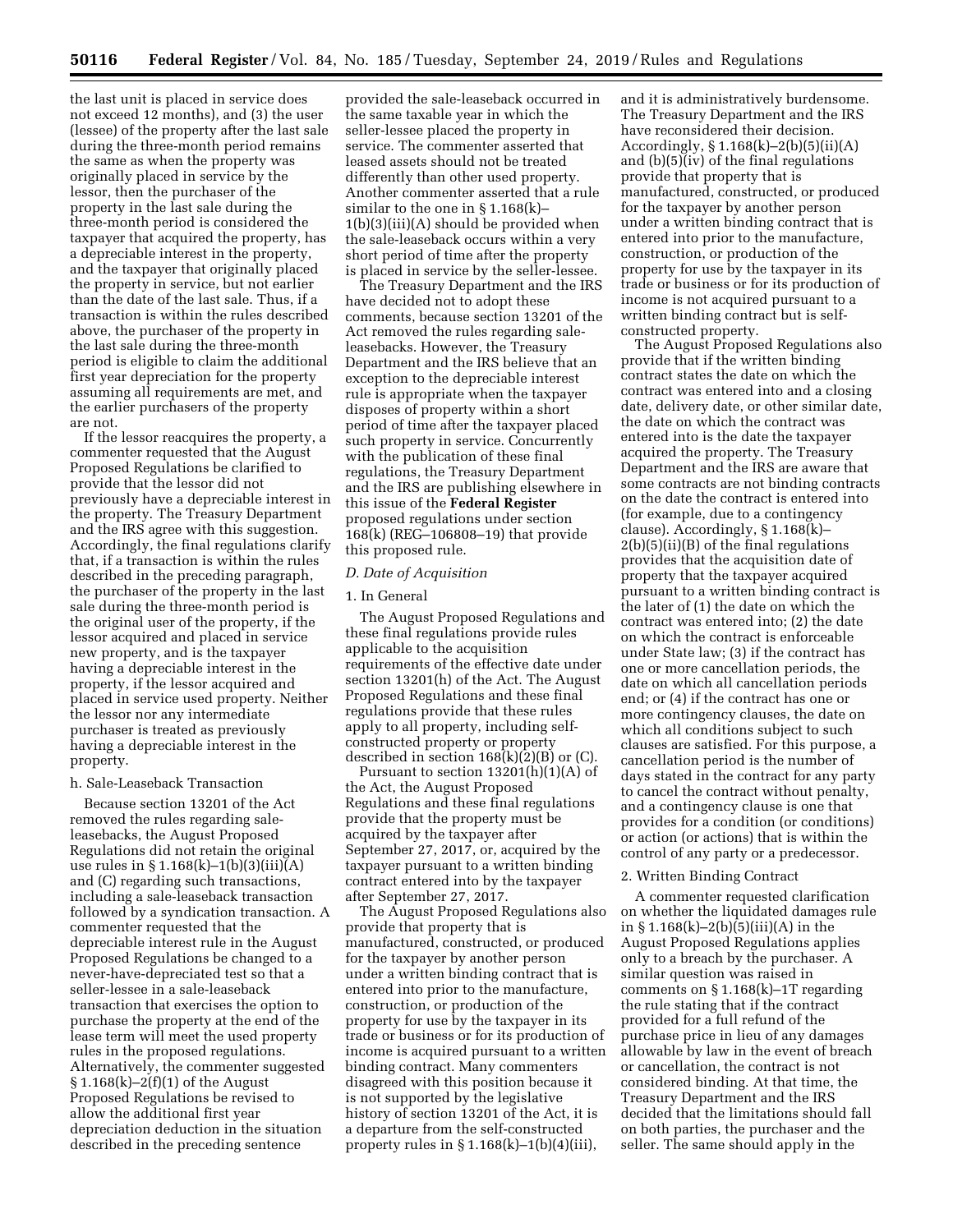instant case. Accordingly, the Treasury Department and the IRS decline to adopt this comment.

The Treasury Department and the IRS are aware that taxpayers and practitioners have questioned how to apply the 5-percent liquidated damages rule in the August Proposed Regulations when the contract has multiple damage provisions. The Treasury Department and the IRS intended that only the provision with the highest damages be taken into account in determining whether the contract limits damages. The final regulations clarify this intention.

Another commenter requested clarification on whether any of the costs of property acquired before September 28, 2017, pursuant to a written binding contract, and placed in service after 2017 are eligible for the additional first year depreciation deduction under section 168(k). If some, but not all, of the costs are eligible, or if the costs are subject to the different applicable percentages, the commenter also requested that a basis allocation rule be provided. This comment is related to the comment discussed in part II(D)(3) of this Summary of Comments and Explanation of Revisions section regarding the election provided in section 3.02(2)(b) of Rev. Proc. 2011–26 (2011–16 I.R.B. 664). Concurrently with the publication of these final regulations, the Treasury Department and the IRS are publishing elsewhere in this issue of the **Federal Register**  proposed regulations under section 168(k) (REG–106808–19) that address these comments.

The Treasury Department and the IRS are aware that taxpayers and practitioners are having difficulty applying the binding contract rules in the August Proposed Regulations to transactions involving the acquisition of an entity. Because those rules were written to apply to the purchase of an asset instead of an entity, the Treasury Department and the IRS recognize that a binding contract rule for an acquisition of a trade or business, or an entity, is needed. The Treasury Department and the IRS also are aware that, in some cases, a taxpayer did not acquire property pursuant to a written binding contract. Concurrently with the publication of these final regulations, the Treasury Department and the IRS are publishing elsewhere in this issue of the **Federal Register** proposed regulations under section 168(k) (REG– 106808–19) that address these issues.

## 3. Self-Constructed Property

If a taxpayer manufactures, constructs, or produces property for its

own use, the Treasury Department and the IRS recognize that the written binding contract rule in section 13201(h)(1) of the Act does not apply. In such case, the August Proposed Regulations and these final regulations provide that the acquisition rules in section 13201(h)(1) of the Act are treated as met if the taxpayer begins manufacturing, constructing, or producing the property after September 27, 2017. As stated in part  $II(D)(1)$  of this Summary of Comments and Explanation of Revisions section, the final regulations provide that property that is manufactured, constructed, or produced for the taxpayer by another person under a written binding contract that is entered into prior to the manufacture, construction, or production of the property is selfconstructed property by the taxpayer. In this case, these final regulations also provide that the acquisition rules in section 13201(h)(1) of the Act are treated as met if the taxpayer begins manufacturing, constructing, or producing such property after September 27, 2017. The August Proposed Regulations and these final regulations provide rules similar to those in  $\S 1.168(k) - 1(b)(4)(iii)(B)$  for defining when manufacturing, construction, or production begins, including the safe harbor, and in  $\S 1.168(k)-1(b)(4)(iii)(C)$  for a contract to acquire, or for the manufacture, construction, or production of, a component of the larger self-constructed property.

Two commenters requested clarification on whether the cost of a component of a larger self-constructed property that is acquired under a binding contract entered into before September 28, 2017, is included in the safe harbor for determining when manufacturing, construction, or production of the larger self-constructed property begins. Consistent with § 1.168(k)–1(b)(4)(iii)(B)(*2*), the safe harbor in the August Proposed Regulations and these final regulations do not provide a date restriction for calculation of the 10 percent. Accordingly, examples in § 1.168(k)–  $2(d)(3)(iv)$ , which has the same safe harbor as in  $\S 1.168(k) - 2(b)(5)(iv)$ , illustrate that the cost of such component is taken into account for determining whether the taxpayer has paid or incurred more than 10 percent of the total cost of the property (excluding the cost of any land and preliminary activities such as planning or designing, securing financing, exploring, or researching) under the safe harbor. If the cost of the acquired

component is more than 10 percent of the total cost of the property (excluding the cost of any land and preliminary activities such as planning or designing, securing financing, exploring, or researching), the manufacture, construction, or production of the larger self-constructed property begins on the date on which the taxpayer paid or incurred the cost of such component.

A commenter requested clarification on whether the 100-percent additional first year depreciation deduction is allowable for self-constructed property owned by a trade or business described in section  $163(j)(7)(A)(iv)$  (regulated public utility) where the construction of such property begins after September 27, 2017, and the property is placed in service in a taxable year beginning after 2017. In such case, the property is not eligible for the 100-percent additional first year depreciation deduction pursuant to section  $168(k)(9)(A)$ . *Example 11* is provided in § 1.168(k)– 2(b)(5)(viii)(K) of these final regulations to illustrate this point.

Multiple commenters requested that the final regulations provide an election similar to the one provided in section 3.02(2)(b) of Rev. Proc. 2011–26 for components acquired or selfconstructed after September 27, 2017, of larger self-constructed property when the manufacture, construction, or production of the larger self-constructed property begins before September 28, 2017. Concurrently with the publication of these final regulations, the Treasury Department and the IRS are publishing elsewhere in this issue of the **Federal Register** proposed regulations under section 168(k) (REG–106808–19) that address these comments.

## **III. Computation of Additional First Year Depreciation Deduction and Elections Under Section 168(k)**

## *A. Computation of Additional First Year Depreciation Deduction*

Pursuant to section  $168(k)(1)(A)$ , the August Proposed Regulations and these final regulations provide that the allowable additional first year depreciation deduction for qualified property is equal to the applicable percentage (as defined in section 168(k)(6)) of the unadjusted depreciable basis (as defined in  $\S 1.168(b) - 1(a)(3)$ ) of the property. For qualified property described in section 168(k)(2)(B), the unadjusted depreciable basis (as defined in  $\S 1.168(b) - 1(a)(3)$  of the property is limited to the property's basis attributable to manufacture, construction, or production of the property before January 1, 2027, as provided in section 168(k)(2)(B)(ii).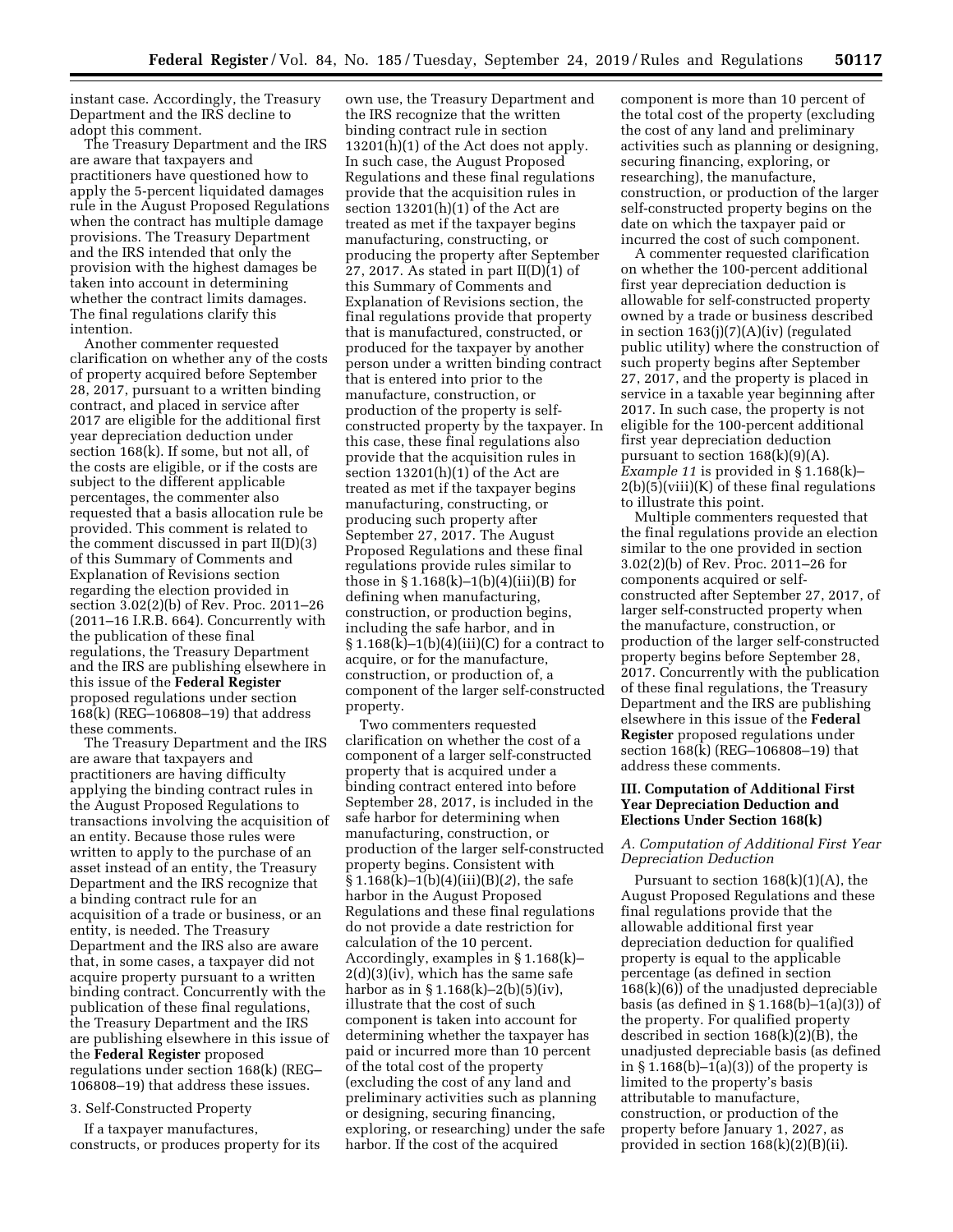Pursuant to section 168(k)(2)(G), the August Proposed Regulations and these final regulations also provide that the additional first year depreciation deduction is allowed for both regular tax and alternative minimum tax (AMT) purposes. The August Proposed Regulations and these final regulations provide rules similar to those in  $§ 1.168(k)-1(d)(2)$  for determining the amount of depreciation otherwise allowable for qualified property.

A commenter requested clarification on whether the deduction under section 181 for a qualified film, television, or live theatrical production is taken before the additional first year depreciation deduction for the same production. Section 181(b) provides that with respect to the basis of any qualified film or television production or any qualified live theatrical production to which an election under section 181(a) is made, no other depreciation or amortization deduction shall be allowable. Consequently, if the owner of the qualified film, television, or live theatrical production makes an election under section 181(a), the basis of the production is reduced by the amount of the section 181 deduction before the additional first year depreciation deduction is computed. Accordingly, the final regulations revise the definition of unadjusted depreciable basis in  $\S 1.168(b) - 1(a)(3)$  to reflect the reduction in basis for the amount the taxpayer elects to treat as an expense under section 181.

## *B. Elections Under Section 168(k)*

The August Proposed Regulations and these final regulations provide rules for making the election out of the additional first year depreciation deduction pursuant to section  $168(k)(7)$ and for making the election to apply section  $168(k)(5)$  to a specified plant. Additionally, the August Proposed Regulations and these final regulations provide rules for making the election under section 168(k)(10) to deduct 50 percent, instead of 100 percent, additional first year depreciation for qualified property acquired after September 27, 2017, by the taxpayer and placed in service or planted or grafted, as applicable, by the taxpayer during its taxable year that includes September 28, 2017.

Several commenters requested relief to make late elections under section  $168(k)(7)$  or  $(10)$  for property placed in service during the taxpayer's taxable year that includes September 28, 2017, because some taxpayers already filed their Federal tax returns for that taxable year before the proposed regulations were issued. The commenters also noted

that a taxpayer with a due date, with extensions, of September 15, 2018, or October 15, 2018, for its Federal tax return for the taxable year that includes September 28, 2017, may not have had sufficient time to analyze the proposed regulations to make a timely election under section 168(k)(7) or (10). The IRS issued Revenue Procedure 2019–33 (2019–34 I.R.B. 662) to address this request by providing an additional period of time for taxpayers to make an election, or revoke an election, under section 168(k)(5), (7), or (10) for property acquired after September 27, 2017, and placed in service during the taxpayer's taxable year that includes September 28, 2017.

## **IV. Special Rules**

The August Proposed Regulations and these final regulations provide special rules similar to those in § 1.168(k)–1(f) for the following situations: (1) Qualified property placed in service or planted or grafted, as applicable, and disposed of in the same taxable year; (2) redetermination of basis of qualified property; (3) recapture of additional first year depreciation for purposes of section 1245 and section 1250; (4) a certified pollution control facility that is qualified property; (5) like-kind exchanges and involuntary conversions of qualified property; (6) a change in use of qualified property; (7) the computation of earnings and profits; (8) the increase in the limitation of the amount of depreciation for passenger automobiles; (9) the rehabilitation credit under section 47; and (10) computation of depreciation for purposes of section 514(a)(3).

The August Proposed Regulations and these final regulations provide a special rule for qualified property that is placed in service in a taxable year and then contributed to a partnership under section 721(a) in the same taxable year when one of the other partners previously had a depreciable interest in the property. Situation 1 of Rev. Rul. 99–5 (1999–1 C.B. 434) is an example of such a fact pattern. In this situation, the August Proposed Regulations provide that the additional first year depreciation deduction with respect to the contributed property is not allocated under the general rules of § 1.168(d)– 1(b)(7)(ii). Instead, the additional first year depreciation deduction is allocated entirely to the contributing partner prior to the section 721(a) transaction and not to the partnership.

In the fact pattern described in the preceding paragraph, a commenter requested clarification on whether the property is placed in service by the contributing partner prior to the section

721(a) transaction. Another commenter requested clarification on whether the contributing partner deducts the additional first year depreciation for the qualified property or the partnership allocates the additional first year depreciation deduction for the qualified property to the contributing partner. The final regulations provide that the contributing partner is deemed to place in service the qualified property prior to the section 721(a) transaction, and that the contributing partner deducts the entire additional first year depreciation for such property. The contributing partner will contribute the property to the partnership with a zero basis, and the contributed property will be section 704(c) property in the hands of the partnership.

Several commenters questioned how the August Proposed Regulations apply to a section 743(b) adjustment when there is a purchase of a partnership interest followed by a subsequent transfer of that partnership interest. Under the August Proposed Regulations, if qualified property is placed into service or planted or grafted, as applicable, and disposed of in the same taxable year, the additional first year depreciation deduction generally is not allowed. However, there is an exception to this rule in the case of nonrecognition transfers under section 168(i)(7). These rules in the August Proposed Regulations apply only to transfers of qualified property and not to section 743(b) adjustments resulting from transfers of partnership interests. Several commenters recommended that parallel rules should apply to transfers of partnership interests. The Treasury Department and the IRS agree with this comment.

These final regulations provide that, if a partnership interest is acquired and disposed of during the same taxable year, the additional first year depreciation deduction is not allowed for any section 743(b) adjustment arising from the initial acquisition. However, if a partnership interest is purchased and disposed of in a section 168(i)(7) transaction in the same taxable year, the section 743(b) adjustment is allowable, provided all of the requirements of section 168(k) are satisfied. The section 743(b) adjustment is apportioned between the purchaser/ transferor and the transferee under the same rules that apply to transfers of qualified property.

A commenter requested a rule allowing dealerships that purchase replacement vehicles for use in their fleet of rental or leased vehicles to deduct the additional first year depreciation deduction in transactions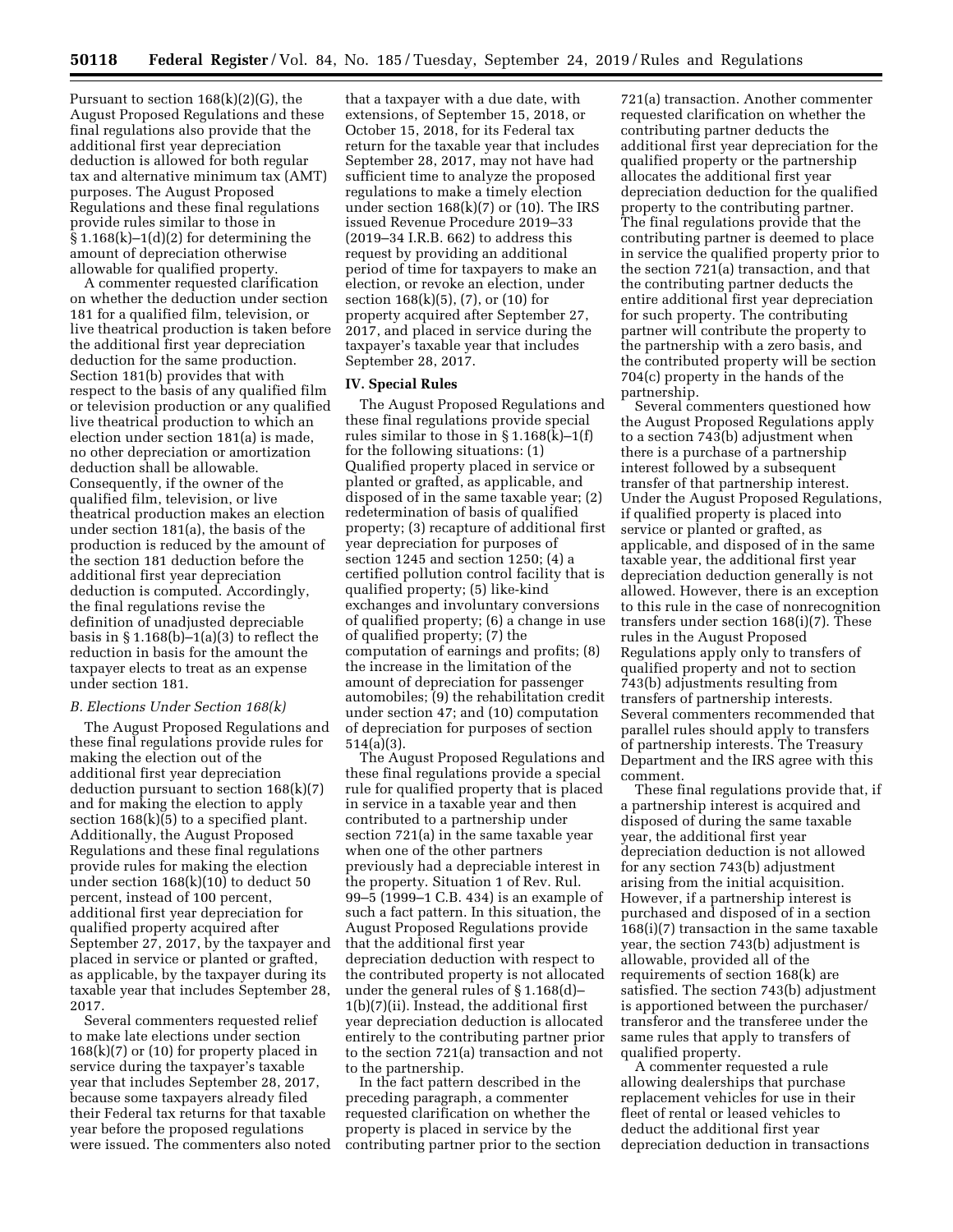that are similar to like-kind exchanges when at least 10 vehicles are traded in during the same taxable year. The treatment requested is similar to that given to like-kind exchanges under section 1031 as in effect before the enactment of the Act. The Treasury Department and the IRS decline to adopt this comment because it is outside the scope of these final regulations.

The Treasury Department and the IRS are aware that taxpayers and practitioners have questioned whether the unadjusted basis of qualified property for which the additional first year depreciation deduction is claimed is taken into account in determining whether the mid-quarter convention under section 168(d) and § 1.168(d)–1 applies for the taxable year. Consistent with the definition of depreciable basis in § 1.168(d)–1(b)(4), the basis is not reduced by the allowed or allowable additional first year depreciation deduction in determining whether the mid-quarter convention applies for the taxable year. Concurrently with the publication of these final regulations, the Treasury Department and the IRS are publishing elsewhere in this issue of the **Federal Register** proposed regulations under section 168(k) (REG– 106808–19) that provide this proposed rule.

## **Statement of Availability of IRS Documents**

The IRS Revenue Procedures and Revenue Rulings cited in this document are published in the Internal Revenue Bulletin (or Cumulative Bulletin) and are available from the Superintendent of Documents, U.S. Government Publishing Office, Washington, DC 20402, or by visiting the IRS website at *[http://www.irs.gov.](http://www.irs.gov)* 

### **Effective/Applicability Date**

These final regulations apply to qualified property placed in service or planted or grafted, as applicable, by the taxpayer during or after the taxpayer's taxable year that includes September 24, 2019. However, a taxpayer may choose to apply these final regulations, in their entirety, to qualified property acquired and placed in service or planted or grafted, as applicable, after September 27, 2017, by the taxpayer during taxable years ending on or after September 28, 2017, provided the taxpayer consistently applies all rules in these final regulations. Additionally, a taxpayer may rely on the proposed regulations under section 168(k) in regulation project REG–104397–18 (2018–41 I.R.B. 558), to qualified property acquired and placed in service

or planted or grafted, as applicable, after September 27, 2017, by the taxpayer during taxable years ending on or after September 28, 2017, and ending before September 24, 2019.

#### **Special Analyses**

## **I. Regulatory Planning and Review— Economic Analysis**

Executive Orders 12866 and 13563 direct agencies to assess costs and benefits of available regulatory alternatives and, if regulation is necessary, to select regulatory approaches that maximize net benefits (including (i) potential economic, environmental, and public health and safety effects, (ii) potential distributive impacts, and (iii) equity). Executive Order 13563 emphasizes the importance of quantifying both costs and benefits, reducing costs, harmonizing rules, and promoting flexibility.

These regulations have been designated as subject to review under Executive Order 12866 pursuant to the Memorandum of Agreement (April 11, 2018) (MOA) between the Treasury Department and the Office of Management and Budget (OMB) regarding review of tax regulations. The Office of Information and Regulatory Affairs has designated these regulations as economically significant under section 1(c) of the MOA. Accordingly, the OMB has reviewed these regulations.

### *A. Background*

#### 1. Bonus Depreciation Generally

In general, section 167 allows taxpayers to claim a ''reasonable allowance for the exhaustion, wear and tear'' of property used in a trade or business or held for the production of income. For most tangible property, the amount of the deduction is determined under section 168, which effectively provides schedules of deductions (as a share of the initial basis) for different types of assets. The baseline schedule generally provides for the deduction to be spread over a number of years.

In the Job Creation and Worker Assistance Act of 2002, Congress put in place section 168(k), creating what is colloquially known as ''bonus depreciation.'' Under this initial legislation, firms were allowed to take a deduction equal to 30 percent of the initial basis of qualified property in the year in which it was placed in service; the remaining 70 percent was depreciated according to the usual schedule. Broadly speaking, ''qualified property'' included personal property that had a class life of 20 years or less; additionally, the property was required

to be ''new,'' meaning that the original use of the property must have commenced with the taxpayer in question. By shifting depreciation deductions forward in time, section 168(k) generally increased the present value of the depreciation deductions attributable to a given piece of property, increasing the incentive to invest in new property. Since 2001, Congress has changed the ''bonus percentage'' several times, in accordance with the following table, including the 2005–2007 period when bonus depreciation was not in effect for most property.

# TABLE 1—PERCENT ADDITIONAL DE-PRECIATION (FOR MOST QUALIFIED PROPERTY), BY DATE PLACED IN **SERVICE**

[Property placed in service]

| Beginning date | End date   | <b>Bonus</b><br>percentage |
|----------------|------------|----------------------------|
| 9/11/2001      | 5/4/2003   | 30                         |
| 5/5/2003       | 12/31/2004 | 50                         |
| 1/1/2005       | 12/31/2007 | $\Omega$                   |
| 1/1/2008       | 9/8/2010   | 50                         |
| 9/9/2010       | 12/31/2011 | 100                        |
| 1/1/2012       | 12/31/2017 | 50                         |
|                |            |                            |

## 2. Bonus Depreciation Under the Act

The Act changed section 168(k) in several ways. First, the Act increased the bonus percentage. Under the pre-Act section 168(k), the bonus percentage for most property was 50 percent in 2017, 40 percent in 2018, 30 percent in 2019, and zero thereafter. The Act amended these percentages to 100 percent for most property placed in service between September 28, 2017 and the end of 2022, 80 percent in 2023, 60 percent in 2024, 40 percent in 2025, 20 percent in 2026, and 0 thereafter. The Act also removed the ''original use'' requirement, meaning that taxpayers could claim bonus depreciation on ''used'' property.

The Act made several other modest changes to the operation of section  $168(\tilde{k})$ . First, it excluded from the definition of qualified property any property used by rate-regulated utilities and firms (primarily automobile dealerships) with ''floor plan financing indebtedness'' as defined under section 163(j). Similarly, section 168(g)(1)(G) provides that certain property used by real property and agricultural businesses that make an election to be excluded from the section 163(j) limitation are required to use the Alternative Depreciation System (ADS) for certain property which does not qualify for bonus depreciation. Furthermore, section 168(k)(2)(a)(ii)(IV) and (V) allowed qualified film, television, and live theatrical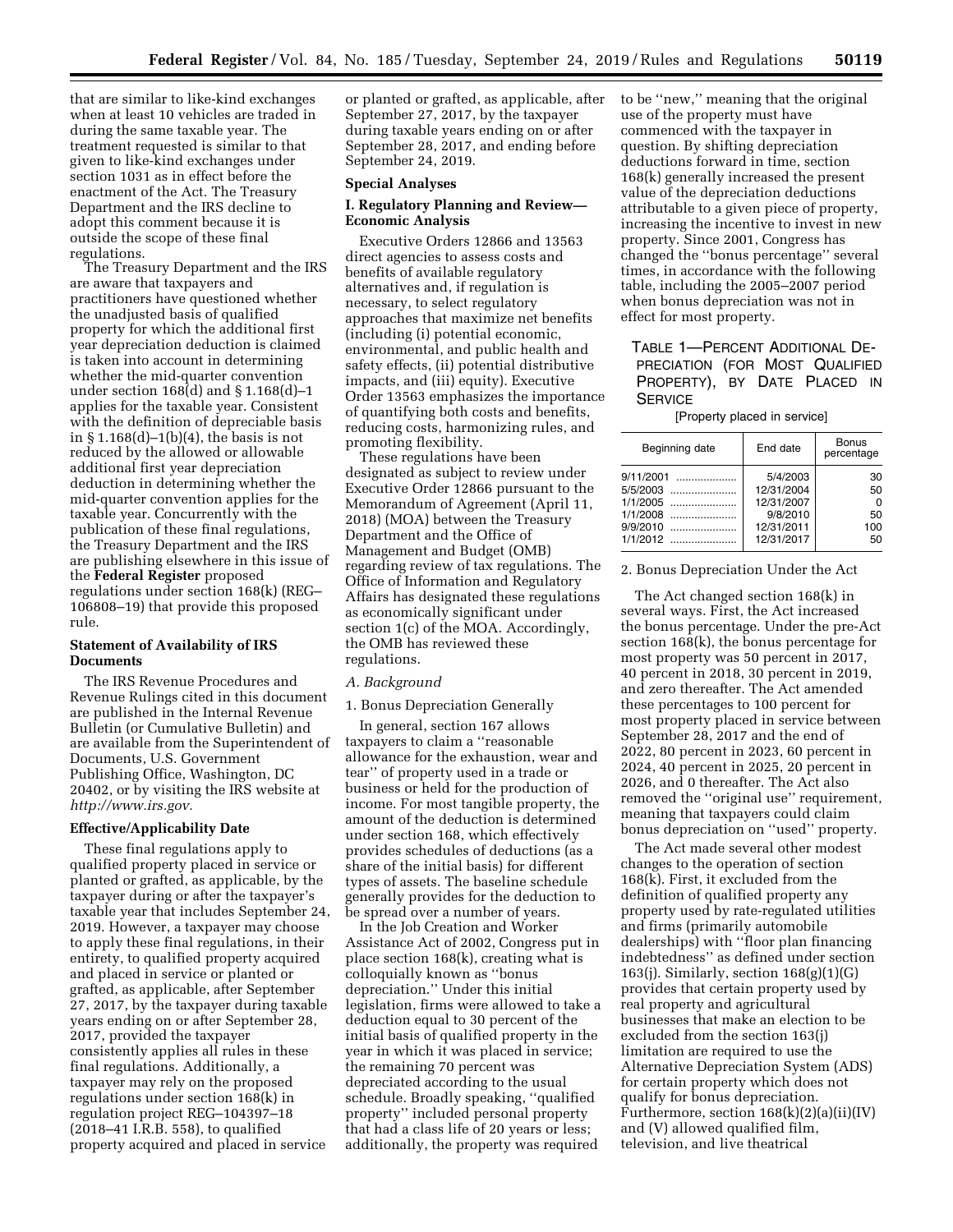productions (as defined under section 181) to qualify for bonus depreciation.

#### 3. Proposed and Final Regulations

The August Proposed Regulations and these final regulations create § 1.168(k)– 2 which applies generally to property acquired and placed in service after September 27, 2017. The August Proposed Regulations and these final regulations largely draw upon language in existing § 1.168(k)–1, which generally continues to apply to property acquired or placed in service prior to September 27, 2017, with minor edits being made to conform to changes made by the Act. For provisions of section 168 that were generally unchanged by the Act, § 1.168(k)–2 predominantly follows § 1.168(k)–1 directly, with only minor changes. Additionally, § 1.168(k)–2 provides rules that clarify how the changes to section 168 made by the Act apply to property acquired after September 27, 2017.

In some instances the final regulations repeat unambiguous rules provided in the statute. However, there were a number of areas where clarification was necessary, and the analysis below focuses on these substantive portions of the regulation. These final regulations finalize certain provisions of the August Proposed Regulations with no change. In addition, these final regulations include provisions from the August Proposed Regulations that were modified to take into account comments received. The provisions discussed in this special analysis include (1) rules regarding film, television, and live theatrical performances, (2) clarifications regarding property depreciated under ADS for purposes other than section 168, (3) the eligibility of partnership basis adjustments under section 743(b) for bonus depreciation, (4) the treatment of tax-exempt use property, as defined by section 168(h)(6), (5) the definition of ''prior use'' for determining whether ''used'' property is eligible for bonus depreciation, and (6) clarifications regarding the date at which property is considered to be acquired in the case of self-constructed property.

## *B. No-Action Baseline*

The Treasury Department and the IRS have assessed the benefits and costs of these final regulations relative to a noaction baseline reflecting anticipated Federal income tax-related behavior in the absence of these final regulations.

## *C. Economic Analysis of Regulation*

This section describes the main provisions of these final regulations, (including those finalized with no

change from the August Proposed Regulations) and analyzes the economic effects of each one.

1. Film, Television, and Live Theatrical Performances

Sections  $168(k)(2)(A)(i)(IV)$  and  $(V)$ provide that a qualified film or television production, or a qualified live theatrical production, is eligible for bonus depreciation, borrowing definitions from section 181. There was ambiguity in determining whether "used" film, television, and theatrical performances were eligible—*i.e.,* those properties whose production began under a different taxpayer. Following existing rules under section 181, these final regulations provide that direct production costs and acquisition costs are eligible for bonus depreciation in the hands of the owner, so long as the production was acquired before the initial date of release (or initial live staged performance). The Treasury Department and the IRS have determined that this is the proper interpretation of the statute, and that other statutory readings were not legally supportable. Nevertheless, this result provides a middle ground between two extreme positions: One in which only the initial owner was eligible for bonus depreciation, and one in which all acquisition costs of film, television, or live theatrical performances were eligible for section 168(k) under nearly all circumstances. Thus, the incentives for investment—and therefore the potential link to economic growth and efficiency—created by this interpretation are also in the middle of these two extremes. The Treasury Department and IRS expect that most taxpayers would have come to a similar interpretation of the treatment of used television, film, and theatrical performances in the absence of these final regulations. Therefore, the Treasury Department and IRS project that this clarification will have only small economic effects.

Additionally, while section 181 and the regulations thereunder provide a definition for when a film or television production is placed in service, they do not do so for live theatrical performances. The August Proposed Regulations and these final regulations provide such a definition for live theatrical performances, directly adapting the rules for film and television productions to live theatrical performances. Specifically, a live theatrical performance is considered placed in service when it begins commercial exhibition (*i.e.,*  performances in front of paying audiences); an exhibition designed to

attract further funding, or to determine whether the production should proceed, does not qualify as a commercial exhibition. This rule delays the placed in service date relative to the alternative choice (in which such an earlier exhibition would cause a live theatrical performance to be placed in service). This choice has two potential offsetting economic effects. First, this choice potentially delays the date in which the taxpayer could claim bonus depreciation for the performance, which could slightly reduce the incentive to invest in such a performance. Second, this choice increases the length of time over which a potential buyer could acquire the performance and remain eligible to claim bonus depreciation (since the acquisition of a production is only eligible until the date of its initial live staged performance); this could slightly increase the incentive to invest in such productions by increasing resale opportunities. The Treasury Department and the IRS project that these offsetting effects will have only small net effects on investment in live theatrical performances.

2. Depreciation Using ADS for Purposes Other Than Section 168

In general, property that is required to be depreciated under the ADS is not eligible for bonus depreciation. Additionally, some provisions of the code (such as sections 250(b)(2)(B) and 951A(d)(3)) require the use of ADS to determine aggregate basis for the purpose of that provision (but not for the purpose of calculating depreciation deductions under section 168). These final regulations clarifies that such a requirement does not cause a property to be ineligible for bonus depreciation. The Treasury Department and the IRS project that most taxpayers would have come to this interpretation in the absence of this final regulation, so this provision is likely to have modest economic effects. Nevertheless, this decision might give certainty to a small number of taxpayers that their property is, in fact, eligible for bonus depreciation despite interactions with other Code provisions, potentially creating a small incentive for additional investment.

## 3. Eligibility of Partnership Basis Adjustments Under Section 743(b)

Under the August Proposed Regulations, basis increases under section 743(b) (which generally occur when partnership interests are transferred) are generally eligible for bonus depreciation. These final regulations generally finalize this rule with only minor clarifications.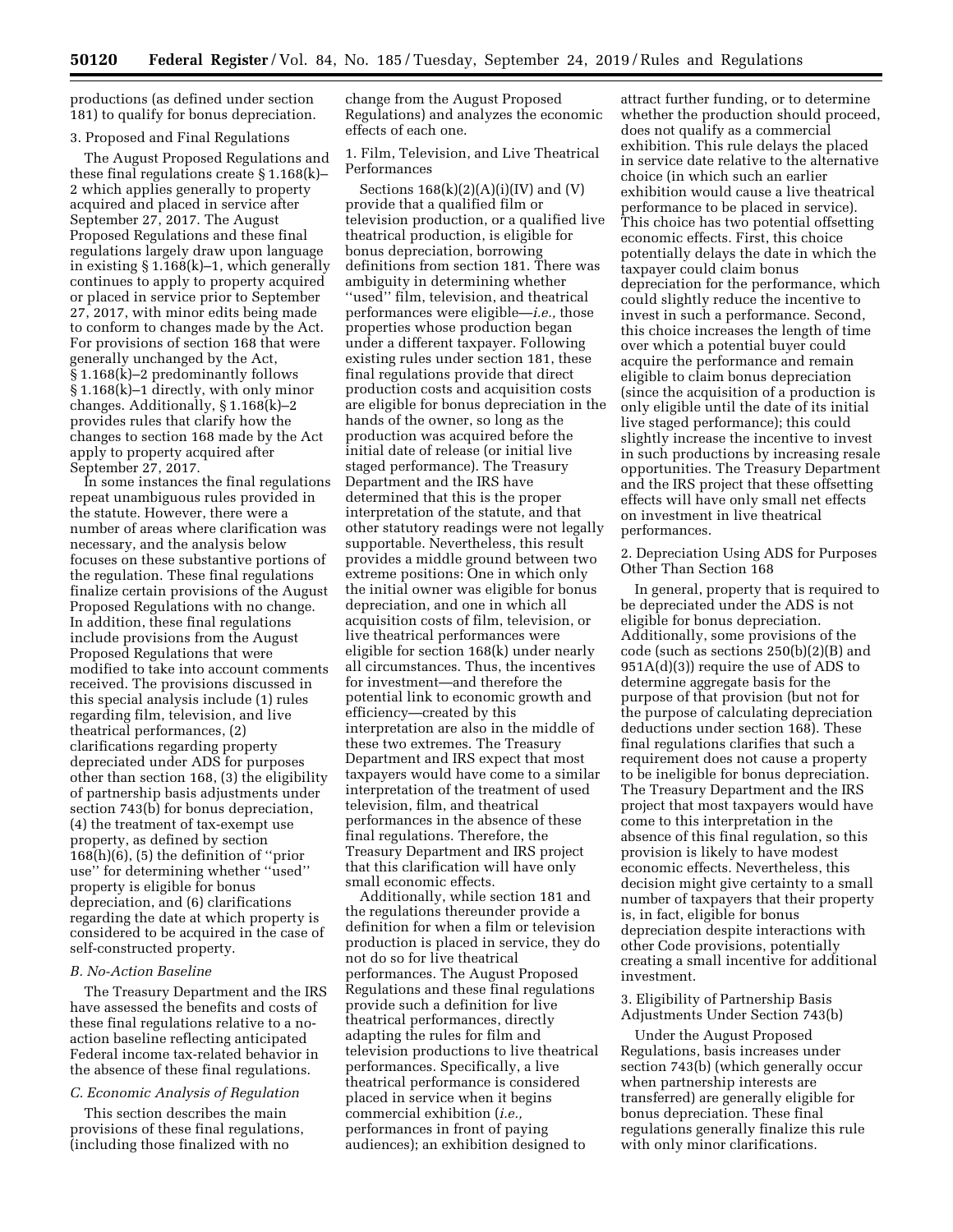The effect of allowing a section 743(b) adjustment to be eligible for bonus depreciation can best be explained by the following example. Suppose taxpayers A and B contribute \$100,000 each in cash to start Partnership X. Partnership X purchases a \$150,000 piece of equipment Y (of a character that is eligible for bonus depreciation) and holds a \$50,000 non-depreciable asset. After some number of years, the basis of Partnership X in Y (that is, the ''inside basis'' of Y in the hands of Partnership X) has been adjusted down to 0 through depreciation, but the fair market value (FMV) of Y is \$60,000. Assume no other earnings of the partnership or fluctuations in asset FMV. At this point, total FMV of the assets held by Partnership X are \$110,000, and A and B each have a \$25,000 basis in their interest in Partnership X.

Suppose, at this point, that B sells her interest to C, an unrelated party, for \$55,000 (equal to half of the FMV of the assets held by the partnership). As a result, C has basis of \$55,000 in his interest in Partnership X, and B realizes a gain of \$30,000 (equal to \$55,000 minus her basis of \$25,000). Under the usual rules of partnership taxation, this would cause a disconnect between C's outside basis—that is, the basis of C in Partnership X, which in this case is \$55,000—and C's inside basis in the assets held by Partnership X, which in this case equals \$25,000. This disconnect can produce undesired results, such as a certain gain being converted from capital to ordinary, or being taxed sooner than economically realized. Therefore, section 754 allows taxpayers to make certain adjustments, if elected. Assuming that a section 754 election is in place for Partnership X, section 743(b) causes the basis of Y to be increased by \$30,000, equal to the gain recognized by B, and this basis adjustment would explicitly be assigned to C (meaning that any future cost recovery, through depreciation or otherwise, would be allocated to C). This causes C's inside basis and outside basis to come back into alignment, at \$55,000 in this example.

Under section 168(k) prior to the Act, such section 743(b) adjustments were determined to be ineligible for bonus depreciation, since the tangible property acquired was, by construction, not ''new.'' Economically, this meant that the transfer of the partnership interest caused an immediate realization of gain by the seller, and a deferred realization of deduction items by the buyer. This created a modest incentive for sellers to hold onto their assets for longer periods of time, in order to defer tax payments. As has been well studied, this incentive

can lead to portfolio misallocation, hindering the allocation of capital to its most efficient use. (This problem is often referred to as ''lock-in.'')

The Treasury Department and the IRS concluded that the Act's allowance of ''used'' property to qualify for bonus depreciation (subject to the other restrictions discussed in detail in the August Proposed Regulations and these final regulations) should extend to section 743(b) adjustments as well. This has the economic effect of mitigating the lock-in problem for transfers of certain partnership interests with built-in gains (to the extent that the section 743(b) adjustment is attributable to property that is of a character that qualifies for bonus depreciation). In the previous example discussed in this part I(C)(3) of this Special Analysis section, this would have the effect of allowing Partnership X to claim an immediate \$30,000 deduction (which would be allocated to C) for its \$30,000 section 743(b) adjustment. This \$30,000 deduction precisely equals the \$30,000 in gain realized by B. Therefore, the aggregate tax consequences faced by B and C cancel out, eliminating the lockin effect in this simple example.

Reducing the lock-in effect for transfers of partnership interests can improve the efficiency of capital allocations throughout the economy. The Treasury Department and the IRS engaged in an analysis of the potential increase in output due to this potential increase in allocative efficiency. Based on projections regarding which partnerships will make adjustments under section 743(b) and assumptions about frictions to adjusting the capital stock, the Treasury Department and the IRS have concluded that the total economy-wide gain to output caused by this reduction in lock-in would be less than \$5 million per year.

Relatedly, allowing section 743(b) adjustments to be eligible for bonus depreciation increases the incentive for a new partner to acquire an interest in a partnership from another partner, potentially increasing the value of the partnership slightly. This can have the effect of making a previous investment in tangible property more attractive, which has an effect similar to a small reduction in the cost of capital for such partnerships. Based on an analysis of tax data, and applying estimates of the elasticity of capital with respect to the cost of capital, the Treasury Department and the IRS project that this effect will increase investment by no more than \$20 million in any year, with smaller effects in most years.

4. Property Owned by Partnerships Treated as Tax-Exempt Use Property

Section 168(h)(6) provides that property held by a partnership in which one partner is a tax-exempt entity and another partner is not is ''tax-exempt use property.'' Section 168(g)(1)(B) requires tax-exempt use property to be depreciated according to the ADS, which renders tax-exempt use property ineligible for bonus depreciation. These final regulations clarify that only the tax-exempt entity's proportional share of the property is ineligible for bonus depreciation, which is consistent with other rules in the August Proposed Regulations and these final regulations providing that partners have a depreciable interest in only their proportionate share of assets held by a partnership. Relative to an interpretation defining all property held by such a partnership with a tax-exempt partner to be ineligible, this provision will generally have the effect of increasing the amount of property eligible for bonus depreciation, which will slightly increase the incentive for such partnerships to invest in physical capital.

Based on entities filing Form 990 (for certain tax-exempt entities) and Form 5500 (for certain pension plans), the Treasury Department and the IRS have determined that there were approximately 100,000 partnerships in 2015 (out of nearly 4 million partnerships total) that were owned directly by at least one tax-exempt partner and at least one taxable partner. This figure could potentially be an underestimate, as it will not count partnerships that have a common structure in which the tax-exempt partner owns the partnership through a ''blocker'' C corporation (which could be treated tax-exempt under the rules of section  $168(h)(6)(F)$ ). Furthermore, this estimate does not take account of multitiered partnership structures. On the other hand, not all such partnerships would make depreciable investments that are affected by this final regulation.

## 5. New and Used Property

In order for a property to be eligible for bonus depreciation, it must generally satisfy one of two conditions: (1) The original use of the property begins with the taxpayer, or (2) ''such property was not used by the taxpayer at any time prior to such acquisition'' (section  $168(k)(2)(E)(ii)(I)$ . Neither the August Proposed Regulations nor these final regulations make any substantial changes to the ''original use'' rules in § 1.168(k)–1(b)(3). However, clarification was needed regarding the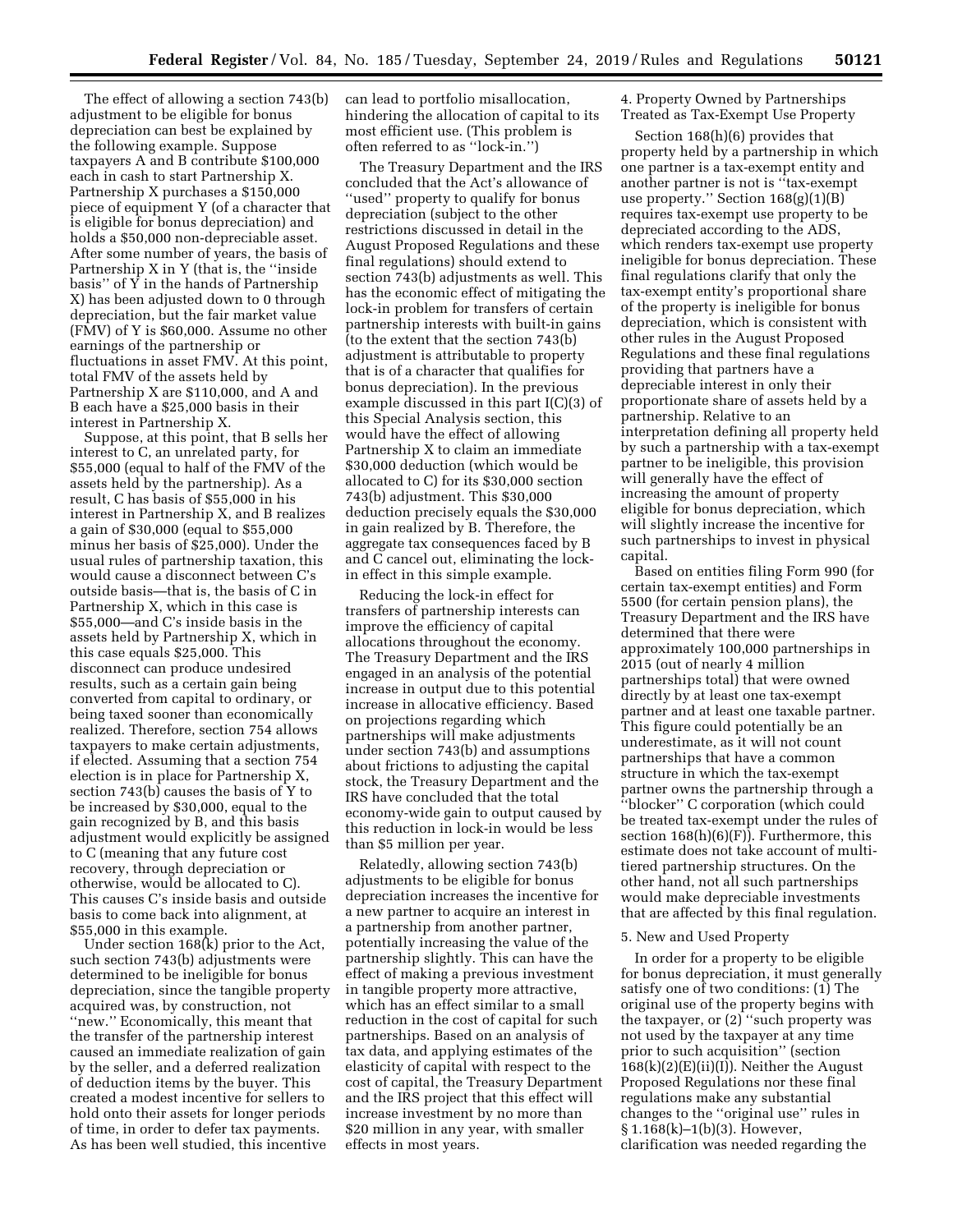determination of whether ''such property was . . . used by the taxpayer . . . prior to such acquisition''. One common circumstance in which this could be ambiguous is when a lessee uses (but does not own) a piece of property and then purchases that property upon the expiration of the lease. These final regulations follow the intent of Congress (as indicated by the Joint Committee on Taxation, General Explanation of Public Law 115–97 (JCS– 1–18) at 125 fn. 542 (Dec. 20, 2018)) to define ''used'' as meaning that the taxpayer previously held a ''depreciable interest'' in the property. In general, this would allow the former lessee in such an example to claim bonus depreciation upon the subsequent purchase of the property in question (assuming all other requirements are met).

These final regulations make several additional clarifications regarding what is meant by ''prior depreciable interest.'' First, these final regulations provide that a taxpayer will be considered to have had a prior depreciable interest in a piece of property if his/her predecessor had such a prior depreciable interest; likewise, these final regulations provide a definition of ''predecessor,'' as requested by commenters. Second, these final regulations provide a safe harbor lookback period of five calendar years for determining whether a taxpayer had a prior depreciable interest. The Treasury Department and the IRS chose a fiveyear period because the vast majority of bonus-eligible assets have General Depreciation Schedule (GDS) lives of 5 years or more (3-year property is uncommon), and thus taxpayers will tend to have readily accessible records for these assets.

These rules will help ease administrative and compliance burdens: Taxpayers will be able to more clearly identify their predecessors, if any, and the limited look-back period will mitigate the infeasibility of the implicit infinite lookback period some might interpret as a requirement of the statute. Both of these rules should help provide clarity and help reassure taxpayers that they will not accidentally run afoul of the prior depreciable interest rules, potentially encouraging more firms to take advantage of the investment incentives created by section 168(k).

Third, these final regulations provide that ''substantially renovated property'' can be eligible for bonus depreciation, even if the taxpayer had a prior depreciable interest in the property prior to the renovation. For this purpose, a property is a ''substantially renovated property'' if the cost of the used parts is less than or equal to 20 percent of the total cost of the (postrenovation) property, whether acquired or self-constructed. The Treasury Department and the IRS project that this provision will have limited economic effects, as it will come into play only in the relatively rare circumstance in which a taxpayer is purchasing substantially renovated property and held a prior depreciable interest in the pre-renovation property. Nevertheless, this provision will generally increase the amount of property eligible for bonus depreciation, increasing the incentive to invest.

### 6. Date of Acquisition

The Act provides that property must be acquired by the taxpayer after September 27, 2017, or acquired by the taxpayer pursuant to a ''written binding contract'' entered into after September 27, 2017, in order for the property to be eligible for the 100 percent bonus depreciation rate. There was some ambiguity regarding whether third-party constructed property—that is, property that is produced for the taxpayer by a third party under a written binding contract—is acquired ''pursuant to a written binding contract'' or whether it is considered self-constructed property. The August Proposed Regulations reflected the interpretation that third party constructed property is not selfconstructed property and the contract for such property must have been entered into after September 27, 2017, in order to be eligible for 100 percent bonus depreciation. However, the final regulations under § 1.168(k)–1 took a different interpretation, such that the acquisition date of all self-constructed property (including third party constructed property) is equal to the (usually later) date when substantial construction begins.

These final regulations provide for the latter interpretation: Third-party constructed property is treated as selfconstructed property, meaning that

TAX FORMS IMPACTED

more taxpayers will be eligible for 100 percent bonus depreciation for property where contracts were entered into prior to September 27, 2017, but for which substantial construction began after that date. Given that this provision affects only investment that has already been made, the Treasury Department and the IRS expect it to have virtually no effect on economic growth or efficiency going forward, except to the extent that it changes taxpayers' expectations about future policy.

### **II. Paperwork Reduction Act**

These final regulations do not impose any additional information collection requirements in the form of reporting, recordkeeping requirements, or thirdparty disclosure requirements. However, taxpayers that want to make or revoke the election under section  $168(k)(5)$ ,  $(7)$ , or (10), are required to attach a statement to their Federal tax returns pursuant to the instructions for Form 4562, ''Depreciation and Amortization (Including Information on Listed Property)''. Also, pursuant to Rev. Proc. 2019–33 (2019–34 I.R.B. 662), taxpayers may make or revoke the election under section  $168(k)(5)$ ,  $(7)$ , or  $(10)$  by filing, within a specified time period, amended Federal tax returns, or Form 3115, ''Application for Change in Accounting Method,'' with their Federal tax returns and submit a copy of the Form 3115 to the IRS office in Ogden, Utah.

For purposes of the Paperwork Reduction Act of 1995 (44 U.S.C. 3507(d)) (PRA), the reporting burden associated with these collections of information will be reflected in the PRA submission associated with income tax returns in the Form 1120 series, Form 1040 series, Form 1041 series, and Form 1065 series (see chart at the end of this part II for OMB control numbers). The estimate for the number of impacted filers with respect to the collection of information described in this part is 0 to 141,550 respondents. Historical data was not available to directly estimate the number of impacted filers. This estimate assumes that no more than 5 percent of income tax return filers with a Form 4562 and relevant activity on lines 14 and/or 19(a–f) will make these elections, due to the limited scope of the elections. The IRS estimates the number of affected filers to be the following:

| Collection of information                                                                | Number of<br>respondents<br>(estimated) | Forms to which the information may be attached                                              |
|------------------------------------------------------------------------------------------|-----------------------------------------|---------------------------------------------------------------------------------------------|
| Section 1.168(k)-2(f)(1) Election not to deduct additional first year de-<br>preciation. |                                         | 0-41,685   Form 1120 series, Form 1040 series, Form 1041 se-<br>ries, and Form 1065 series. |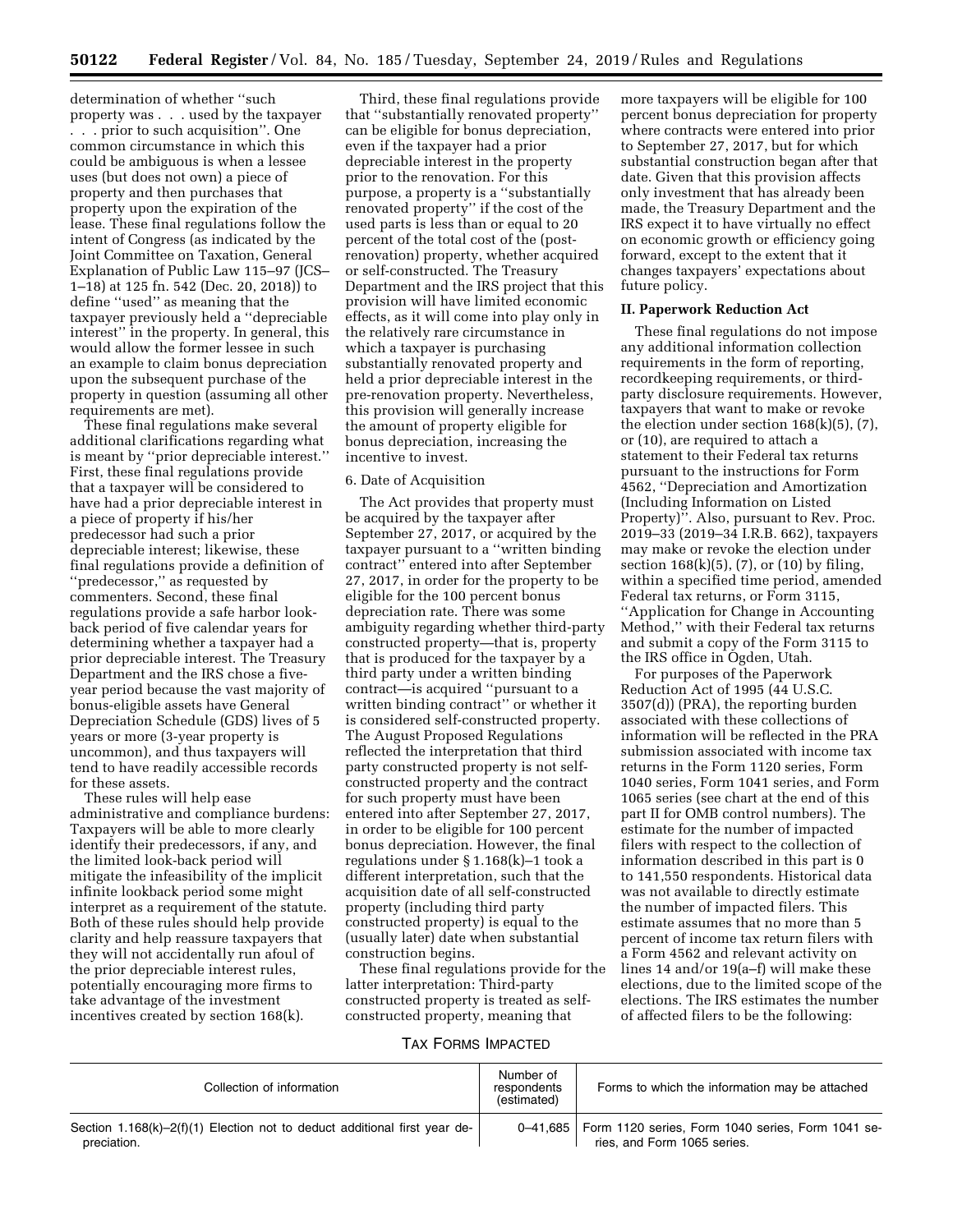| Collection of information                                                                                                                                  | Number of<br>respondents<br>(estimated) | Forms to which the information may be attached                                           |
|------------------------------------------------------------------------------------------------------------------------------------------------------------|-----------------------------------------|------------------------------------------------------------------------------------------|
| Section 1.168(k)-2(f)(2) Election to apply section $168(k)(5)$ for specified<br>plants.                                                                    |                                         | 0-790   Form 1120 series, Form 1040 series, Form 1041 se-<br>ries, and Form 1065 series. |
| Section 1.168 $(k)$ –2 $(f)(3)$ Election for qualified property placed in service<br>during the 2017 taxable year.                                         | $0 - 90.275$                            | Form 1120 series, Form 1040 series, Form 1041 se-<br>ries, and Form 1065 series.         |
| Section 1.168(k)-2(f)(5)(ii) (Revocation of election-Automatic 6-month<br>extension) and §1.168(k)-2(f)(6) (Special rules for 2016 and 2017 re-<br>turns). | $0 - 8.800$                             | Form 1120 series, Form 1040 series, Form 1041 se-<br>ries, and Form 1065 series.         |

## TAX FORMS IMPACTED—Continued

Source: IRS:RAAS:KDA (CDW 6–1–19).

If the time under Rev. Proc. 2019–33 for filing amended returns or Form 3115 has expired to revoke the election under section  $168(k)(5)$ ,  $(7)$ , or  $(10)$ , taxpayers then are required to submit a request for a private letter ruling to revoke such election in accordance with Rev. Proc. 2019–1 (2019–1 I.R.B. 1) (or its successors). For purposes of the PRA,

the reporting burden associated with these collections of information will be reflected in the PRA submission associated with income tax returns in the Form 1120 series and Form 1065 series (see chart at the end of this part II for OMB control numbers). The estimate for the number of impacted filers with respect to the collection of

information described in this part is 0 to 10 respondents. This estimate is based on the number of private letter ruling requests filed by taxpayers from 2005 through 2018 to revoke elections under section 168(k). The IRS estimates the number of affected filers to be the following:

## TAX FORMS IMPACTED

| Collection of information | Number of<br>respondents<br>(estimated) | Forms to which the information may be attached |
|---------------------------|-----------------------------------------|------------------------------------------------|
|                           |                                         | 0-10   Form 1120 series and Form 1065 series.  |

Source: IRS:CC:ITA (CASE–MIS 5–21–19).

The current status of the PRA submissions related to the tax forms and the revenue procedure that will be revised as a result of the information collections in these final regulations is provided in the accompanying table. As described above, the reporting burdens associated with the information collections in the regulations are included in the aggregated burden estimates for OMB control numbers 1545–0123 (which represents a total estimated burden time for all forms and schedules for corporations of 3.157 billion hours and total estimated monetized costs of \$58.148 billion (\$2017)), 1545–0074 (which represents a total estimated burden time, including all other related forms and schedules for individuals, of 1.784 billion hours and total estimated monetized costs of \$31.764 billion (\$2017)), and 1545–0092 (which represents a total estimated burden time, including all other related forms and schedules for trusts and estates, of 307,844,800 hours and total estimated monetized costs of \$9.950 billion (\$2016)).

The overall burden estimates provided in the preceding paragraph for the OMB control numbers below are

aggregate amounts that relate to the entire package of forms or revenue procedure, as applicable, associated with the applicable OMB control number and will in the future include, but not isolate, the estimated burden of the tax forms or the revenue procedure, as applicable, that will be created or revised as a result of the information collections in the regulations. These numbers are therefore unrelated to the future calculations needed to assess the burden imposed by the regulations. These burdens have been reported for other regulations that rely on the same OMB control numbers to conduct information collections under the PRA, and the Treasury Department and the IRS urge readers to recognize that these numbers are duplicates and to guard against over counting the burden that the regulations that cite these OMB control numbers imposed prior to the Act. No burden estimates specific to the forms affected by the regulations are currently available. The Treasury Department and the IRS have not estimated the burden, including that of any new information collections, related to the requirements under the

regulations. For the OMB control numbers discussed in the preceding paragraphs, the Treasury Department and the IRS estimate PRA burdens on a taxpayer-type basis rather than a provision-specific basis. Those estimates would capture both changes made by the Act and those that arise out of discretionary authority exercised in these final regulations and other regulations that affect the compliance burden for those forms.

The Treasury Department and the IRS request comments on all aspects of information collection burdens related to the proposed regulations, including estimates for how much time it would take to comply with the paperwork burdens described above for each relevant form or revenue procedure, as applicable, and ways for the IRS to minimize the paperwork burden. In addition, when available, drafts of IRS forms are posted for comment at *[https://](https://apps.irs.gov/app/picklist/list/draftTaxForms.htm) [apps.irs.gov/app/picklist/list/](https://apps.irs.gov/app/picklist/list/draftTaxForms.htm)  [draftTaxForms.htm.](https://apps.irs.gov/app/picklist/list/draftTaxForms.htm)* IRS forms are available at *[https://www.irs.gov/forms](https://www.irs.gov/forms-instructions)[instructions.](https://www.irs.gov/forms-instructions)* Forms will not be finalized until after they have been approved by OMB under the PRA.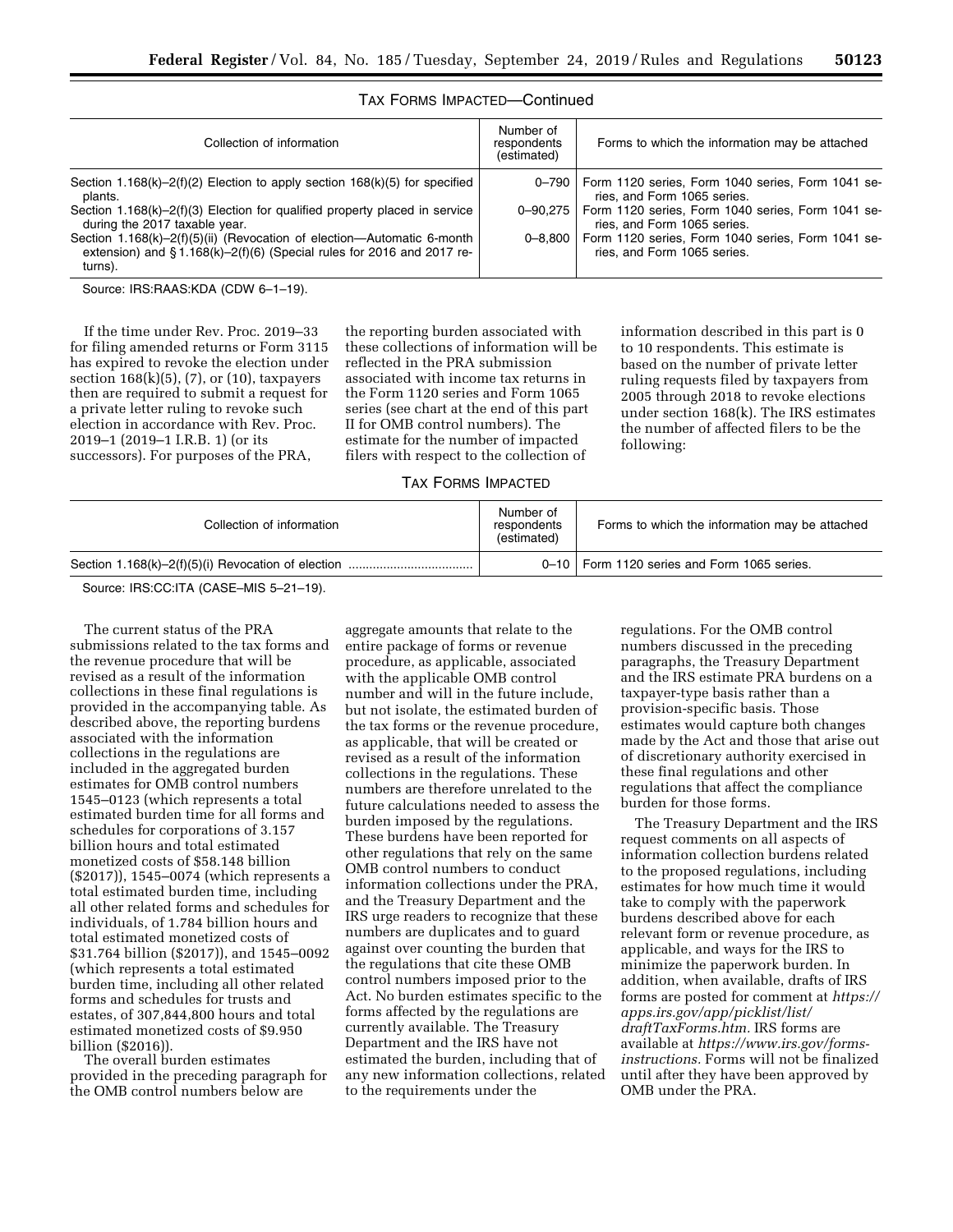| Form                                                     | Type of filer                                                                                                                                                              | OMB No.(s)                                                                                                                            | <b>Status</b>                                                                                    |  |
|----------------------------------------------------------|----------------------------------------------------------------------------------------------------------------------------------------------------------------------------|---------------------------------------------------------------------------------------------------------------------------------------|--------------------------------------------------------------------------------------------------|--|
| Form 1040                                                | Individual (NEW<br>Model).                                                                                                                                                 | 1545-0074                                                                                                                             | Published in the Federal Register on 7/20/18. Public Comment period closed<br>on 9/18/18.        |  |
|                                                          |                                                                                                                                                                            | Link: https://www.federalregister.gov/documents/2018/07/20/2018-15627/proposed-collection-comment-request-for-regu-<br>lation-project |                                                                                                  |  |
| Form 1041                                                | Trusts and estates                                                                                                                                                         | 1545-0092                                                                                                                             | Published in the Federal Register on 4/4/18. Public Comment period closed on<br>$6/4/18$ .       |  |
|                                                          | Link: https://www.federalregister.gov/documents/2018/04/04/2018-06892/proposed-collection-comment-request-for-form-<br>1041                                                |                                                                                                                                       |                                                                                                  |  |
| Forms 1065 and 1120                                      | <b>Business (NEW</b><br>1545-0123<br>Model).<br>on 12/10/18.                                                                                                               |                                                                                                                                       | Published in the Federal Register on 10/8/18. Public Comment period closed                       |  |
|                                                          | Link: https://www.federalregister.gov/documents/2018/10/09/2018-21846/proposed-collection-comment-request-for-<br>forms-1065-1065-b-1066-1120-1120-c-1120-f-1120-h-1120-nd |                                                                                                                                       |                                                                                                  |  |
| Form 3115                                                | All other Filers<br>(mainly trusts and<br>estates) (Legacy<br>system).                                                                                                     | 1545-2070                                                                                                                             | Published in the Federal Register on 2/15/17 by IRS. Public Comment period<br>closed on 4/17/17. |  |
|                                                          | Link: https://www.federalregister.gov/documents/2017/02/15/2017-02985/proposed-information-collection-comment-re-<br>quest                                                 |                                                                                                                                       |                                                                                                  |  |
|                                                          | <b>Business (NEW</b><br>Model).                                                                                                                                            | 1545-0123                                                                                                                             | Published in the Federal Register on 10/8/18. Public Comment period closed<br>on 12/10/18.       |  |
|                                                          | Link: https://www.federalregister.gov/documents/2018/10/09/2018-21846/proposed-collection-comment-request-for-<br>forms-1065-1065-b-1066-1120-1120-c-1120-f-1120-h-1120-nd |                                                                                                                                       |                                                                                                  |  |
|                                                          | Individual (NEW<br>Model).                                                                                                                                                 | 1545-0074                                                                                                                             | Published in the Federal Register on 7/20/18. Public Comment period closed<br>on 9/18/18.        |  |
|                                                          | Link: https://www.federalregister.gov/documents/2018/07/20/2018-15627/proposed-collection-comment-request-for-regu-<br>lation-project                                      |                                                                                                                                       |                                                                                                  |  |
| Revenue Procedure<br>2019-1 (previously<br>$2018 - 1$ ). | <b>Business (NEW</b><br>Model).                                                                                                                                            | 1545-0123                                                                                                                             | Published in the Federal Register on 10/8/18. Public Comment period closed<br>on 12/10/18.       |  |
|                                                          | Link: https://www.federalregister.gov/documents/2018/10/09/2018-21846/proposed-collection-comment-request-for-<br>forms-1065-1065-b-1066-1120-1120-c-1120-f-1120-h-1120-nd |                                                                                                                                       |                                                                                                  |  |

## **III. Regulatory Flexibility Act**

It is hereby certified that these final regulations will not have a significant economic impact on a substantial number of small entities within the meaning of section 601(6) of the Regulatory Flexibility Act (5 U.S.C. chapter 6).

Section 168(k) generally affects taxpayers that own and use depreciable property in their trades or businesses or for their production of income. The reporting burdens in  $\S 1.168(k) - 2(f)(1)$ ,  $(2)$ , and  $(3)$ ,  $(f)(5)(i)$  and  $(ii)$ , and  $(f)(6)$ generally affect taxpayers that elect to make or revoke certain elections under section 168(k). For purposes of the PRA, the Treasury Department and the IRS estimate that there are 0 to 141,550 respondents of all sizes that are likely to be impacted by these collections of information. Most of these filers are likely to be small entities (business entities with gross receipts of \$25 million or less pursuant to section 448(c)(1)). The Treasury Department and the IRS estimate the number of filers affected by  $\S 1.168(k) - 2(f)(1)$ , (2), and  $(3)$ ,  $(f)(5)(i)$  and  $(ii)$ , and  $(f)(6)$  to be the following:

| Form | Gross receipts of \$25 million or less | Gross receipts over \$25 million |
|------|----------------------------------------|----------------------------------|
|      |                                        |                                  |

Source: IRS:RAAS:KDA (CDW 6–1–19).

Regardless of the number of small entities potentially affected by these final regulations, the Treasury Department and the IRS have concluded

that § 1.168(k)–2(f)(1), (2), and (3),  $(f)(5)(i)$  and  $(ii)$ , and  $(f)(6)$  will not have a significant economic impact on a substantial number of small entities.

This conclusion is based on the fact that: (1) Many small businesses are not required to capitalize under section 263(a) the amount paid or incurred for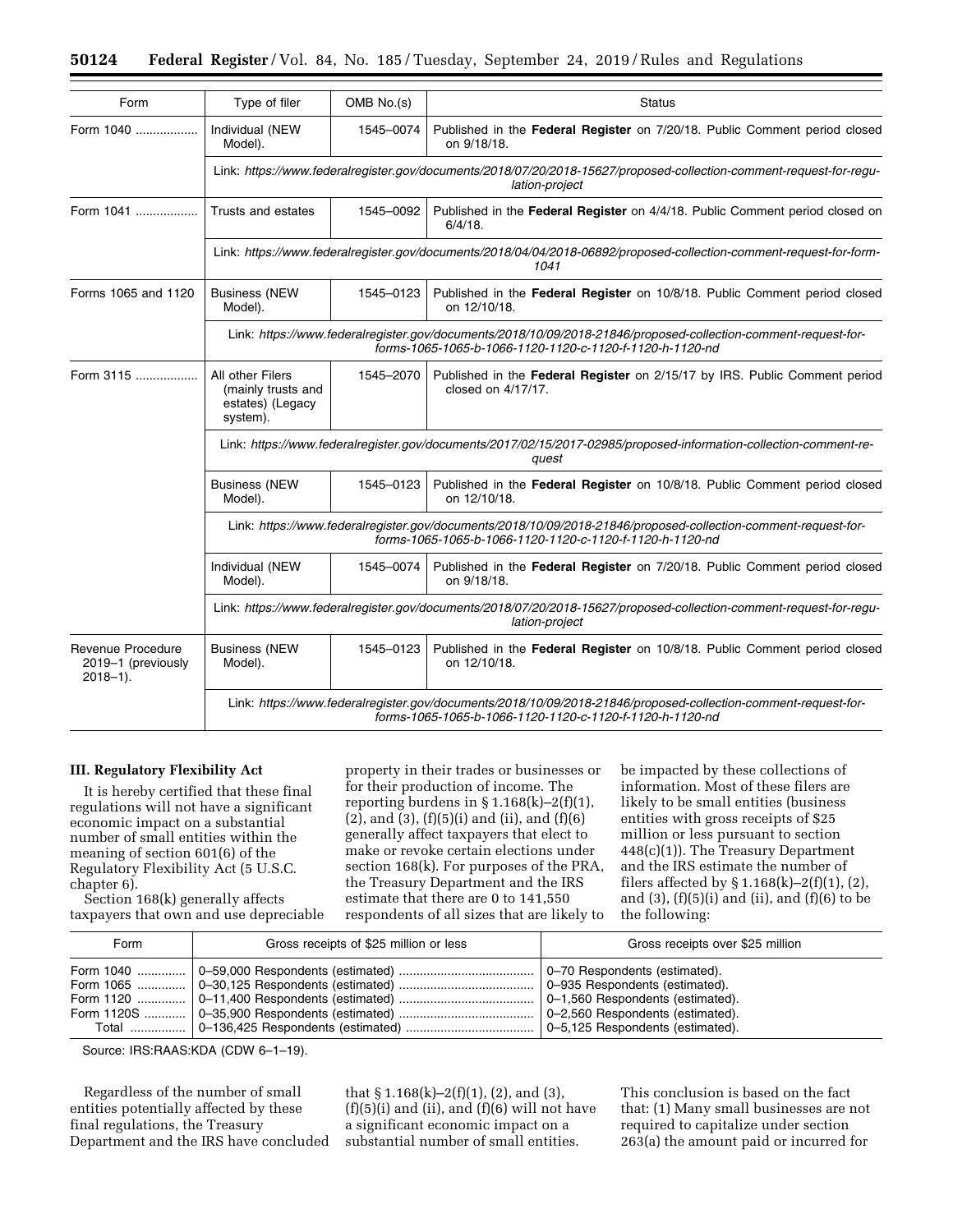the acquisition of depreciable tangible property that costs \$5,000 or less if the business has an applicable financial statement or costs \$500 or less if the business does not have an applicable financial statement, pursuant to § 1.263(a)–1(f)(1); (2) many small businesses are no longer required to capitalize under section 263A the costs to construct, build, manufacture, install, improve, raise, or grow depreciable property if their average annual gross receipts are \$25,000,000 or less; and (3) a small business that capitalizes costs of depreciable tangible property may deduct under section 179 up to \$1,020,000 (2019 inflation adjusted amount) of the cost of such property placed in service during the taxable year if the total cost of depreciable tangible property placed in service during the taxable year does not exceed \$2,550,000 (2019 inflation adjusted amount). Further,  $\S 1.168(k)-2(f)(1)$ , (2), and (3),  $(f)(5)(i)$  and  $(ii)$ , and  $(f)(6)$  apply only if the taxpayer chooses to make an election or revoke an election under section 168(k). Finally, no comments regarding the economic impact of these regulations on small entities were received. Consequently, the Treasury Department and the IRS hereby certify that these final regulations will not have a significant economic impact on a substantial number of small entities.

Pursuant to section 7805(f) of the Code, the proposed rule preceding this final rule was submitted to the Chief Counsel for Advocacy of the Small Business Administration for comment on its impact on small business.

## **IV. Unfunded Mandates Reform Act**

Section 202 of the Unfunded Mandates Reform Act of 1995 requires that agencies assess anticipated costs and benefits and take certain other actions before issuing a final rule that includes any Federal mandate that may result in expenditures in any one year by a state, local, or tribal government, in the aggregate, or by the private sector, of \$100 million in 1995 dollars, updated annually for inflation. In 2019, that threshold is approximately \$154 million. These final regulations do not include any Federal mandate that may result in expenditures by state, local, or tribal governments, or by the private sector in excess of that threshold.

## **V. Executive Order 13132: Federalism**

Executive Order 13132 (entitled ''Federalism'') prohibits an agency from publishing any rule that has federalism implications if the rule either imposes substantial, direct compliance costs on state and local governments, and is not required by statute, or preempts state

law, unless the agency meets the consultation and funding requirements of section 6 of the Executive Order. These final regulations do not have federalism implications and do not impose substantial direct compliance costs on state and local governments or preempt state law within the meaning of the Executive Order.

## **VI. Congressional Review Act**

The Administrator of the Office of Information and Regulatory Affairs of the OMB has determined that this Treasury decision is a major rule for purposes of the Congressional Review Act (5 U.S.C. 801 *et seq.*) (''CRA''). Under section 801(3) of the CRA, a major rule takes effect 60 days after the rule is published in the **Federal Register**. Notwithstanding this requirement, section 808(2) of the CRA allows agencies to dispense with the requirements of section 801 of the CRA when the agency for good cause finds that such procedure would be impracticable, unnecessary, or contrary to the public interest and that the rule shall take effect at such time as the agency promulgating the rule determines.

Pursuant to section 808(2) of the CRA, the Treasury Department and the IRS find, for good cause, that a 60-day delay in the effective date is unnecessary and contrary to the public interest. The statutory provisions to which these rules relate were enacted on December 22, 2017 and apply to property acquired and placed in service after September 27, 2017. In most cases, two taxable years in which such property may have been placed in service have ended. This means that the statutory provisions are currently effective, and taxpayers may be subject to Federal income tax liability for their 2017 or 2018 taxable years reflecting these provisions. In many cases, taxpayers may be required to file returns reflecting this Federal income liability during the 60-day period that begins after this rule is published in the **Federal Register**.

These final regulations provide crucial guidance for taxpayers on how to apply the relevant statutory rules, compute their tax liability and accurately file their Federal income tax returns. These final regulations resolve statutory ambiguity, prevent abuse and grant taxpayer relief that would not be available based solely on the statute. Because taxpayers must already comply with the statute, a 60-day delay in the effective date of the final regulations is unnecessary and contrary to the public interest. A delay would place certain taxpayers in the unusual position of having to determine whether to file tax

returns during the pre-effective date period based on final regulations that are not yet effective. If taxpayers chose not to follow the final regulations and did not amend their returns after the regulations became effective, it would place significant strain on the IRS to ensure that taxpayers correctly calculated their tax liabilities. For example, in cases where taxpayers selfconstruct property, a delayed effective date may hamper the IRS' ability to determine if such property was acquired after September 27, 2017. Moreover, a delayed effective date could create uncertainty and possible restatements with respect to financial statement audits. Therefore, the rules in this Treasury decision are effective on the date of publication in the **Federal Register** and taxpayers may apply these rules to qualified property acquired and placed in service after September 27, 2017 in a taxable year ending on or after September 28, 2017.

The foregoing good cause statement only applies to the 60-day delayed effective date provision of section 801(3) of the CRA and is permitted under section 808(2) of the CRA. The Treasury Department and the IRS hereby comply with all aspects of the CRA and the Administrative Procedure Act (5 U.S.C. 551 *et seq.*).

### **Drafting Information**

The principal authors of these final regulations are Kathleen Reed and Elizabeth R. Binder of the Office of Associate Chief Counsel (Income Tax and Accounting). However, other personnel from the Treasury Department and the IRS participated in their development.

### **List of Subjects in 26 CFR Part 1**

Income taxes, Reporting and recordkeeping requirements.

## **Adoption of Amendments to the Regulations**

Accordingly, 26 CFR part 1 is amended as follows:

# **PART 1—INCOME TAXES**

■ **Paragraph 1.** The authority citation for part 1 continues to read in part as follows:

**Authority:** 26 U.S.C. 7805 \* \* \*

■ **Par. 2.** Section 1.48-12 is amended: ■ 1. In the last sentence in paragraph (a)(2)(i), by removing ''The last sentence'' and adding ''The next to last sentence'' in its place;

■ 2. By adding three sentences at the end of paragraph (a)(2)(i); and ■ 3. By adding a sentence to the end of paragraph  $(c)(8)(i)$ .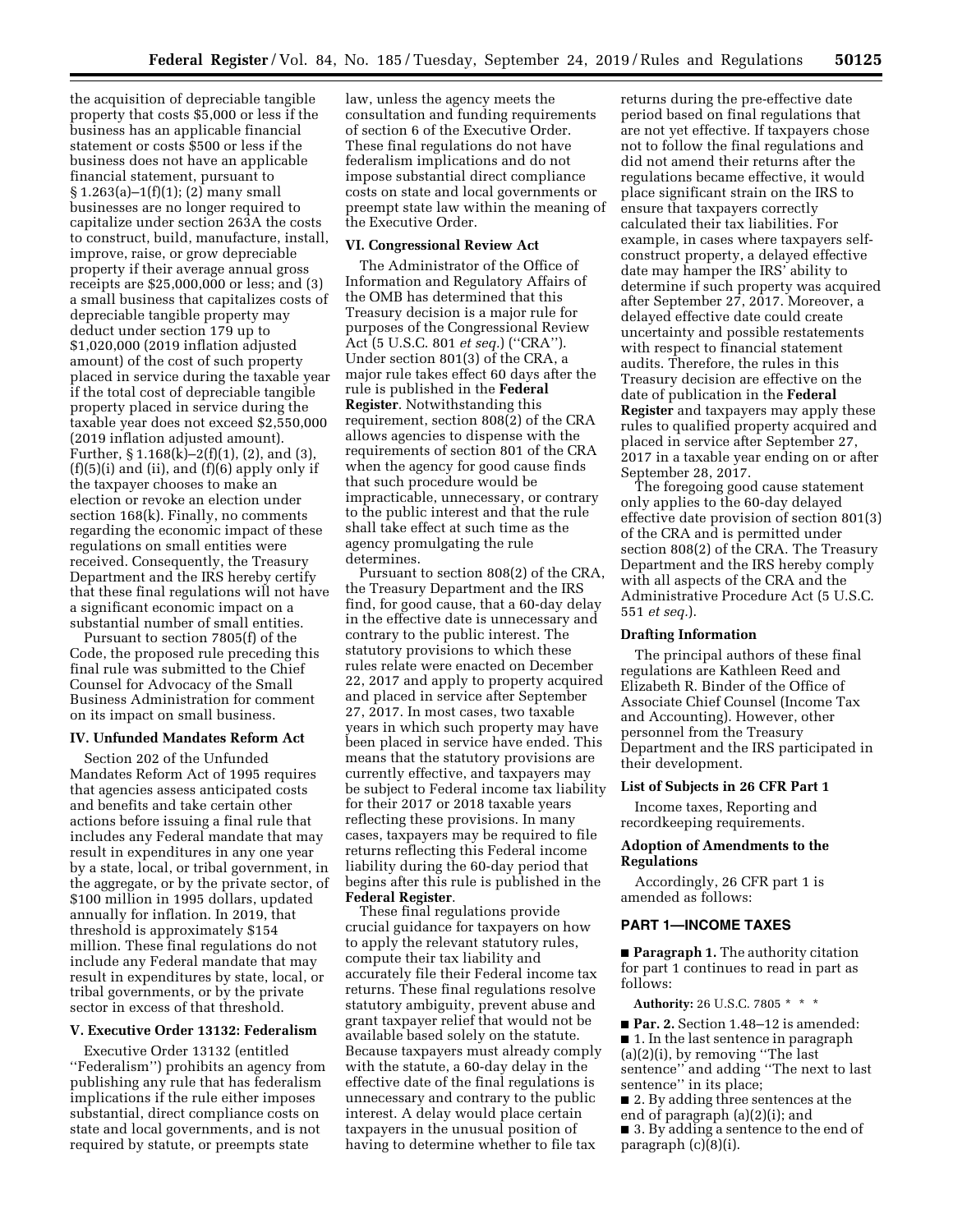The additions read as follows:

#### **§ 1.48–12 Qualified rehabilitated building; expenditures incurred after December 31, 1981.**

- $(a) * * * *$
- $(2)^*$  \* \*

 $(i) * * * The last sentence of$ 

paragraph (c)(8)(i) of this section applies to qualified rehabilitation expenditures that are qualified property under section 168(k)(2) and placed in service by a taxpayer during or after the taxpayer's taxable year that includes September 24, 2019. However, a taxpayer may choose to apply the last sentence in paragraph (c)(8)(i) of this section for qualified rehabilitation expenditures that are qualified property under section 168(k)(2) and acquired and placed in service after September 27, 2017, by the taxpayer during taxable years ending on or after September 28, 2017. A taxpayer may rely on the last sentence in paragraph (c)(8)(i) of this section in regulation project REG–104397–18 (2018–41 I.R.B. 558) (see § 601.601(d)(2)(ii)(b) of this chapter) for qualified rehabilitation expenditures that are qualified property under section 168(k)(2) and acquired and placed in service after September 27, 2017, by the taxpayer during taxable years ending on or after September 28, 2017, and ending before the taxpayer's taxable year that includes September 24, 2019.

- \* \* \* \* \*
- (c) \* \* \*
- $(8) * * * *$

 $(i) * * *$  Further, see § 1.168(k)– 2(g)(9) if the qualified rehabilitation expenditures are qualified property under section 168(k), as amended by the Tax Cuts and Jobs Act, Public Law 115– 97 (131 Stat. 2054 (December 22, 2017)). \* \* \* \* \*

■ **Par. 3.** Section 1.167(a)–14 is amended:

■ 1. In the third sentence in paragraph (b)(1), by removing ''under section 168(k)(2) or  $\S 1.168(k)-1$ ," and adding ''under section 168(k)(2) and § 1.168(k)– 1 or  $\S 1.168(k)-2$ , as applicable," in its place;

■ 2. In the last sentence in paragraph (e)(3), by removing ''and before 2010''; and

■ 3. By adding three sentences at the end of paragraph (e)(3).

The additions read as follows:

### **§ 1.167(a)–14 Treatment of certain intangible property excluded from section 197.**

- \* \* \* \* \*
- (e) \* \* \*

(3) \* \* \* The language ''or § 1.168(k)-2, as applicable," in the third sentence in paragraph (b)(1) of this

section applies to computer software that is qualified property under section  $168(k)(2)$  and placed in service by a taxpayer during or after the taxpayer's taxable year that includes September 24, 2019. However, a taxpayer may choose to apply the language "or  $\S 1.168(k) - 2$ , as applicable,'' in the third sentence in paragraph (b)(1) of this section for computer software that is qualified property under section 168(k)(2) and acquired and placed in service after September 27, 2017, by the taxpayer during taxable years ending on or after September 28, 2017. A taxpayer may rely on the language "or  $\frac{1}{2}$  1.168(k)–2, as applicable,'' in the third sentence in paragraph (b)(1) of this section in regulation project REG–104397–18 (2018–41 I.R.B. 558) (see § 601.601(d)(2)(ii)(b) of this chapter) for computer software that is qualified property under section 168(k)(2) and acquired and placed in service after September 27, 2017, by the taxpayer during taxable years ending on or after September 28, 2017, and ending before the taxpayer's taxable year that includes September 24, 2019.

 $\blacksquare$  Par. 4. Section 1.168(b)-1 is amended:

■ 1. In the second sentence in paragraph (a)(3), by removing ''under section 179, section 179C, or any similar provision,'' and adding ''under section 179, section 179C, section 181, or any similar provision,'' in its place;

■ 2. By adding paragraph (a)(5); and

■ 3. By revising paragraph (b).

The addition and revision read as follows:

## **§ 1.168(b)–1 Definitions.**

 $(a) * * * *$ 

(5) *Qualified improvement property.*  (i) Is any improvement that is section 1250 property to an interior portion of a building, as defined in  $\S 1.48-1(e)(1)$ , that is nonresidential real property, as defined in section 168(e)(2)(B), if the improvement is placed in service by the taxpayer after the date the building was first placed in service by any person and if—

(A) For purposes of section 168(e)(6), the improvement is placed in service by the taxpayer after December 31, 2017;

(B) For purposes of section 168(k)(3) as in effect on the day before amendment by section 13204(a)(4)(B) of the Tax Cuts and Jobs Act, Public Law 115–97 (131 Stat. 2054 (December 22, 2017)) (''Act''), the improvement is acquired by the taxpayer before September 28, 2017, the improvement is placed in service by the taxpayer before January 1, 2018, and the improvement meets the original use requirement in section  $168(k)(2)(A)(ii)$  as in effect on

the day before amendment by section 13201(c)(1) of the Act; or

(C) For purposes of section 168(k)(3) as in effect on the day before amendment by section 13204(a)(4)(B) of the Act, the improvement is acquired by the taxpayer after September 27, 2017; the improvement is placed in service by the taxpayer after September 27, 2017, and before January 1, 2018; and the improvement meets the requirements in section  $168(k)(2)(A)(ii)$  as amended by section 13201(c)(1) of the Act; and

(ii) Does not include any qualified improvement for which an expenditure is attributable to—

(A) The enlargement, as defined in § 1.48–12(c)(10), of the building;

(B) Any elevator or escalator, as defined in § 1.48–1(m)(2); or

(C) The internal structural framework, as defined in § 1.48–12(b)(3)(iii), of the building.

(b) *Applicability date*—(1) *In general.*  Except as provided in paragraph (b)(2) of this section, this section is applicable on or after February 27, 2004.

(2) *Application of paragraph (a)(5) of this section and addition of* ''*section 181*'' *in paragraph (a)(3) of this section*—(i) *In general.* Except as provided in paragraphs (b)(2)(ii) and (iii) of this section, paragraph (a)(5) of this section and the language ''section 181,'' in the second sentence in paragraph (a)(3) of this section are applicable on or after September 24, 2019.

(ii) *Early application of paragraph (a)(5) of this section and addition of*  ''*section 181*'' *in paragraph (a)(3) of this section.* A taxpayer may choose to apply paragraph (a)(5) of this section and the language ''section 181,'' in the second sentence in paragraph (a)(3) of this section for the taxpayer's taxable years ending on or after September 28, 2017.

(iii) *Early application of regulation project REG–104397–18.* A taxpayer may rely on the provisions of paragraph (a)(5) of this section in regulation project REG–104397–18 (2018–41 I.R.B 558) (see § 601.601(d)(2)(ii)(b) of this chapter) for the taxpayer's taxable years ending on or after September 28, 2017, and ending before the taxpayer's taxable year that includes September 24, 2019.

■ **Par. 5.** Section 1.168(d)–1 is amended by adding a sentence at the end of paragraphs (b)(3)(ii) and (b)(7)(ii) and adding three sentences at the end of paragraph (d)(2) to read as follows:

**§ 1.168(d)–1 Applicable conventions—halfyear and mid-quarter conventions.** 

- \* \* \* \* \* (b) \* \* \*
- $(3) * * * *$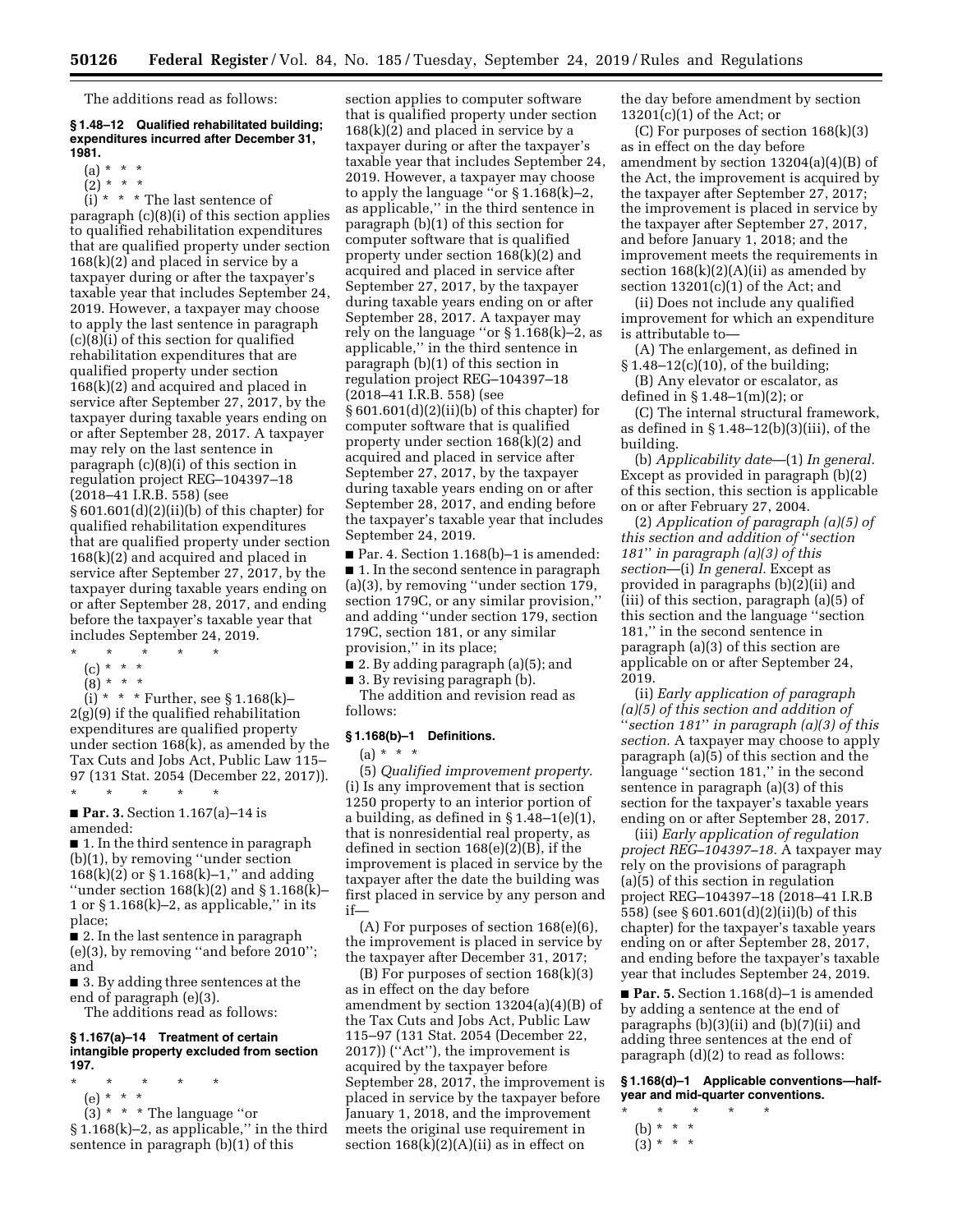(ii)  $* * *$  Further, see § 1.168(k)– 2(g)(1) for rules relating to qualified property under section 168(k), as amended by the Tax Cuts and Jobs Act, Public Law 115–97 (131 Stat. 2054 (December 22, 2017)), that is placed in service by the taxpayer in the same taxable year in which either a partnership is terminated as a result of a technical termination under section 708(b)(1)(B) or the property is transferred in a transaction described in section 168(i)(7).

- \* \* \* \* \*
- $(7) * * * *$

(ii) \* \* \* However, see § 1.168(k)–  $2(g)(1)(iii)$  for a special rule regarding the allocation of the additional first year depreciation deduction in the case of certain contributions of property to a partnership under section 721.  $\star$   $\star$   $\star$   $\star$ 

- (d) \* \* \*
- 

 $(2)$  \* \* \* The last sentences in paragraphs (b)(3)(ii) and (b)(7)(ii) of this section apply to qualified property under section 168(k)(2) placed in service by a taxpayer during or after the taxpayer's taxable year that includes September 24, 2019. However, a taxpayer may choose to apply the last sentences in paragraphs (b)(3)(ii) and (b)(7)(ii) of this section to qualified property under section 168(k)(2) acquired and placed in service after September 27, 2017, by the taxpayer during taxable years ending on or after September 28, 2017. A taxpayer may rely on the last sentences in paragraphs (b)(3)(ii) and (b)(7)(ii) of this section in regulation project REG–104397–18 (2018–41 I.R.B. 558) (see § 601.601(d)(2)(ii)(b) of this chapter) for qualified property under section 168(k)(2) acquired and placed in service after September 27, 2017, by the taxpayer during taxable years ending on or after September 28, 2017, and ending before the taxpayer's taxable year that includes September 24, 2019.

\* \* \* \* \*

■ **Par. 6.** Section 1.168(i)–4 is amended: ■ 1. In the penultimate sentence in paragraph (b)(1), by removing  $\cdot$  §§ 1.168(k)–1T(f)(6)(iii) and 1.1400 $L(b)$ –1T(f)(6)" and adding ''§ 1.168(k)–1(f)(6)(iii) or 1.168(k)–  $2(g)(6)(iii)$ , as applicable, and § 1.1400L(b)-1(f)(6)" in its place; ■ 2. In the fifth sentence in paragraph (c), by removing " $\S$  1.168(k)–1T(f)(6)(ii) and  $1.1400L(b)-1T(f)(6)$ " and adding ''§ 1.168(k)–1(f)(6)(ii) or 1.168(k)– 2(g)(6)(ii), as applicable, and  $§ 1.1400L(b)-1(f)(6)$ " in its place; ■ 3. In the second sentence in paragraph  $(d)(3)(i)(C)$ , by removing "§§ 1.168 $(k)$ –  $1T(f)(6)(iv)$  and  $1.400L(b)-1T(f)(6)'$  and

adding ''§ 1.168(k)–1(f)(6)(iv) or  $1.168(k)-2(g)(6)(iv)$ , as applicable, and § 1.400L(b)–1(f)(6)'' in its place; ■ 4. In the last sentence in paragraph  $(d)(4)(i)$ , by removing " $\S$ § 1.168 $(k)$ –  $1T(f)(6)(iv)$  and  $1.1400L(b)-1T(f)(6)$ " and adding ''§ 1.168(k)–1(f)(6)(iv) or  $1.168(k)-2(g)(6)(iv)$ , as applicable, and § 1.400L(b)–1(f)(6)'' in its place; ■ 5. By revising the first sentence in paragraph (g)(1); and ■ 6. By redesignating paragraph (g)(2) as paragraph (g)(3) and adding new

paragraph (g)(2). The revision and addition read as

follows:

### **§ 1.168(i)–4 Changes in use.**

\* \* \* \* \* (g) \* \* \*

 $(1)$  \* \* \* Except as provided in paragraph (g)(2) of this section, this section applies to any change in the use of MACRS property in a taxable year ending on or after June 17, 2004. \* \* \*

(2) *Qualified property under section 168(k) acquired and placed in service after September 27, 2017*—(i) *In general.*  The language "or  $\S 1.168(k) - 2(g)(6)(iii)$ , as applicable" in paragraph  $(b)(1)$  of this section, the language ''or § 1.168(k)– 2(g)(6)(ii), as applicable'' in paragraph (c) of this section, and the language ''or  $§ 1.168(k)-2(g)(6)(iv)$ , as applicable" in paragraphs  $(d)(3)(i)(C)$  and  $(d)(4)(i)$  of this section applies to any change in use of MACRS property, which is qualified property under section 168(k)(2), by a taxpayer during or after the taxpayer's taxable year that includes September 24, 2019.

(ii) *Early application.* A taxpayer may choose to apply the language ''or § 1.168(k)–2(g)(6)(iii), as applicable'' in paragraph (b)(1) of this section, the language "or  $\S 1.168(k) - 2(g)(6)(ii)$ , as applicable'' in paragraph (c) of this section, and the language ''or § 1.168(k)– 2(g)(6)(iv), as applicable'' in paragraphs  $(d)(3)(i)(C)$  and  $(d)(4)(i)$  of this section for any change in use of MACRS property, which is qualified property under section 168(k)(2) and acquired and placed in service after September 27, 2017, by the taxpayer during taxable years ending on or after September 28, 2017.

(iii) *Early application of regulation project REG–104397–18.* A taxpayer may rely on the language ''or § 1.168(k)– 2(f)(6)(iii), as applicable'' in paragraph (b)(1) of this section, the language ''or  $§ 1.168(k) - 2(f)(6)(ii)$ , as applicable" in paragraph (c) of this section, and the language ''or § 1.168(k)–2(f)(6)(iv), as applicable'' in paragraphs (d)(3)(i)(C) and (d)(4)(i) of this section in regulation project REG–104397–18 (2018–41 I.R.B. 558) (see § 601.601(d)(2)(ii)(b) of this

chapter) for any change in use of MACRS property, which is qualified property under section 168(k)(2) and acquired and placed in service after September 27, 2017, by the taxpayer during taxable years ending on or after September 28, 2017, and ending before the taxpayer's taxable year that includes September 24, 2019.

\* \* \* \* \* ■ **Par. 7.** Section 1.168(i)–6 is amended:  $\blacksquare$  1. In paragraph (d)(3)(ii)(B), by removing  $(1.168(k)-1(f)(5)$  or  $$1.1400L(b)-1(f)(5)"$  wherever it appears and adding "1.168 $(k)$ –1(f)(5),  $\S 1.168(k) - 2(g)(5)$ , or  $\S 1.1400L(b)$  $1(f)(5)$ " in its place;

■ 2. In paragraph  $(d)(3)(ii)(E)$ , by removing ''1.168(k)–1(f)(5) or  $$1.1400L(b)-1(f)(5)"$  and adding  $"1.168(k)-1(f)(5), § 1.168(k)-2(g)(5), or$ 

- $$1.1400L(b)-1(f)(5)"$  in its place; ■ 3. By adding a sentence at the end of
- paragraph (d)(4);

■ 4. By adding a sentence at the end of paragraph (h);

 $\blacksquare$  5. By revising paragraph (k)(1); and

■ 6. By adding paragraph (k)(4). The additions and revision read as follows:

## **§ 1.168(i)–6 Like-kind exchanges and involuntary conversions.**

- \* \* \* \* \*
	- (d) \* \* \*

 $(4) * * *$  Further, see § 1.168(k)– 2(g)(5)(iv) for replacement MACRS property that is qualified property under section 168(k), as amended by the Tax Cuts and Jobs Act, Public Law 115–97 (131 Stat. 2054 (December 22, 2017)). \* \* \* \* \*

(h) \* \* \* Further, see § 1.168(k)– 2(g)(5) for qualified property under section 168(k), as amended by the Tax Cuts and Jobs Act, Public Law 115–97 (131 Stat. 2054 (December 22, 2017)).

\* \* \* \* \* (k) \* \* \*

(1) *In general.* Except as provided in paragraphs (k)(3) and (4) of this section, this section applies to a like-kind exchange or an involuntary conversion of MACRS property for which the time of disposition and the time of replacement both occur after February 27, 2004.

\* \* \* \* \*

(4) *Qualified property under section 168(k) acquired and placed in service after September 27, 2017*—(i) *In general.*  The language  $(1.168(k)-2(g)(5))$ ," in paragraphs  $(d)(3)(ii)(B)$  and  $(E)$  of this section and the final sentence in paragraphs (d)(4) and (h) of this section apply to a like-kind exchange or an involuntary conversion of MACRS property, which is qualified property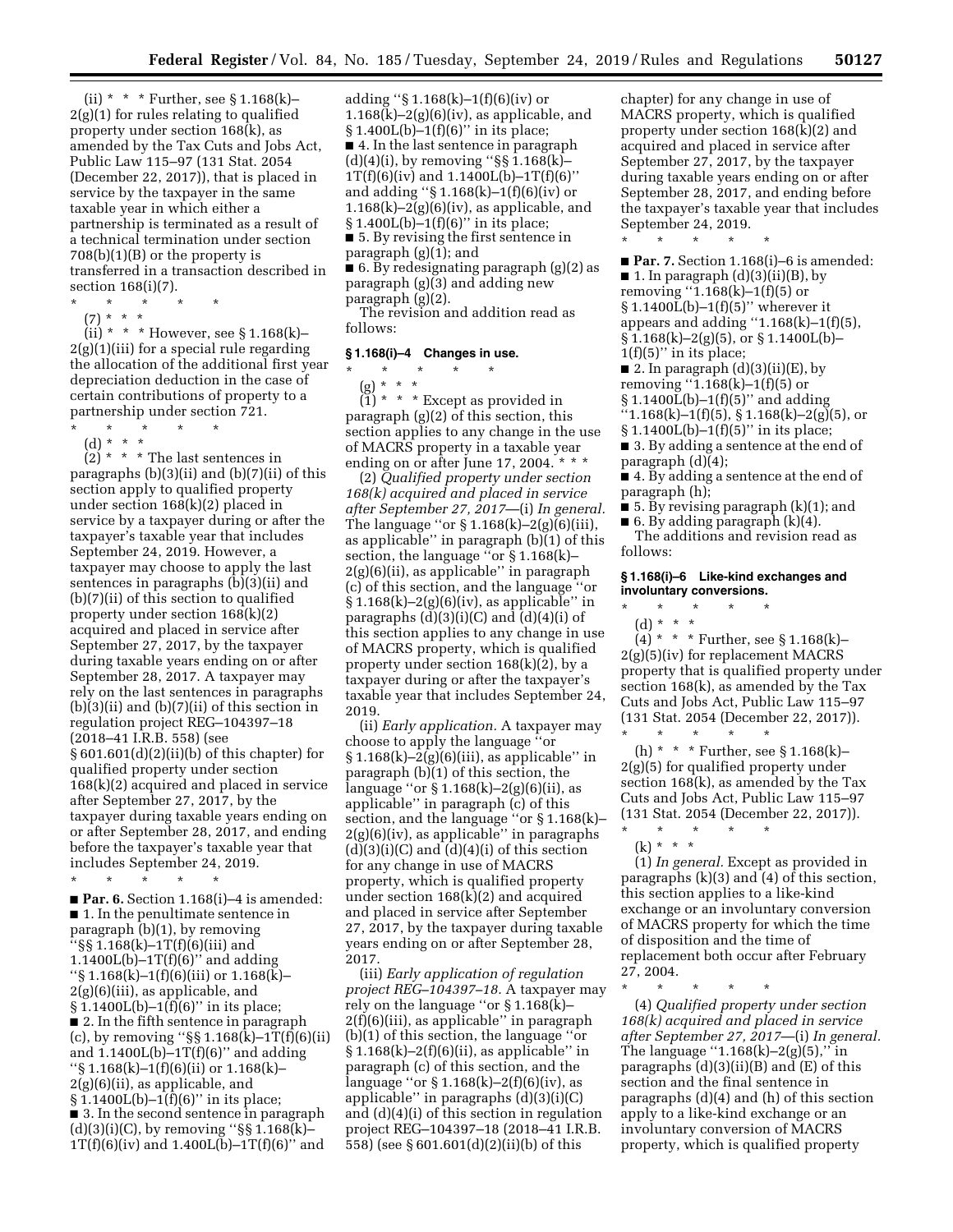under section 168(k)(2), for which the time of replacement occurs on or after September 24, 2019.

(ii) *Early application.* A taxpayer may choose to apply the language ''1.168(k)–  $2(g)(5)$ ," in paragraphs  $(d)(3)(ii)(B)$  and (E) of this section and the final sentence in paragraphs (d)(4) and (h) of this section to a like-kind exchange or an involuntary conversion of MACRS property, which is qualified property under section 168(k)(2), for which the time of replacement occurs on or after September 28, 2017.

(iii) *Early application of regulation project REG–104397–18.* A taxpayer may rely on the language "1.168 $(k)$ –2 $(f)(5)$ ," in paragraphs  $(d)(3)(ii)(B)$  and  $(E)$  of this section and the final sentence in paragraphs (d)(4) and (h) of this section in regulation project REG–104397–18 (2018–41 I.R.B. 558) (see § 601.601(d)(2)(ii)(*b*) of this chapter) for a like-kind exchange or an involuntary conversion of MACRS property, which is qualified property under section 168(k)(2), for which the time of replacement occurs on or after September 28, 2017, and occurs before September 24, 2019.

■ **Par. 8.** Section 1.168(k)–0 is amended by revising the introductory text and adding an entry for § 1.168(k)–2 in numerical order to the table of contents to read as follows:

## **§ 1.168(k)–0 Table of contents.**

This section lists the major paragraphs contained in §§ 1.168(k)–1 and 1.168(k)–2.

\* \* \* \* \*

## **§ 1.168(k)–2 Additional first year depreciation deduction for property acquired and placed in service after September 27, 2017.**

- (a) Scope and definitions.
- (1) Scope.
- (2) Definitions.
- (b) Qualified property.
- (1) In general.
- (2) Description of qualified property.
- (i) In general.
- (ii) Property not eligible for additional first year depreciation deduction.
- (iii) Examples.
- (3) Original use or used property
- acquisition requirements.
	- (i) In general.
	- (ii) Original use.
	- (A) In general.
	-
- (B) Conversion to business or income-
- producing use.
- (C) Fractional interests in property. (iii) Used property acquisition
- requirements.
- (A) In general.
- (B) Property was not used by the taxpayer
- at any time prior to acquisition.
- (C) [Reserved]
- (iv) Application to partnerships.
- (A) Section 704(c) remedial allocations. (B) Basis determined under section 732. (C) Section 734(b) adjustments. (D) Section 743(b) adjustments. (v) [Reserved] (vi) Syndication transaction. (vii) Examples. (4) Placed-in-service date. (i) In general. (ii) Specified plant. (iii) Qualified film, television, or live theatrical production. (A) Qualified film or television production. (B) Qualified live theatrical production. (iv) Syndication transaction. (v) Technical termination of a partnership. (vi) Section 168(i)(7) transactions. (5) Acquisition of property. (i) In general. (ii) Acquisition date. (A) In general. (B) Determination of acquisition date for property acquired pursuant to a written binding contract. (iii) Definition of binding contract. (A) In general. (B) Conditions.
	- (C) Options.
	-
	- (D) Letter of intent. (E) Supply agreements.
	- (F) Components.
	- (G) [Reserved]
	-
	- (iv) Self-constructed property.
	- (A) In general.
	- (B) When does manufacture, construction, or production begin.
	- (C) Components of self-constructed
	- property.
	- (v) [Reserved]
	- (vi) Qualified film, television, or live
	- theatrical production.
		- (A) Qualified film or television production.
		- (B) Qualified live theatrical production.
		- (vii) Specified plant.
		- (viii) Examples.
		- (c) [Reserved]
		- (d) Property described in section
	- $168(k)(2)(B)$  or (C).
		- (1) In general.
	- (2) Definition of binding contract.
	- (3) Self-constructed property.
	- (i) In general.
	- (ii) When does manufacture, construction,
	- or production begin.
		- (A) In general.
		- (B) Safe harbor.
	- (iii) Components of self-constructed
	- property.
	- (A) Acquired components.
	- (B) Self-constructed components.
	- (iv) Examples.
	- (e) Computation of depreciation deduction
	- for qualified property.
	- (1) Additional first year depreciation
	- deduction.
		- (i) Allowable taxable year.
		- (ii) Computation.
		- (iii) Property described in section
	- $168(k)(2)(B)$ .
		- (iv) Alternative minimum tax.
		- (A) In general.
	- (B) Special rules.
	- (2) Otherwise allowable depreciation
	- deduction.
		- (i) In general.
		- (ii) Alternative minimum tax.
- (3) Examples. (f) Elections under section 168(k). (1) Election not to deduct additional first year depreciation. (i) In general. (ii) Definition of class of property. (iii) Time and manner for making election. (A) Time for making election. (B) Manner of making election. (iv) Failure to make election. (2) Election to apply section 168(k)(5) for specified plants. (i) In general. (ii) Time and manner for making election. (A) Time for making election. (B) Manner of making election. (iii) Failure to make election. (3) Election for qualified property placed in service during the 2017 taxable year. (i) In general. (ii) Time and manner for making election. (A) Time for making election. (B) Manner of making election. (iii) Failure to make election. (4) Alternative minimum tax. (5) Revocation of election. (i) In general. (ii) Automatic 6-month extension. (6) Special rules for 2016 and 2017 returns. (g) Special rules. (1) Property placed in service and disposed of in the same taxable year. (i) In general. (ii) Technical termination of a partnership. (iii) Section 168(i)(7) transactions. (iv) Examples. (2) Redetermination of basis. (i) Increase in basis. (ii) Decrease in basis. (iii) Definitions. (iv) Examples. (3) Sections 1245 and 1250 depreciation recapture. (4) Coordination with section 169. (5) Like-kind exchanges and involuntary conversions. (i) Scope. (ii) Definitions. (iii) Computation. (A) In general. (B) Year of disposition and year of replacement. (C) Property described in section  $168(k)(2)$  $(B)$ . (D) Effect of § 1.168(i)-6(i)(1) election. (E) Alternative minimum tax. (iv) Replacement MACRS property or replacement computer software that is acquired and placed in service before disposition of relinquished MACRS property or relinquished computer software. (v) Examples. (6) Change in use. (i) Change in use of MACRS property. (ii) Conversion to personal use. (iii) Conversion to business or incomeproducing use. (A) During the same taxable year. (B) Subsequent to the acquisition year. (iv) Depreciable property changes use subsequent to the placed-in-service year.
	- (v) Examples.
	- (7) Earnings and profits.
- (8) Limitation of amount of depreciation for certain passenger automobiles.
- 
- (9) Coordination with section 47.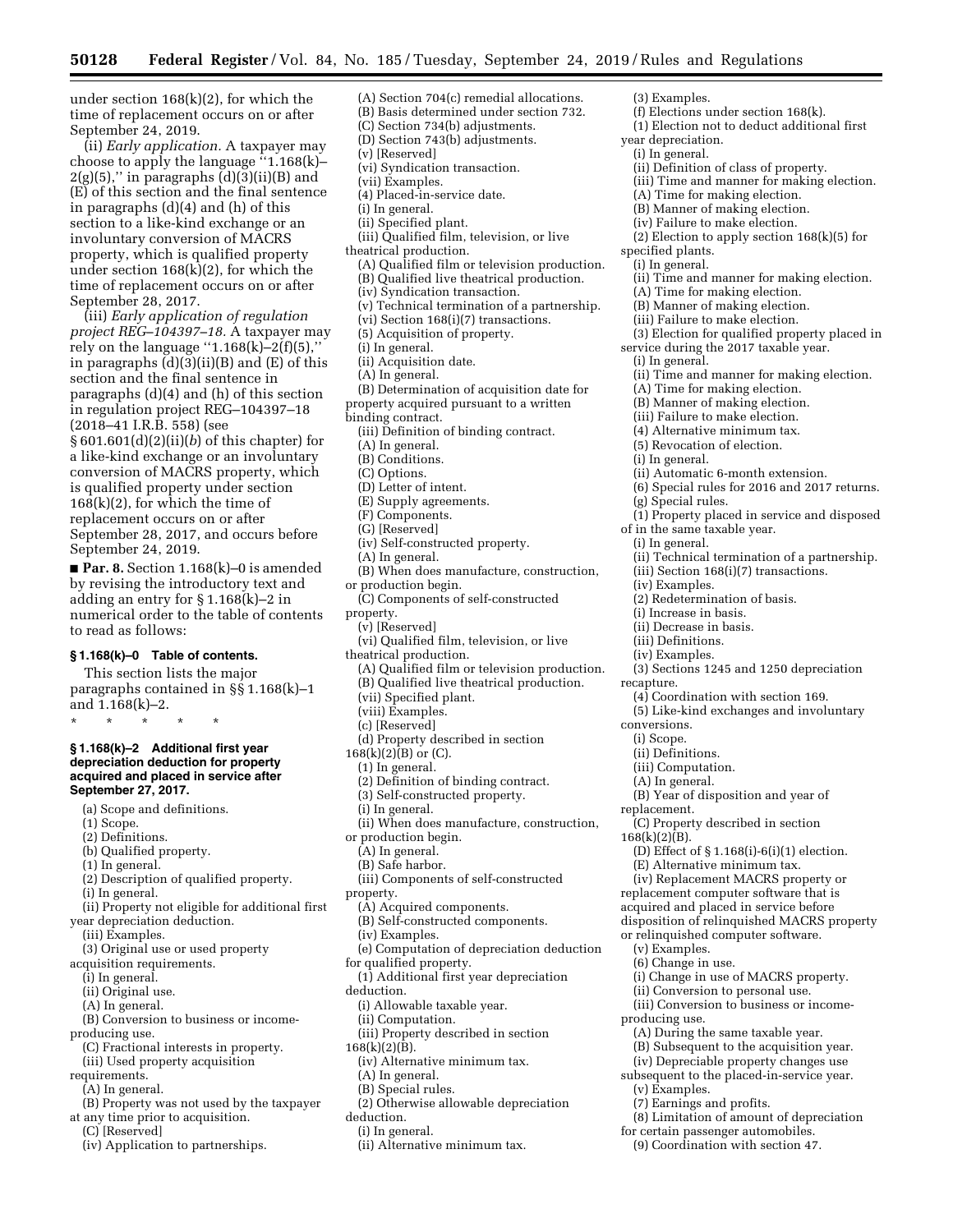(i) In general. (ii) Example.

(10) Coordination with section 514(a)(3).

(11) [Reserved]

(h) Applicability dates.

(1) In general.

(2) Early application of this section.

(3) Early application of regulation project

REG–104397–18. ■ **Par. 9.** Section 1.168(k)–2 is added to

read as follows:

#### **§ 1.168(k)–2 Additional first year depreciation deduction for property acquired and placed in service after September 27, 2017.**

(a) *Scope and definitions*—(1) *Scope.*  This section provides rules for determining the additional first year depreciation deduction allowable under section 168(k) for qualified property acquired and placed in service after September 27, 2017.

(2) *Definitions.* For purposes of this section—

(i) *Act* is the Tax Cuts and Jobs Act, Public Law 115–97 (131 Stat. 2054 (December 22, 2017));

(ii) *Applicable percentage* is the percentage provided in section 168(k)(6);

(iii) *Initial live staged performance* is the first commercial exhibition of a production to an audience. However, the term *initial live staged performance*  does not include limited exhibition prior to commercial exhibition to general audiences if the limited exhibition is primarily for purposes of publicity, determining the need for further production activity, or raising funds for the completion of production. For example, an initial live staged performance does not include a preview of the production if the preview is primarily to determine the need for further production activity; and

(iv) *Predecessor* includes—

(A) A transferor of an asset to a transferee in a transaction to which section 381(a) applies;

(B) A transferor of an asset to a transferee in a transaction in which the transferee's basis in the asset is determined, in whole or in part, by reference to the basis of the asset in the hands of the transferor;

(C) A partnership that is considered as continuing under section 708(b)(2) and § 1.708–1;

(D) The decedent in the case of an asset acquired by the estate; or

(E) A transferor of an asset to a trust.

(b) *Qualified property*—(1) *In general.*  Qualified property is depreciable property, as defined in § 1.168(b)– 1(a)(1), that meets all the following requirements in the first taxable year in which the property is subject to depreciation by the taxpayer whether or

not depreciation deductions for the property are allowable:

(i) The requirements in  $\S 1.168(k)$ – 2(b)(2) (description of qualified property);

(ii) The requirements in  $\S 1.168(k)$ – 2(b)(3) (original use or used property acquisition requirements);

(iii) The requirements in  $\S 1.168(k)$ – 2(b)(4) (placed-in-service date); and

(iv) The requirements in § 1.168(k)– 2(b)(5) (acquisition of property).

(2) *Description of qualified property*— (i) *In general.* Depreciable property will meet the requirements of this paragraph (b)(2) if the property is—

(A) MACRS property, as defined in  $§ 1.168(b)-1(a)(2),$  that has a recovery period of 20 years or less. For purposes of this paragraph (b)(2)(i)(A) and section  $168(k)(2)(A)(i)(I)$ , the recovery period is determined in accordance with section 168(c) regardless of any election made by the taxpayer under section 168(g)(7). This paragraph (b)(2)(i)(A) includes the following MACRS property that is acquired by the taxpayer after September 27, 2017, and placed in service by the taxpayer after September 27, 2017, and before January 1, 2018:

(*1*) Qualified leasehold improvement property as defined in section 168(e)(6) as in effect on the day before amendment by section 13204(a)(1) of the Act;

(*2*) Qualified restaurant property, as defined in section 168(e)(7) as in effect on the day before amendment by section 13204(a)(1) of the Act, that is qualified improvement property as defined in  $\S 1.168(b) - 1(a)(5)(i)(C)$  and  $(a)(5)(ii)$ ; and

(*3*) Qualified retail improvement property as defined in section 168(e)(8) as in effect on the day before amendment by section 13204(a)(1) of the Act;

(B) Computer software as defined in, and depreciated under, section 167(f)(1) and § 1.167(a)–14;

(C) Water utility property as defined in section 168(e)(5) and depreciated under section 168;

(D) Qualified improvement property as defined in  $\S 1.168(b) - 1(a)(5)(i)(C)$  and (a)(5)(ii) and depreciated under section 168;

(E) A qualified film or television production, as defined in section 181(d) and § 1.181–3, for which a deduction would have been allowable under section 181 and §§ 1.181–1 through 1.181–6 without regard to section 181(a)(2) and (g), § 1.181–1(b)(1)(i) and  $(ii)$ , and  $(b)(2)(i)$ , or section 168 $(k)$ . Only production costs of a qualified film or television production are allowable as a deduction under section 181 and §§ 1.181–1 through 1.181–6 without regard, for purposes of section 168(k), to

section 181(a)(2) and (g), § 1.181–  $1(b)(1)(i)$  and (ii), and  $(b)(2)(i)$ . The taxpayer that claims the additional first year depreciation deduction under this section for the production costs of a qualified film or television production must be the owner, as defined in § 1.181–1(a)(2), of the qualified film or television production. See § 1.181– 1(a)(3) for the definition of production costs;

(F) A qualified live theatrical production, as defined in section 181(e), for which a deduction would have been allowable under section 181 and §§ 1.181–1 through 1.181–6 without regard to section  $181(a)(2)$  and  $(g)$ ,  $\S 1.181-1(b)(1)(i)$  and (ii), and (b)(2)(i), or section 168(k). Only production costs of a qualified live theatrical production are allowable as a deduction under section 181 and §§ 1.181–1 through 1.181–6 without regard, for purposes of section  $168(k)$ , to section  $181(a)(2)$  and (g), § 1.181–1(b)(1)(i) and (ii), and (b)(2)(i). The taxpayer that claims the additional first year depreciation deduction under this section for the production costs of a qualified live theatrical production must be the owner, as defined in § 1.181–1(a)(2), of the qualified live theatrical production. In applying  $\S 1.181-1(a)(2)(ii)$  to a person that acquires a finished or partially-finished qualified live theatrical production, such person is treated as an owner of that production, but only if the production is acquired prior to its initial live staged performance. Rules similar to the rules in § 1.181–1(a)(3) for the definition of production costs of a qualified film or television production apply for defining production costs of a qualified live theatrical production; or

(G) A specified plant, as defined in section  $168(k)(5)(B)$ , for which the taxpayer has properly made an election to apply section  $168(k)(5)$  for the taxable year in which the specified plant is planted, or grafted to a plant that has already been planted, by the taxpayer in the ordinary course of the taxpayer's farming business, as defined in section 263A(e)(4) (for further guidance, see paragraph (f) of this section).

(ii) *Property not eligible for additional first year depreciation deduction.*  Depreciable property will not meet the requirements of this paragraph (b)(2) if the property is—

(A) Described in section 168(f) (for example, automobiles for which the taxpayer uses the optional business standard mileage rate);

(B) Required to be depreciated under the alternative depreciation system of section 168(g) pursuant to section  $168(g)(1)(A), (B), (C), (D), (F),$  or  $(G),$  or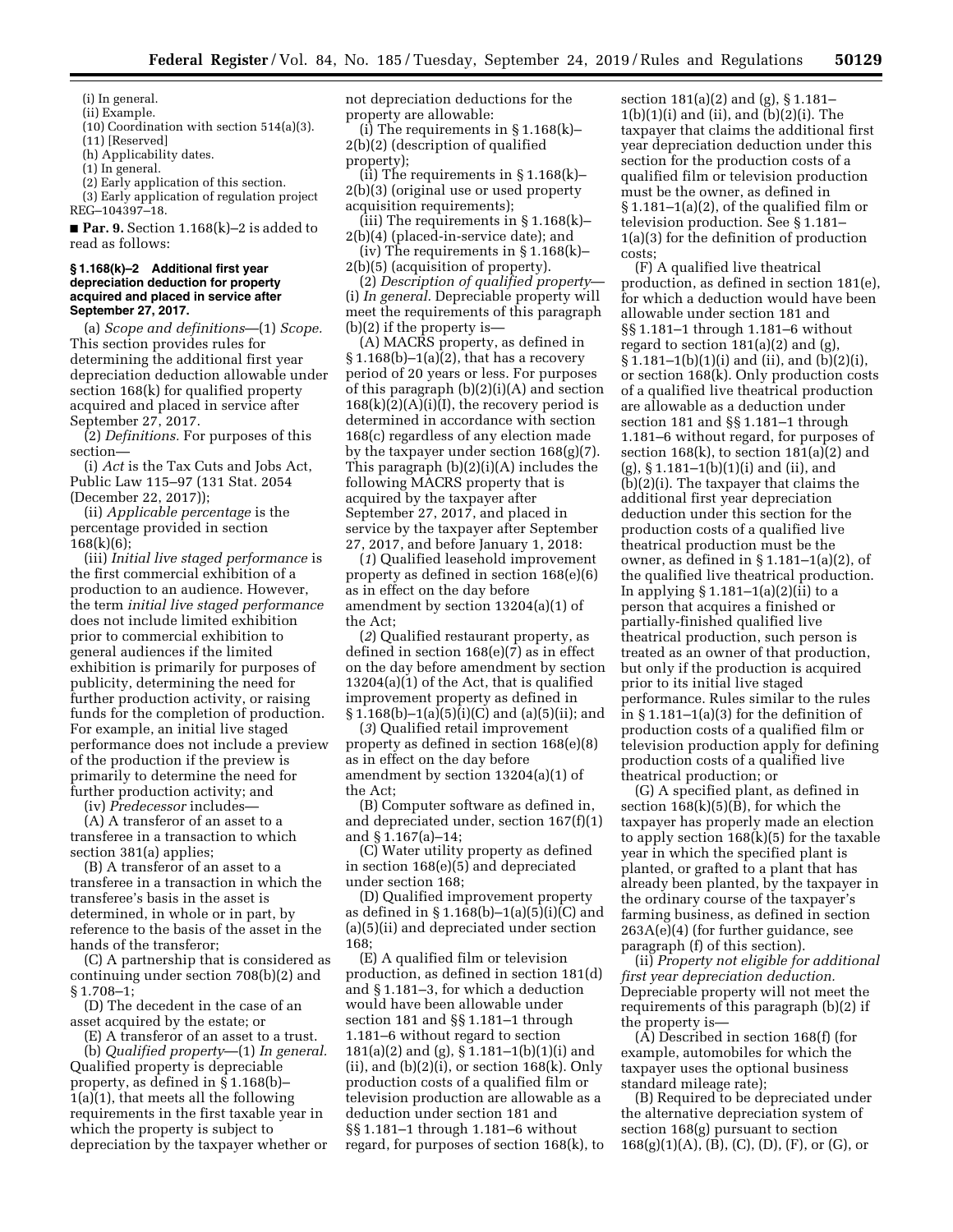other provisions of the Internal Revenue Code (for example, property described in section 263A(e)(2)(A) if the taxpayer or any related person, as defined in section  $263A(e)(2)(B)$ , has made an election under section 263A(d)(3), or property described in section 280F(b)(1)). If section 168(h)(6) applies to the property, only the tax-exempt entity's proportionate share of the property, as determined under section 168(h)(6), is treated as tax-exempt use property described in section  $168(g)(1)(B)$  and in this paragraph  $(b)(2)(ii)(B)$ . This paragraph  $(b)(2)(ii)(B)$ does not apply to property for which the adjusted basis is required to be determined using the alternative depreciation system of section 168(g) pursuant to section 250(b)(2)(B) or 951A(d)(3), as applicable, or to property for which the adjusted basis is required to be determined using the alternative depreciation system of section 168(g) for allocating business interest expense between excepted and non-excepted trades or businesses under section 163(j), but only if the property is not required to be depreciated under the alternative depreciation system of section 168(g) pursuant to section  $168(g)(1)(A), (B), (C), (D), (F), or (G), or$ other provisions of the Code, other than section 163(j), 250(b)(2)(B), or 951A(d)(3), as applicable;

(C) Included in any class of property for which the taxpayer elects not to deduct the additional first year depreciation (for further guidance, see paragraph (f) of this section);

(D) A specified plant that is placed in service by the taxpayer during the taxable year and for which the taxpayer made an election to apply section 168(k)(5) for a prior taxable year;

(E) Included in any class of property for which the taxpayer elects to apply section 168(k)(4). This paragraph (b)(2)(ii)(E) applies to property placed in service by the taxpayer in any taxable year beginning before January 1, 2018;

(F) Primarily used in a trade or business described in section  $163(j)(7)(A)(iv)$ , and placed in service by the taxpayer in any taxable year beginning after December 31, 2017; or

(G) Used in a trade or business that has had floor plan financing indebtedness, as defined in section 163(j)(9), if the floor plan financing interest, as defined in section 163(j)(9), related to such indebtedness is taken into account under section 163(j)(1)(C) for the taxable year. Such property also must be placed in service by the taxpayer in any taxable year beginning after December 31, 2017.

(iii) *Examples.* The application of this paragraph (b)(2) is illustrated by the

following examples. Unless the facts specifically indicate otherwise, assume that the parties are not related within the meaning of section 179(d)(2)(A) or (B) and § 1.179–4(c), and are not described in section 163(j)(3):

(A) *Example 1.* On February 8, 2018, *A*  finishes the production of a qualified film, as defined in § 1.181–3. On June 4, 2018, *B*  acquires this finished production from *A.*  The initial release or broadcast, as defined in § 1.181–1(a)(7), of this qualified film is on July 28, 2018. Because *B* acquired the qualified film before its initial release or broadcast, *B* is treated as the owner of the qualified film for purposes of section 181 and § 1.181–1(a)(2). Assuming all other requirements of this section are met and all requirements of section 181 and §§ 1.181–1 through 1.181–6, other than section 181(a)(2) and  $(g)$ , and  $\S 1.181 - 1(b)(1)(i)$  and  $(ii)$ , and (b)(2)(i), are met, *B'*s acquisition cost of the qualified film qualifies for the additional first year depreciation deduction under this section.

(B) *Example 2.* The facts are the same as in *Example 1* of paragraph (b)(2)(iii)(A) of this section, except that *B* acquires a limited license or right to release the qualified film in Europe. As a result, *B* is not treated as the owner of the qualified film pursuant to § 1.181–1(a)(2). Accordingly, paragraph (b)(2)(i)(E) of this section is not satisfied, and *B'*s acquisition cost of the license or right does not qualify for the additional first year depreciation deduction.

(C) *Example 3. C* owns a film library. All of the films in this film library are completed and have been released or broadcasted. In 2018, *D* buys this film library from *C*. Because *D* acquired the films after their initial release or broadcast, *D'*s acquisition cost of the film library does not qualify for a deduction under section 181. As a result, paragraph (b)(2)(i)(E) of this section is not satisfied, and *D'*s acquisition cost of the film library does not qualify for the additional first year depreciation deduction.

(D) *Example 4.* During 2019, E Corporation, a domestic corporation, acquired new equipment for use in its manufacturing trade or business in Mexico. To determine its qualified business asset investment for purposes of section 250, E Corporation must determine the adjusted basis of the new equipment using the alternative depreciation system of section 168(g) pursuant to sections  $250(b)(2)(B)$  and  $951A(d)(3)$ . E Corporation also is required to depreciate the new equipment under the alternative depreciation system of section 168(g) pursuant to section  $168(g)(1)(A)$ . As a result, the new equipment does not qualify for the additional first year depreciation deduction pursuant to paragraph (b)(2)(ii)(B) of this section.

(E) *Example 5.* The facts are the same as in *Example 4* of paragraph (b)(2)(iii)(D) of this section, except E Corporation acquired the new equipment for use in its manufacturing trade or business in California. The new equipment is not described in section  $168(g)(1)(A)$ , (B), (C), (D), (F), or (G). No other provision of the Internal Revenue Code, other than section  $250(b)(2)(B)$  or  $951A(d)(3)$ , requires the new

equipment to be depreciated using the alternative depreciation system of section 168(g). To determine its qualified business asset investment for purposes of section 250, E Corporation must determine the adjusted basis of the new equipment using the alternative depreciation system of section 168(g) pursuant to sections 250(b)(2)(B) and 951A(d)(3). Because E Corporation is not required to depreciate the new equipment under the alternative depreciation system of section 168(g), paragraph (b)(2)(ii)(B) of this section does not apply to this new equipment. Assuming all other requirements are met, the new equipment qualifies for the additional first year depreciation deduction under this section.

(3) *Original use or used property acquisition requirements*—(i) *In general.*  Depreciable property will meet the requirements of this paragraph (b)(3) if the property meets the original use requirements in paragraph (b)(3)(ii) of this section or if the property meets the used property acquisition requirements in paragraph (b)(3)(iii) of this section.

(ii) *Original use*—(A) *In general.*  Depreciable property will meet the requirements of this paragraph (b)(3)(ii) if the original use of the property commences with the taxpayer. Except as provided in paragraphs (b)(3)(ii)(B) and (C) of this section, original use means the first use to which the property is put, whether or not that use corresponds to the use of the property by the taxpayer. Additional capital expenditures paid or incurred by a taxpayer to recondition or rebuild property acquired or owned by the taxpayer satisfy the original use requirement. However, the cost of reconditioned or rebuilt property does not satisfy the original use requirement (but may satisfy the used property acquisition requirements in paragraph (b)(3)(iii) of this section). The question of whether property is reconditioned or rebuilt property is a question of fact. For purposes of this paragraph (b)(3)(ii)(A), property that contains used parts will not be treated as reconditioned or rebuilt if the cost of the used parts is not more than 20 percent of the total cost of the property, whether acquired or selfconstructed.

(B) *Conversion to business or incomeproducing use*—(*1*) *Personal use to business or income-producing use.* If a taxpayer initially acquires new property for personal use and subsequently uses the property in the taxpayer's trade or business or for the taxpayer's production of income, the taxpayer is considered the original user of the property. If a person initially acquires new property for personal use and a taxpayer subsequently acquires the property from the person for use in the taxpayer's trade or business or for the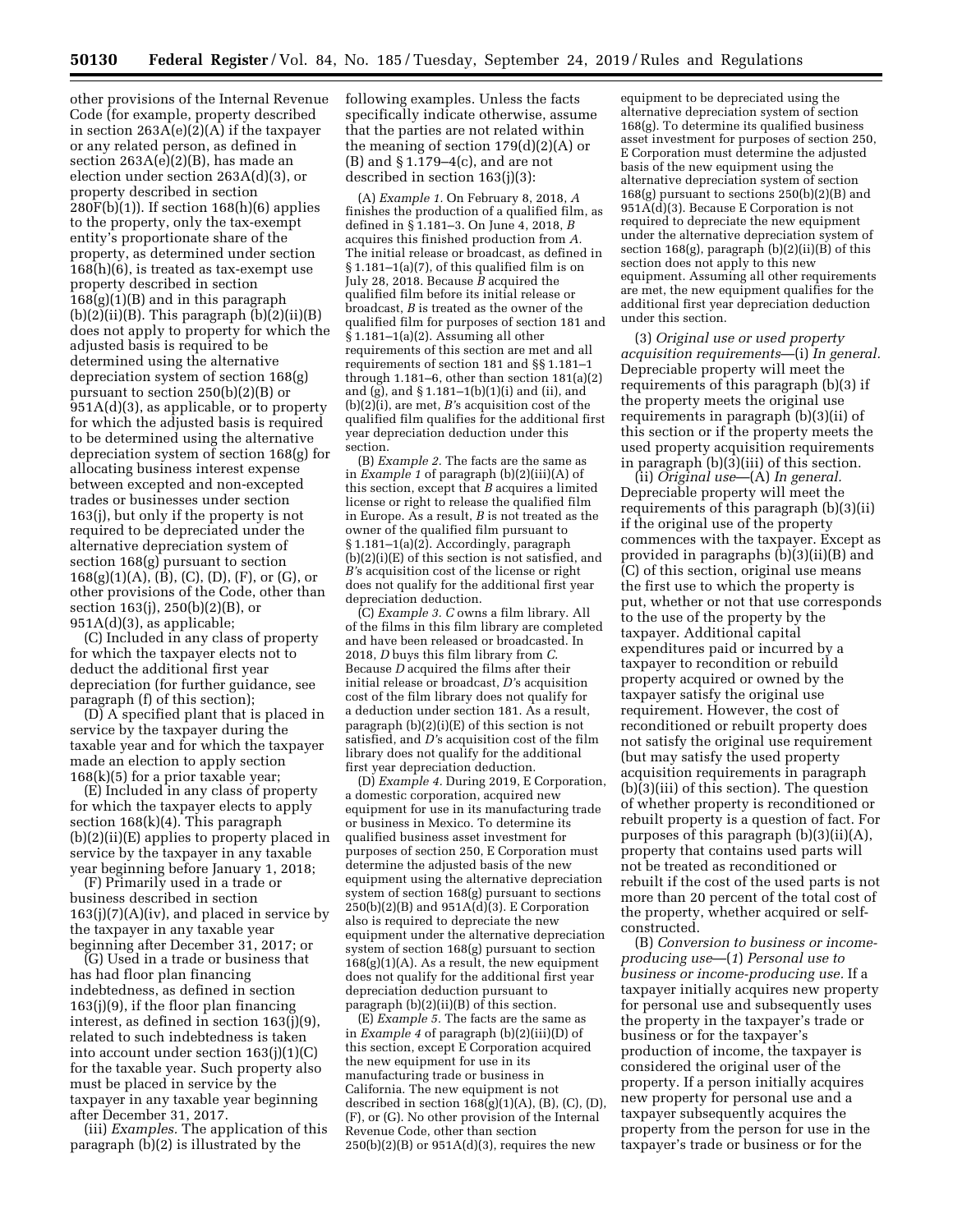taxpayer's production of income, the taxpayer is not considered the original user of the property.

(*2*) *Inventory to business or incomeproducing use.* If a taxpayer initially acquires new property and holds the property primarily for sale to customers in the ordinary course of the taxpayer's business and subsequently withdraws the property from inventory and uses the property primarily in the taxpayer's trade or business or primarily for the taxpayer's production of income, the taxpayer is considered the original user of the property. If a person initially acquires new property and holds the property primarily for sale to customers in the ordinary course of the person's business and a taxpayer subsequently acquires the property from the person for use primarily in the taxpayer's trade or business or primarily for the taxpayer's production of income, the taxpayer is considered the original user of the property. For purposes of this paragraph (b)(3)(ii)(B)(*2*), the original use of the property by the taxpayer commences on the date on which the taxpayer uses the property primarily in the taxpayer's trade or business or primarily for the taxpayer's production of income.

(C) *Fractional interests in property.* If, in the ordinary course of its business, a taxpayer sells fractional interests in new property to third parties unrelated to the taxpayer, each first fractional owner of the property is considered as the original user of its proportionate share of the property. Furthermore, if the taxpayer uses the property before all of the fractional interests of the property are sold but the property continues to be held primarily for sale by the taxpayer, the original use of any fractional interest sold to a third party unrelated to the taxpayer subsequent to the taxpayer's use of the property begins with the first purchaser of that fractional interest. For purposes of this paragraph (b)(3)(ii)(C), persons are not related if they do not have a relationship described in section 267(b) and § 1.267(b)–1, or section 707(b) and § 1.707–1.

(iii) *Used property acquisition requirements*—(A) *In general.*  Depreciable property will meet the requirements of this paragraph (b)(3)(iii) if the acquisition of the used property meets the following requirements:

(*1*) Such property was not used by the taxpayer or a predecessor at any time prior to such acquisition;

(*2*) The acquisition of such property meets the requirements of section 179(d)(2)(A), (B), and (C), and § 1.179– 4(c)(1)(ii), (iii), and (iv); or § 1.179– 4(c)(2) (property is acquired by purchase); and

(*3*) The acquisition of such property meets the requirements of section 179(d)(3) and § 1.179–4(d) (cost of property) (for further guidance regarding like-kind exchanges and involuntary conversions, see paragraph (g)(5) of this section).

(B) *Property was not used by the taxpayer at any time prior to acquisition*—(*1*) *In general.* Solely for purposes of paragraph (b)(3)(iii)(A)(*1*) of this section, the property is treated as used by the taxpayer or a predecessor at any time prior to acquisition by the taxpayer or predecessor if the taxpayer or the predecessor had a depreciable interest in the property at any time prior to such acquisition, whether or not the taxpayer or the predecessor claimed depreciation deductions for the property. To determine if the taxpayer or a predecessor had a depreciable interest in the property at any time prior to acquisition, only the five calendar years immediately prior to the taxpayer's current placed-in-service year of the property is taken into account. If the taxpayer and a predecessor have not been in existence for this entire fiveyear period, only the number of calendar years the taxpayer and the predecessor have been in existence is taken into account. If a lessee has a depreciable interest in the improvements made to leased property and subsequently the lessee acquires the leased property of which the improvements are a part, the unadjusted depreciable basis, as defined in § 1.168(b)–1(a)(3), of the acquired property that is eligible for the additional first year depreciation deduction, assuming all other requirements are met, must not include the unadjusted depreciable basis attributable to the improvements.

(*2*) *Taxpayer has a depreciable interest in a portion of the property.* If a taxpayer initially acquires a depreciable interest in a portion of the property and subsequently acquires a depreciable interest in an additional portion of the same property, such additional depreciable interest is not treated as used by the taxpayer at any time prior to its acquisition by the taxpayer under paragraphs (b)(3)(iii)(A)(*1*) and (b)(3)(iii)(B)(*1*) of this section. This paragraph (b)(3)(iii)(B)(*2*) does not apply if the taxpayer or a predecessor previously had a depreciable interest in the subsequently acquired additional portion. For purposes of this paragraph (b)(3)(iii)(B)(*2*), a portion of the property is considered to be the percentage interest in the property. If a taxpayer holds a depreciable interest in a portion of the property, sells that portion or a

part of that portion, and subsequently acquires a depreciable interest in another portion of the same property, the taxpayer will be treated as previously having a depreciable interest in the property up to the amount of the portion for which the taxpayer held a depreciable interest in the property before the sale.

(*3*) *Substantial renovation of property.*  If a taxpayer acquires and places in service substantially renovated property and the taxpayer or a predecessor previously had a depreciable interest in the property before it was substantially renovated, the taxpayer's or predecessor's depreciable interest in the property before it was substantially renovated is not taken into account for determining whether the substantially renovated property was used by the taxpayer or a predecessor at any time prior to its acquisition by the taxpayer under paragraphs (b)(3)(iii)(A)(*1*) and (b)(3)(iii)(B)(*1*) of this section. For purposes of this paragraph (b)(3)(iii)(B)(*3*), property is substantially renovated if the cost of the used parts is not more than 20 percent of the total cost of the substantially renovated property, whether acquired or selfconstructed.

(C) [Reserved]

(iv) *Application to partnerships*—(A) *Section 704(c) remedial allocations.*  Remedial allocations under section 704(c) do not satisfy the requirements of paragraph (b)(3) of this section. See  $§ 1.704 - 3(d)(2).$ 

(B) *Basis determined under section 732.* Any basis of distributed property determined under section 732 does not satisfy the requirements of paragraph (b)(3) of this section.

(C) *Section 734(b) adjustments.* Any increase in basis of depreciable property under section 734(b) does not satisfy the requirements of paragraph (b)(3) of this section.

(D) *Section 743(b) adjustments*—(*1*) *In general.* For purposes of determining whether the transfer of a partnership interest meets the requirements of paragraph (b)(3)(iii)(A) of this section, each partner is treated as having a depreciable interest in the partner's proportionate share of partnership property. Any increase in basis of depreciable property under section 743(b) satisfies the requirements of paragraph (b)(3)(iii)(A) of this section if—

(*i*) At any time prior to the transfer of the partnership interest that gave rise to such basis increase, neither the transferee partner nor a predecessor of the transferee partner had any depreciable interest in the portion of the property deemed acquired to which the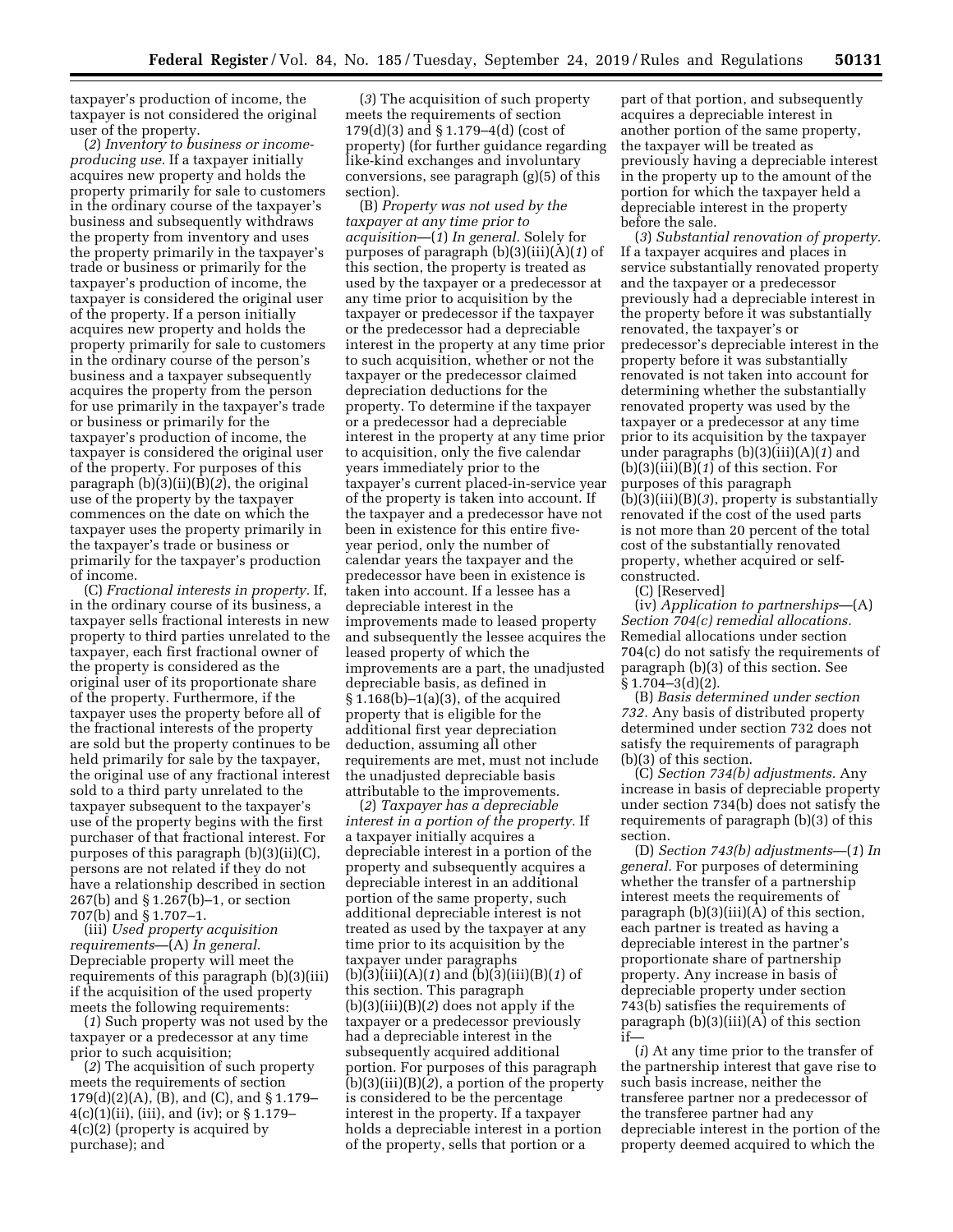section 743(b) adjustment is allocated under section 755 and § 1.755–1; and

(*ii*) The transfer of the partnership interest that gave rise to such basis increase satisfies the requirements of paragraphs (b)(3)(iii)(A)(*2*) and (*3*) of this section.

(*2*) *Relatedness tested at partner level.*  Solely for purposes of paragraph (b)(3)(iv)(D)(*1*)(*ii*) of this section, whether the parties are related or unrelated is determined by comparing the transferor and the transferee of the transferred partnership interest.

(v) [Reserved]

(vi) *Syndication transaction.* If new property is acquired and placed in service by a lessor, or if used property is acquired and placed in service by a lessor and the lessor or a predecessor did not previously have a depreciable interest in the used property, and the property is sold by the lessor or any subsequent purchaser within three months after the date the property was originally placed in service by the lessor (or, in the case of multiple units of property subject to the same lease, within three months after the date the final unit is placed in service, so long as the period between the time the first unit is placed in service and the time the last unit is placed in service does not exceed 12 months), and the user of the property after the last sale during the three-month period remains the same as when the property was originally placed in service by the lessor, the purchaser of the property in the last sale during the three-month period is considered the taxpayer that acquired the property for purposes of applying paragraphs (b)(3)(ii) and (iii) of this section. The purchaser of the property in the last sale during the three-month period is treated, for purposes of applying paragraph (b)(3) of this section, as—

(A) The original user of the property in this transaction if the lessor acquired and placed in service new property; or

(B) The taxpayer having the depreciable interest in the property in this transaction if the lessor acquired and placed in service used property.

(vii) *Examples.* The application of this paragraph (b)(3) is illustrated by the following examples. Unless the facts specifically indicate otherwise, assume that the parties are not related within the meaning of section 179(d)(2)(A) or (B) and § 1.179–4(c), no corporation is a member of a consolidated or controlled group, and the parties do not have predecessors:

(A) *Example 1.* (*1*) On August 1, 2018, *A*  buys a new machine for \$35,000 from an unrelated party for use in *A'*s trade or business. On July 1, 2020, *B* buys that

machine from *A* for \$20,000 for use in *B'*s trade or business. On October 1, 2020, *B*  makes a \$5,000 capital expenditure to recondition the machine. *B* did not have any depreciable interest in the machine before *B*  acquired it on July 1, 2020.

(*2*) *A'*s purchase price of \$35,000 satisfies the original use requirement of paragraph (b)(3)(ii) of this section and, assuming all other requirements are met, qualifies for the additional first year depreciation deduction under this section.

(*3*) *B'*s purchase price of \$20,000 does not satisfy the original use requirement of paragraph (b)(3)(ii) of this section, but it does satisfy the used property acquisition requirements of paragraph (b)(3)(iii) of this section. Assuming all other requirements are met, the \$20,000 purchase price qualifies for the additional first year depreciation deduction under this section. Further, *B'*s \$5,000 expenditure satisfies the original use requirement of paragraph (b)(3)(ii) of this section and, assuming all other requirements are met, qualifies for the additional first year depreciation deduction under this section, regardless of whether the \$5,000 is added to the basis of the machine or is capitalized as a separate asset.

(B) *Example 2. C,* an automobile dealer, uses some of its automobiles as demonstrators in order to show them to prospective customers. The automobiles that are used as demonstrators by *C* are held by *C* primarily for sale to customers in the ordinary course of its business. On November 1, 2017, *D* buys from *C* an automobile that was previously used as a demonstrator by *C. D* will use the automobile solely for business purposes. The use of the automobile by *C* as a demonstrator does not constitute a ''use'' for purposes of the original use requirement and, therefore, *D* will be considered the original user of the automobile for purposes of paragraph (b)(3)(ii) of this section. Assuming all other requirements are met, *D'*s purchase price of the automobile qualifies for the additional first year depreciation deduction for *D* under this section, subject to any limitation under section 280F.

(C) *Example 3.* On April 1, 2015, *E*  acquires a horse to be used in *E'*s thoroughbred racing business. On October 1, 2018, *F* buys the horse from *E* and will use the horse in *F'*s horse breeding business. *F*  did not have any depreciable interest in the horse before *F* acquired it on October 1, 2018. The use of the horse by *E* in its racing business prevents *F* from satisfying the original use requirement of paragraph (b)(3)(ii) of this section. However, *F'*s acquisition of the horse satisfies the used property acquisition requirements of paragraph (b)(3)(iii) of this section. Assuming all other requirements are met, *F'*s purchase price of the horse qualifies for the additional first year depreciation deduction for *F* under this section.

(D) *Example 4.* In the ordinary course of its business, *G* sells fractional interests in its aircraft to unrelated parties. *G* holds out for sale eight equal fractional interests in an aircraft. On October 1, 2017, *G* sells five of the eight fractional interests in the aircraft to *H* and *H* begins to use its proportionate share of the aircraft immediately upon purchase.

On February 1, 2018, *G* sells to *I* the remaining unsold 3⁄8 fractional interests in the aircraft. *H* is considered the original user as to its 5⁄8 fractional interest in the aircraft and  $I$  is considered the original user as to its  $\frac{3}{6}$  fractional interest in the aircraft. Thus, assuming all other requirements are met, *H'*s purchase price for its 5⁄8 fractional interest in the aircraft qualifies for the additional first year depreciation deduction under this section and *I'*s purchase price for its 3⁄8 fractional interest in the aircraft qualifies for the additional first year depreciation deduction under this section.

(E) *Example 5.* On September 1, 2017, *J,* an equipment dealer, buys new tractors that are held by *J* primarily for sale to customers in the ordinary course of its business. On October 15, 2017, *J* withdraws the tractors from inventory and begins to use the tractors primarily for producing rental income. The holding of the tractors by *J* as inventory does not constitute a ''use'' for purposes of the original use requirement and, therefore, the original use of the tractors commences with *J* on October 15, 2017, for purposes of paragraph (b)(3)(ii) of this section. However, the tractors are not eligible for the additional first year depreciation deduction under this section because *J* acquired the tractors before September 28, 2017.

(F) *Example 6. K* is in the trade or business of leasing equipment to others. During 2016, *K* buys a new machine (Machine #1) and then leases it to *L* for use in *L'*s trade or business. The lease between *K* and *L* for Machine #1 is a true lease for Federal income tax purposes. During 2018, *L* enters into a written binding contract with *K* to buy Machine #1 at its fair market value on May 15, 2018. *L* did not have any depreciable interest in Machine #1 before *L* acquired it on May 15, 2018. As a result, *L'*s acquisition of Machine #1 satisfies the used property acquisition requirements of paragraph  $(b)(3)(iii)$  of this section. Assuming all other requirements are met, *L'*s purchase price of Machine #1 qualifies for the additional first year depreciation deduction for *L* under this section.

(G) *Example 7.* The facts are the same as in *Example 6* of paragraph (b)(3)(vii)(F) of this section, except that *K* and *L* are related parties within the meaning of section  $179(d)(2)(A)$  or (B) and § 1.179–4(c). As a result, *L'*s acquisition of Machine #1 does not satisfy the used property acquisition requirements of paragraph (b)(3)(iii) of this section. Thus, Machine #1 is not eligible for the additional first year depreciation deduction for *L.* 

(H) *Example 8.* The facts are the same as in *Example 6* of paragraph (b)(3)(vii)(F) of this section, except *L* incurred capital expenditures of \$5,000 to improve Machine #1 on September 5, 2017, and has a depreciable interest in such improvements. *L'*s purchase price of \$5,000 for the improvements to Machine #1 satisfies the original use requirement of § 1.168(k)– 1(b)(3)(i) and, assuming all other requirements are met, qualifies for the 50 percent additional first year depreciation deduction. Because *L* had a depreciable interest only in the improvements to Machine #1, *L'*s acquisition of Machine #1,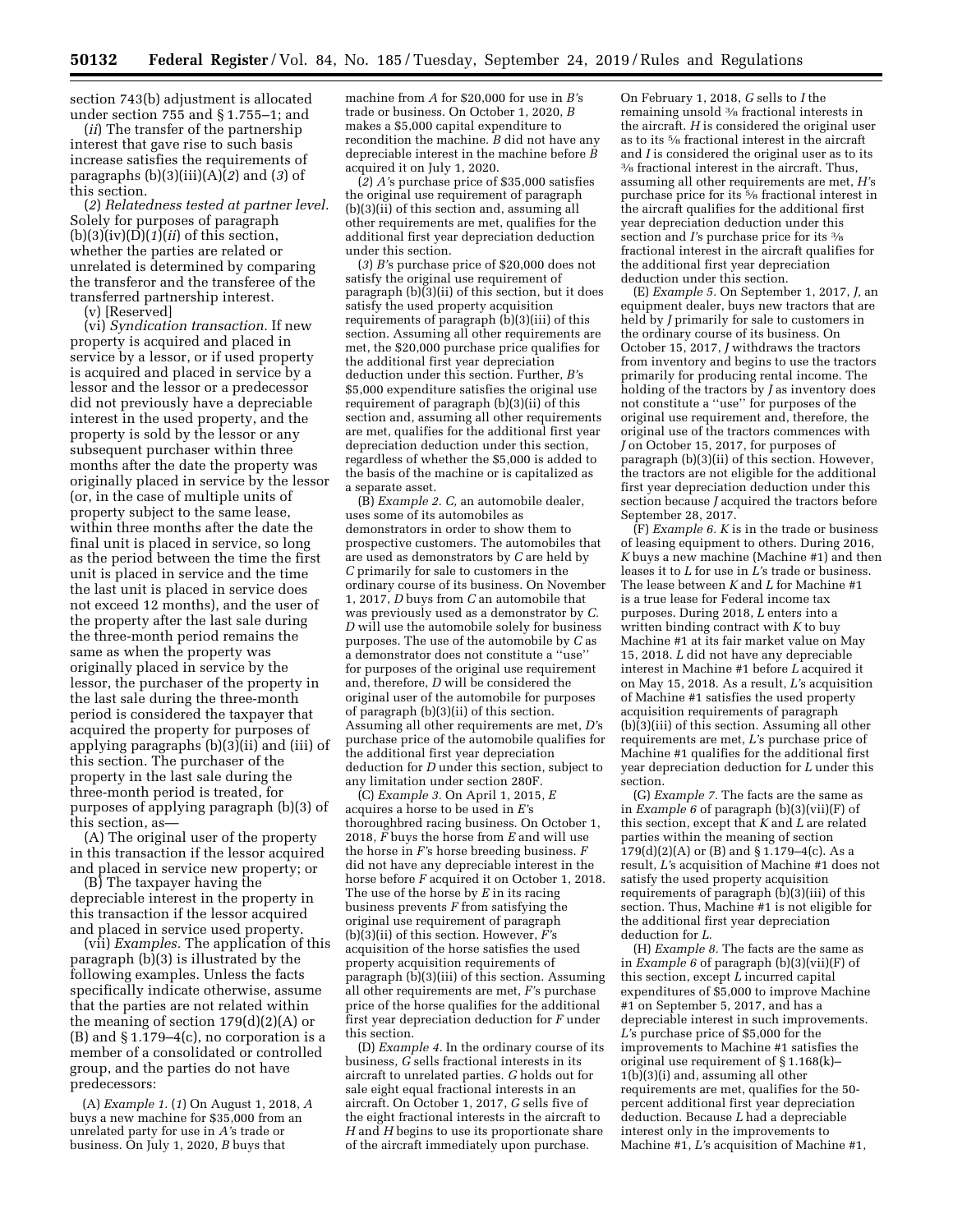excluding *L'*s improvements to such machine, satisfies the used property acquisition requirements of paragraph (b)(3)(iii) of this section. Assuming all other requirements are met, *L'*s unadjusted depreciable basis of Machine #1, excluding the amount of such unadjusted depreciable basis attributable to *L'*s improvements to Machine #1, qualifies for the additional first year depreciation deduction for *L* under this section.

(I) *Example 9.* During 2016, *M* and *N*  purchased used equipment for use in their trades or businesses and each own a 50 percent interest in such equipment. Prior to this acquisition, *M* and *N* did not have any depreciable interest in the equipment. Assume this ownership arrangement is not a partnership. During 2018, *N* enters into a written binding contract with *M* to buy *M'*s interest in the equipment. Pursuant to paragraph (b)(3)(iii)(B)(*2*) of this section, *N* is not treated as using *M'*s interest in the equipment prior to *N'*s acquisition of *M'*s interest. As a result, *N'*s acquisition of *M'*s interest in the equipment satisfies the used property acquisition requirements of paragraph (b)(3)(iii) of this section. Assuming all other requirements are met, *N'*s purchase price of *M'*s interest in the equipment qualifies for the additional first year depreciation deduction for *N* under this section.

(J) *Example 10.* The facts are the same as in *Example 9* of paragraph (b)(3)(vii)(I) of this section, except *N* had a 100-percent depreciable interest in the equipment during 2011 through 2015, and *M* purchased from *N*  a 50-percent interest in the equipment during 2016. Pursuant to paragraph  $(b)(3)(iii)(B)(1)$ of this section, the lookback period is 2013 through 2017 to determine if *N* had a depreciable interest in *M'*s 50-percent interest in the equipment *N* acquired from *M*  in 2018. Because *N* had a 100-percent depreciable interest in the equipment during 2013 through 2015, *N* had a depreciable interest in *M'*s 50-percent interest in the equipment during the lookback period. As a result, *N'*s acquisition of *M'*s interest in the equipment during 2018 does not satisfy the used property acquisition requirements of paragraphs (b)(3)(iii)(A)(*1*) and (b)(3)(iii)(B)(*1*) of this section. Paragraph (b)(3)(iii)(B)(*2*) of this section does not apply because *N* initially acquired a 100-percent depreciable interest in the equipment. Accordingly, *N'*s purchase price of *M'*s interest in the equipment during 2018 does not qualify for the additional first year depreciation deduction for *N.* 

(K) *Example 11.* The facts are the same as in *Example 9* of paragraph (b)(3)(vii)(I) of this section, except *N* had a 100-percent depreciable interest in the equipment only during 2011, and *M* purchased from *N* a 50 percent interest in the equipment during 2012. Pursuant to paragraph (b)(3)(iii)(B)(*1*) of this section, the lookback period is 2013 through 2017 to determine if *N* had a depreciable interest in *M'*s 50-percent interest in the equipment *N* acquired from *M*  in 2018. Because *N* had a depreciable interest in only its 50-percent interest in the equipment during this lookback period, *N'*s acquisition of *M'*s interest in the equipment

during 2018 satisfies the used property acquisition requirements of paragraphs  $(b)(3)(iii)(A)(1)$  and  $(b)(3)(iii)(B)(1)$  of this section. Assuming all other requirements are met, *N'*s purchase price of *M'*s interest in the equipment during 2018 qualifies for the additional first year depreciation deduction for *N* under this section.

(L) *Example 12.* The facts are the same as in *Example 9* of paragraph (b)(3)(vii)(I) of this section, except during 2018, *M* also enters into a written binding contract with *N* to buy *N'*s interest in the equipment. Pursuant to paragraph (b)(3)(iii)(B)(*2*) of this section, both  $\dot{M}$  and  $\dot{N}$  are treated as previously having a depreciable interest in a 50-percent portion of the equipment. Accordingly, the acquisition by *M* of *N'*s 50-percent interest and the acquisition by *N* of *M'*s 50-percent interest in the equipment during 2018 do not qualify for the additional first year depreciation deduction.

(M) *Example 13. O* and *P* form an equal partnership, *OP,* in 2018. *O* contributes cash to *OP,* and *P* contributes equipment to *OP. OP'*s basis in the equipment contributed by *P* is determined under section 723. Because *OP'*s basis in such equipment is determined in whole or in part by reference to *P'*s adjusted basis in such equipment, *OP'*s acquisition of such equipment does not satisfy section  $179(d)(2)(C)$  and § 1.179– 4(c)(1)(iv) and, thus, does not satisfy the used property acquisition requirements of paragraph (b)(3)(iii) of this section. Accordingly, *OP'*s acquisition of such equipment is not eligible for the additional first year depreciation deduction.

(N) *Example 14. Q, R,* and *S* form an equal partnership, *QRS,* in 2019. Each partner contributes \$100, which *QRS* uses to purchase a retail motor fuels outlet for \$300. Assume this retail motor fuels outlet is *QRS'*  only property and is qualified property under section 168(k)(2)(A)(i). *QRS* makes an election not to deduct the additional first year depreciation for all qualified property placed in service during 2019. *QRS* has a section 754 election in effect. *QRS* claimed depreciation of \$15 for the retail motor fuels outlet for 2019. During 2020, when the retail motor fuels outlet's fair market value is \$600, *Q* sells all of its partnership interest to *T* in a fully taxable transaction for \$200. *T* never previously had a depreciable interest in the retail motor fuels outlet. *T* takes an outside basis of \$200 in the partnership interest previously owned by *Q. T'*s share of the partnership's previously taxed capital is \$95. Accordingly, *T'*s section 743(b) adjustment is \$105 and is allocated entirely to the retail motor fuels outlet under section 755. Assuming all other requirements are met, *T'*s section 743(b) adjustment qualifies for the additional first year depreciation deduction under this section.

(O) *Example 15.* The facts are the same as in *Example 14* of paragraph (b)(3)(vii)(N) of this section, except that *Q* sells his partnership interest to *U,* a related person within the meaning of section  $179(\hat{d})(2)(A)$  or (B) and § 1.179–4(c). *U'*s section 743(b) adjustment does not qualify for the additional first year depreciation deduction.

(P) *Example 16.* The facts are the same as in *Example 14* of paragraph (b)(3)(vii)(N) of this section, except that *Q* dies and his partnership interest is transferred to *V. V*  takes a basis in *Q'*s partnership interest under section 1014. As a result, section 179(d)(2)(C)(ii) and § 1.179-4(c)(1)(iv) are not satisfied, and *V'*s section 743(b) adjustment does not qualify for the additional first year depreciation deduction.

(Q) *Example 17.* The facts are the same as in *Example 14* of paragraph (b)(3)(vii)(N) of this section, except that *QRS* purchased the retail motor fuels outlet from *T* prior to *T*  purchasing *Q'*s partnership interest in *QRS. T* had a depreciable interest in such retail motor fuels outlet. Because *T* had a depreciable interest in the retail motor fuels outlet before *T* acquired its interest in *QRS, T'*s section 743(b) adjustment does not qualify for the additional first year depreciation deduction.

(R) *Example 18.* (*1*) *W,* a freight transportation company, acquires and places in service a used aircraft during 2019 (Airplane #1). Prior to this acquisition, *W*  never had a depreciable interest in this aircraft. During September 2020, *W* enters into a written binding contract with a third party to renovate Airplane #1. The third party begins to renovate Airplane #1 in October 2020 and delivers the renovated aircraft (Airplane #2) to *W* in February 2021. To renovate Airplane #1, the third party used mostly new parts but also used parts from Airplane #1. The cost of the used parts is not more than 20 percent of the total cost of the renovated airplane, Airplane #2. *W* uses Airplane #2 in its trade or business.

(*2*) Although Airplane #2 contains used parts, the cost of the used parts is not more than 20 percent of the total cost of Airplane #2. As a result, Airplane #2 is not treated as reconditioned or rebuilt property, and *W* is considered the original user of Airplane #2, pursuant to paragraph (b)(3)(ii)(A) of this section. Accordingly, assuming all other requirements are met, the amount paid or incurred by *W* for Airplane #2 qualifies for the additional first year depreciation deduction for *W* under this section.

(S) *Example 19.* (*1*) *X,* a freight transportation company, acquires and places in service a new aircraft in 2019 (Airplane #1). During 2022, *X* sells Airplane #1 to *AB*  and *AB* uses Airplane #1 in its trade or business. Prior to this acquisition, *AB* never had a depreciable interest in Airplane #1. During January 2023, *AB* enters into a written binding contract with a third party to renovate Airplane #1. The third party begins to renovate Airplane #1 in February 2023 and delivers the renovated aircraft (Airplane #2) to *AB* in June 2023. To renovate Airplane #1, the third party used mostly new parts but also used parts from Airplane #1. The cost of the used parts is not more than 20 percent of the total cost of the renovated airplane, Airplane #2. *AB* uses Airplane #2 in its trade or business. During 2025, *AB* sells Airplane #2 to *X* and *X* uses Airplane #2 in its trade or business.

(*2*) With respect to *X'*s purchase of Airplane #1 in 2019, *X* is the original user of this airplane pursuant to paragraph (b)(3)(ii)(A) of this section. Accordingly, assuming all other requirements are met, *X'*s purchase price for Airplane #1 qualifies for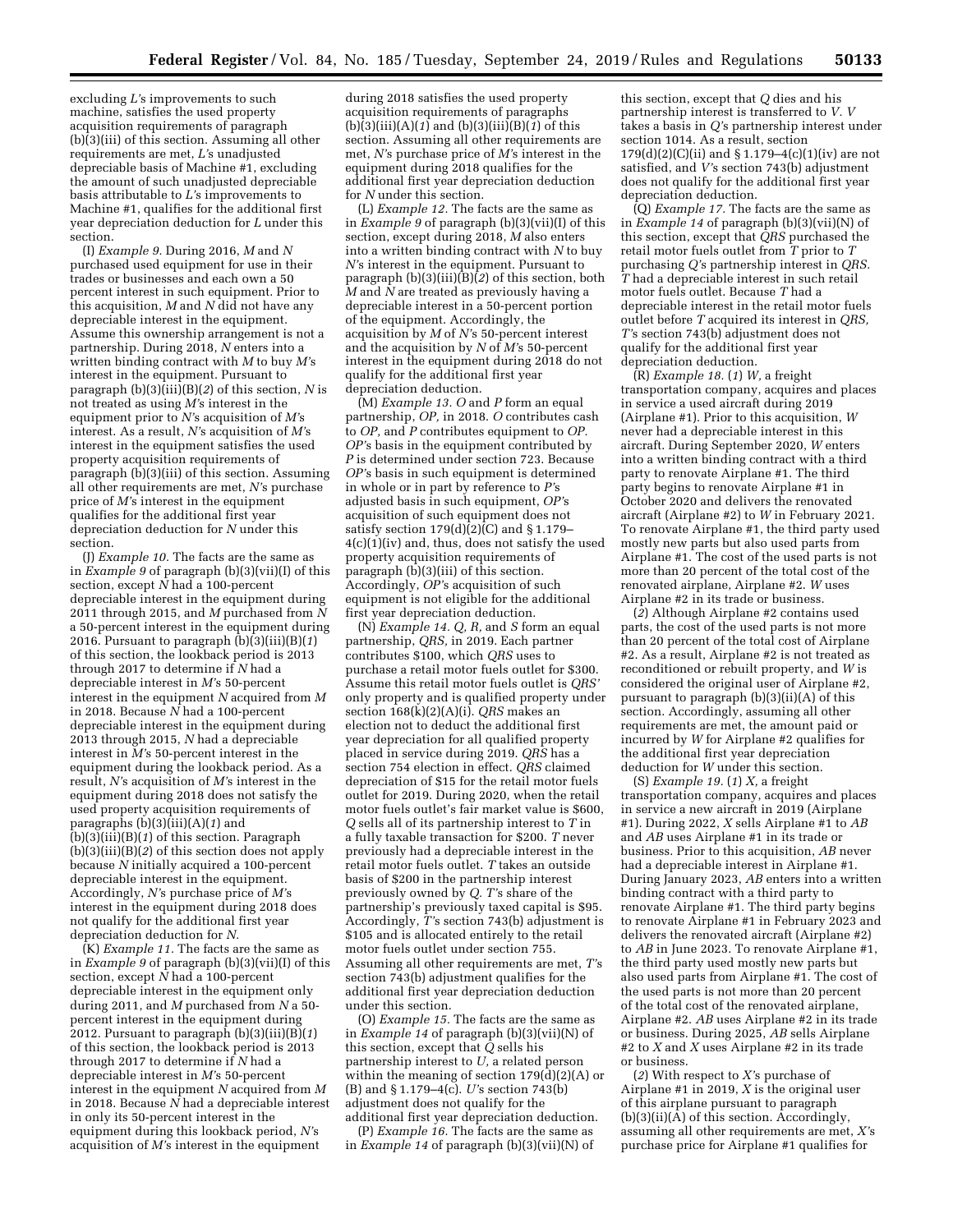the additional first year depreciation deduction for *X* under this section.

(*3*) Because *AB* never had a depreciable interest in Airplane #1 prior to its acquisition in 2022, the requirements of paragraphs (b)(3)(iii)(A)(*1*) and (b)(3)(ii)(B)(*1*) of this section are satisfied. Accordingly, assuming all other requirements are met, *AB'*s purchase price for Airplane #1 qualifies for the additional first year depreciation deduction for *AB* under this section.

(*4*) Although Airplane #2 contains used parts, the cost of the used parts is not more than 20 percent of the total cost of Airplane #2. As a result, Airplane #2 is not treated as reconditioned or rebuilt property, and *AB* is considered the original user of Airplane #2, pursuant to paragraph (b)(3)(ii)(A) of this section. Accordingly, assuming all other requirements are met, the amount paid or incurred by *AB* for Airplane #2 qualifies for the additional first year depreciation deduction for *AB* under this section.

(*5*) With respect to *X'*s purchase of Airplane #2 in 2025, Airplane #2 is substantially renovated property pursuant to paragraph  $(b)(3)(iii)(B)(\overline{3})$  of this section. Also, pursuant to paragraph (b)(3)(iii)(B)(*3*) of this section, *X'*s depreciable interest in Airplane #1 is not taken into account for determining if *X* previously had a depreciable interest in Airplane #2 prior to its acquisition during 2025. As a result, Airplane #2 is not treated as used by *X* at any time before its acquisition of Airplane #2 in 2025 pursuant to paragraph (b)(3)(iii)(B)(*3*) of this section. Accordingly, assuming all other requirements are met, *X'*s purchase price of Airplane #2 qualifies for the additional first year depreciation deduction for *X* under this section.

(T) *Example 20.* In November 2017, AA Corporation purchases a used drill press costing \$10,000 and is granted a trade-in allowance of \$2,000 on its old drill press. The used drill press is qualified property under section 168(k)(2)(A)(i). The old drill press had a basis of \$1,200. Under sections 1012 and 1031(d), the basis of the used drill press is \$9,200 (\$1,200 basis of old drill press plus cash expended of \$8,000). Only \$8,000 of the basis of the used drill press satisfies the requirements of section 179(d)(3) and § 1.179–4(d) and, thus, satisfies the used property acquisition requirement of paragraph (b)(3)(iii) of this section. The remaining \$1,200 of the basis of the used drill press does not satisfy the requirements of section 179(d)(3) and § 1.179-4(d) because it is determined by reference to the old drill press. Accordingly, assuming all other requirements are met, only \$8,000 of the basis of the used drill press is eligible for the additional first year depreciation deduction under this section.

(U) *Example 21.* (*1*) M Corporation acquires and places in service a used airplane on March 26, 2018. Prior to this acquisition, M Corporation never had a depreciable interest in this airplane. On March 26, 2018, M Corporation also leases the used airplane to N Corporation, an airline company. On May 27, 2018, M Corporation sells to O Corporation the used airplane subject to the lease with N Corporation. M Corporation and O Corporation are related parties within the

meaning of section  $179(d)(2)(A)$  or  $(B)$  and § 1.179–4(c). As of May 27, 2018, N Corporation is still the lessee of the used airplane. Prior to this acquisition, O Corporation never had a depreciable interest in the used airplane. O Corporation is a calendar-year taxpayer.

(*2*) The sale transaction of May 27, 2018, satisfies the requirements of a syndication transaction described in paragraph (b)(3)(vi) of this section. As a result, O Corporation is considered the taxpayer that acquired the used airplane for purposes of applying the used property acquisition requirements in paragraph (b)(3)(iii) of this section. In applying these rules, the fact that M Corporation and O Corporation are related parties is not taken into account because O Corporation, not M Corporation, is treated as acquiring the used airplane. Also, O Corporation, not M Corporation, is treated as having the depreciable interest in the used airplane. Further, pursuant to paragraph (b)(4)(iv) of this section, the used airplane is treated as originally placed in service by O Corporation on May 27, 2018. Because O Corporation never had a depreciable interest in the used airplane and assuming all other requirements are met, O Corporation's purchase price of the used airplane qualifies for the additional first year depreciation deduction for O Corporation under this section.

(V) *Example 22.* (*1*) The facts are the same as in *Example 21* of paragraph (b)(3)(vii)(U)(*1*) of this section. Additionally, on September 5, 2018, O Corporation sells to P Corporation the used airplane subject to the lease with N Corporation. Prior to this acquisition, P Corporation never had a depreciable interest in the used airplane.

(*2*) Because O Corporation, a calendar-year taxpayer, placed in service and disposed of the used airplane during 2018, the used airplane is not eligible for the additional first year depreciation deduction for O Corporation pursuant to paragraph (g)(1)(i) of this section.

(*3*) Because P Corporation never had a depreciable interest in the used airplane and assuming all other requirements are met, P Corporation's purchase price of the used airplane qualifies for the additional first year depreciation deduction for P Corporation under this section.

(W) *Example 23.* (*1*) The facts are the same as in *Example 21* of paragraph (b)(3)(vii)(U)(*1*) of this section, except M Corporation and O Corporation are not related parties within the meaning of section  $179(d)(2)(A)$  or (B) and § 1.179–4(c). Additionally, on March 26, 2020, O Corporation sells to M Corporation the used airplane subject to the lease with N Corporation.

(*2*) The sale transaction of May 27, 2018, satisfies the requirements of a syndication transaction described in paragraph (b)(3)(vi) of this section. As a result, O Corporation is considered the taxpayer that acquired the used airplane for purposes of applying the used property acquisition requirements in paragraph (b)(3)(iii) of this section. Also, O Corporation, not M Corporation, is treated as having the depreciable interest in the used airplane. Further, pursuant to paragraph

(b)(4)(iv) of this section, the used airplane is treated as originally placed in service by O Corporation on May 27, 2018. Because O Corporation never had a depreciable interest in the used airplane before its acquisition in 2018 and assuming all other requirements are met, O Corporation's purchase price of the used airplane qualifies for the additional first year depreciation deduction for O Corporation under this section.

(*3*) Prior to its acquisition of the used airplane on March 26, 2020, M Corporation never had a depreciable interest in the used airplane pursuant to paragraph (b)(3)(vi) of this section. Assuming all other requirements are met, M Corporation's purchase price of the used airplane on March 26, 2020, qualifies for the additional first year depreciation deduction for M Corporation under this section.

(X) *Example 24.* (*1*) J, K, and L are corporations that are unrelated parties within the meaning of section  $179(d)(2)(A)$  or  $(B)$ and § 1.179–4(c). None of J, K, or L is a member of a consolidated group. J has a depreciable interest in Equipment #5. During 2018, J sells Equipment #5 to K. During 2020, J merges into L in a transaction described in section  $368(a)(1)(A)$ . In 2021, L acquires Equipment #5 from K.

(*2*) Because J is the predecessor of L, and because J previously had a depreciable interest in Equipment #5, L's acquisition of Equipment #5 does not satisfy paragraphs  $(b)(3)(iii)(A)(1)$  and  $(b)(3)(iii)(B)(1)$  of this section. Thus, L's acquisition of Equipment #5 does not satisfy the used property acquisition requirements of paragraph (b)(3)(iii) of this section. Accordingly, L's acquisition of Equipment #5 is not eligible for the additional first year depreciation deduction.

(4) *Placed-in-service date*—(i) *In general.* Depreciable property will meet the requirements of this paragraph (b)(4) if the property is placed in service by the taxpayer for use in its trade or business or for production of income after September 27, 2017; and, except as provided in paragraphs (b)(2)(i)(A) and (D) of this section, before January 1, 2027, or, in the case of property described in section  $168(k)(2)(B)$  or  $(C)$ , before January 1, 2028.

(ii) *Specified plant.* If the taxpayer has properly made an election to apply section 168(k)(5) for a specified plant, the requirements of this paragraph (b)(4) are satisfied only if the specified plant is planted before January 1, 2027, or is grafted before January 1, 2027, to a plant that has already been planted, by the taxpayer in the ordinary course of the taxpayer's farming business, as defined in section  $263A(e)(4)$ .

(iii) *Qualified film, television, or live theatrical production*—(A) *Qualified film or television production.* For purposes of this paragraph (b)(4), a qualified film or television production is treated as placed in service at the time of initial release or broadcast as defined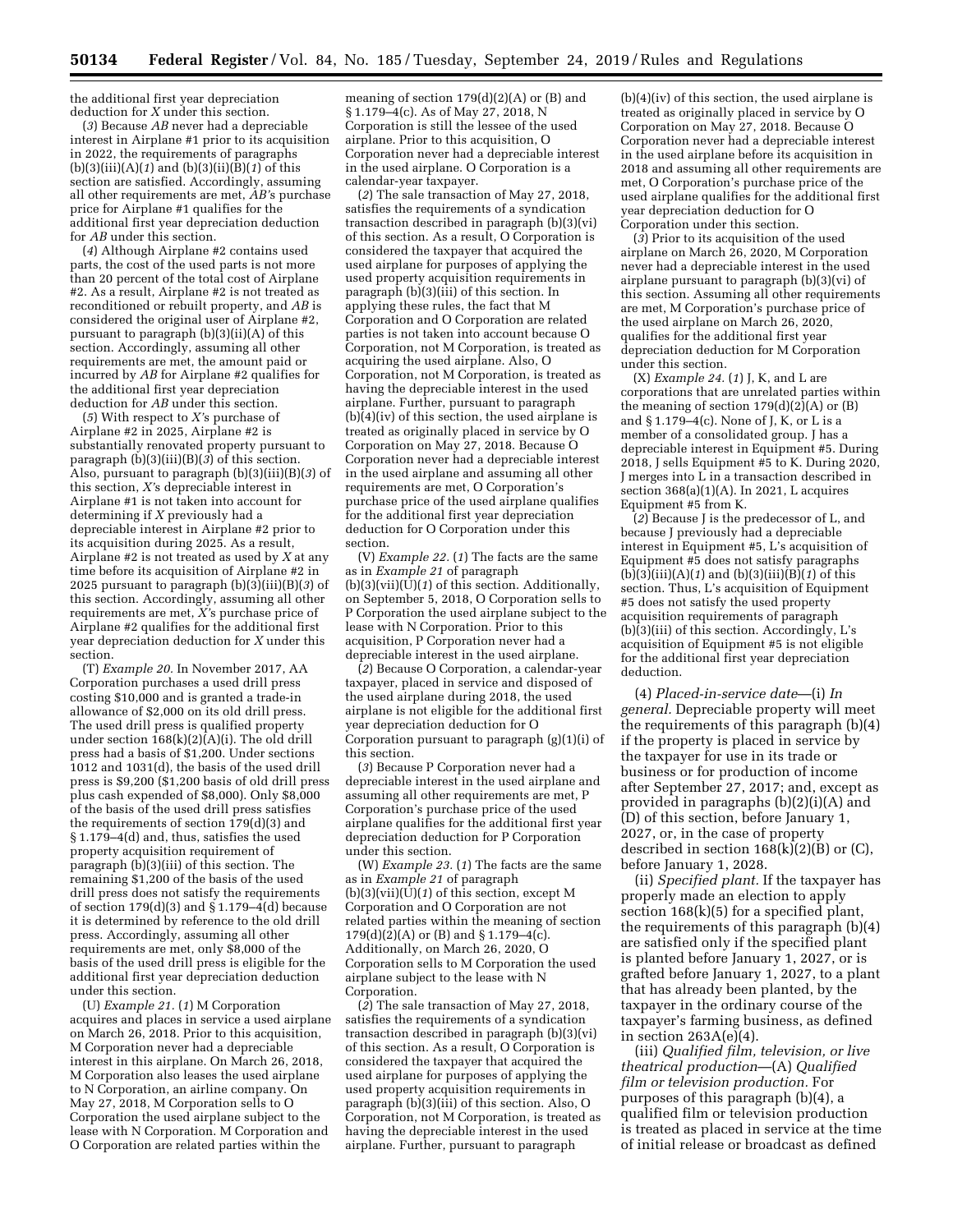under § 1.181–1(a)(7). The taxpayer that places in service a qualified film or television production must be the owner, as defined in § 1.181–1(a)(2), of the qualified film or television production.

(B) *Qualified live theatrical production.* For purposes of this paragraph (b)(4), a qualified live theatrical production is treated as placed in service at the time of the initial live staged performance. The taxpayer that places in service a qualified live theatrical production must be the owner, as defined in paragraph  $(b)(2)(i)(F)$  of this section and in  $§ 1.181-1(a)(2),$  of the qualified live theatrical production.

(iv) *Syndication transaction.* If new property is acquired and placed in service by a lessor, or if used property is acquired and placed in service by a lessor and the lessor and any predecessor did not previously have a depreciable interest in the used property, and the property is sold by the lessor or any subsequent purchaser within three months after the date the property was originally placed in service by the lessor (or, in the case of multiple units of property subject to the same lease, within three months after the date the final unit is placed in service, so long as the period between the time the first unit is placed in service and the time the last unit is placed in service does not exceed 12 months), and the user of the property after the last sale during this threemonth period remains the same as when the property was originally placed in service by the lessor, the property is treated as originally placed in service by the purchaser of the property in the last sale during the three-month period but not earlier than the date of the last sale for purposes of sections 167 and 168, and §§ 1.46–3(d) and 1.167(a)–11(e)(1).

(v) *Technical termination of a partnership.* For purposes of this paragraph (b)(4), in the case of a technical termination of a partnership under section 708(b)(1)(B) occurring in a taxable year beginning before January 1, 2018, qualified property placed in service by the terminated partnership during the taxable year of termination is treated as originally placed in service by the new partnership on the date the qualified property is contributed by the terminated partnership to the new partnership.

(vi) *Section 168(i)(7) transactions.* For purposes of this paragraph (b)(4), if qualified property is transferred in a transaction described in section 168(i)(7) in the same taxable year that the qualified property is placed in service by the transferor, the transferred

property is treated as originally placed in service on the date the transferor placed in service the qualified property. In the case of multiple transfers of qualified property in multiple transactions described in section 168(i)(7) in the same taxable year, the placed-in-service date of the transferred property is deemed to be the date on which the first transferor placed in service the qualified property.

(5) *Acquisition of property*—(i) *In general.* This paragraph (b)(5) provides rules for the acquisition requirements in section 13201(h) of the Act. These rules apply to all property, including selfconstructed property or property described in section  $168(k)(2)(B)$  or (C).

(ii) *Acquisition date*—(A) *In general.*  Except as provided in paragraph (b)(5)(vi) of this section, depreciable property will meet the requirements of this paragraph (b)(5) if the property is acquired by the taxpayer after September 27, 2017, or is acquired by the taxpayer pursuant to a written binding contract entered into by the taxpayer after September 27, 2017. Property that is manufactured, constructed, or produced for the taxpayer by another person under a written binding contract that is entered into prior to the manufacture, construction, or production of the property for use by the taxpayer in its trade or business or for its production of income is not acquired pursuant to a written binding contract but is considered to be self-constructed property under this paragraph (b)(5). For determination of acquisition date, see paragraph (b)(5)(ii)(B) of this section for property acquired pursuant to a written binding contract and paragraph (b)(5)(iv) of this section for selfconstructed property.

(B) *Determination of acquisition date for property acquired pursuant to a written binding contract.* Except as provided in paragraphs (b)(5)(vi) and (vii) of this section, the acquisition date of property that the taxpayer acquired pursuant to a written binding contract is the later of—

(*1*) The date on which the contract was entered into;

(*2*) The date on which the contract is enforceable under State law;

(*3*) If the contract has one or more cancellation periods, the date on which all cancellation periods end. For purposes of this paragraph (b)(5)(ii)(B)(*3*), a cancellation period is the number of days stated in the contract for any party to cancel the contract without penalty; or

(*4*) If the contract has one or more contingency clauses, the date on which all conditions subject to such clauses

are satisfied. For purposes of this paragraph (b)(5)(ii)(B)(*4*), a contingency clause is one that provides for a condition (or conditions) or action (or actions) that is within the control of any party or a predecessor.

(iii) *Definition of binding contract*— (A) *In general.* A contract is binding only if it is enforceable under State law against the taxpayer or a predecessor, and does not limit damages to a specified amount (for example, by use of a liquidated damages provision). For this purpose, any contractual provision that limits damages to an amount equal to at least 5 percent of the total contract price will not be treated as limiting damages to a specified amount. If a contract has multiple provisions that limit damages, only the provision with the highest damages is taken into account in determining whether the contract limits damages. Also, in determining whether a contract limits damages, the fact that there may be little or no damages because the contract price does not significantly differ from fair market value will not be taken into account. For example, if a taxpayer entered into an irrevocable written contract to purchase an asset for \$100 and the contract did not contain a provision for liquidated damages, the contract is considered binding notwithstanding the fact that the asset had a fair market value of \$99 and under local law the seller would only recover the difference in the event the purchaser failed to perform. If the contract provided for a full refund of the purchase price in lieu of any damages allowable by law in the event of breach or cancellation, the contract is not considered binding.

(B) *Conditions.* A contract is binding even if subject to a condition, as long as the condition is not within the control of either party or a predecessor. A contract will continue to be binding if the parties make insubstantial changes in its terms and conditions or if any term is to be determined by a standard beyond the control of either party. A contract that imposes significant obligations on the taxpayer or a predecessor will be treated as binding notwithstanding the fact that certain terms remain to be negotiated by the parties to the contract.

(C) *Options.* An option to either acquire or sell property is not a binding contract.

(D) *Letter of intent.* A letter of intent for an acquisition is not a binding contract.

(E) *Supply agreements.* A binding contract does not include a supply or similar agreement if the amount and design specifications of the property to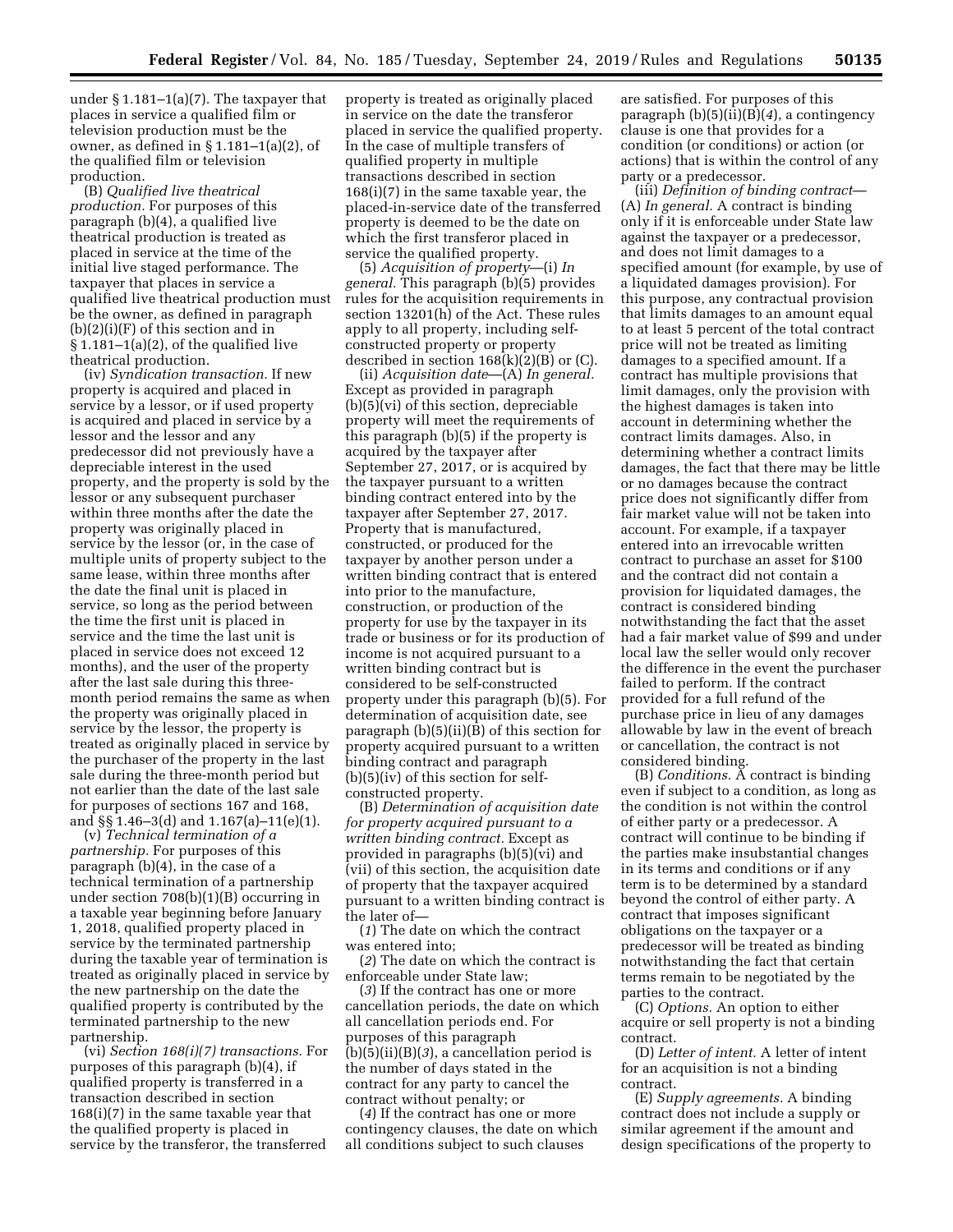be purchased have not been specified. The contract will not be a binding contract for the property to be purchased until both the amount and the design specifications are specified. For example, if the provisions of a supply or similar agreement state the design specifications of the property to be purchased, a purchase order under the agreement for a specific number of assets is treated as a binding contract.

(F) *Components.* A binding contract to acquire one or more components of a larger property will not be treated as a binding contract to acquire the larger property. If a binding contract to acquire the component does not satisfy the requirements of this paragraph (b)(5), the component does not qualify for the additional first year depreciation deduction under this section.

(G) [Reserved]

(iv) *Self-constructed property*—(A) *In general.* If a taxpayer manufactures, constructs, or produces property for use by the taxpayer in its trade or business or for its production of income, the acquisition rules in paragraph (b)(5)(ii) of this section are treated as met for the property if the taxpayer begins manufacturing, constructing, or producing the property after September 27, 2017. Property that is manufactured, constructed, or produced for the taxpayer by another person under a written binding contract, as defined in paragraph (b)(5)(iii) of this section, that is entered into prior to the manufacture, construction, or production of the property for use by the taxpayer in its trade or business or for its production of income is considered to be manufactured, constructed, or produced by the taxpayer. If a taxpayer enters into a written binding contract, as defined in paragraph (b)(5)(iii) of this section, before September 28, 2017, with another person to manufacture, construct, or produce property and the manufacture, construction, or production of this property begins after September 27, 2017, the acquisition rules in paragraph (b)(5)(ii) of this section are met.

(B) *When does manufacture, construction, or production begin*—(*1*) *In general.* For purposes of paragraph  $(b)(5)(iv)(A)$  of this section, manufacture, construction, or production of property begins when physical work of a significant nature begins. Physical work does not include preliminary activities such as planning or designing, securing financing, exploring, or researching. The determination of when physical work of a significant nature begins depends on the facts and circumstances. For example, if a retail motor fuels outlet is to be constructed on-site, construction

begins when physical work of a significant nature commences at the site; that is, when work begins on the excavation for footings, pouring the pads for the outlet, or the driving of foundation pilings into the ground. Preliminary work, such as clearing a site, test drilling to determine soil condition, or excavation to change the contour of the land (as distinguished from excavation for footings) does not constitute the beginning of construction. However, if a retail motor fuels outlet is to be assembled on-site from modular units manufactured off-site and delivered to the site where the outlet will be used, manufacturing begins when physical work of a significant nature commences at the off-site location.

(*2*) *Safe harbor.* For purposes of paragraph (b)(5)(iv)(B)(*1*) of this section, a taxpayer may choose to determine when physical work of a significant nature begins in accordance with this paragraph (b)(5)(iv)(B)(*2*). Physical work of a significant nature will be considered to begin at the time the taxpayer incurs (in the case of an accrual basis taxpayer) or pays (in the case of a cash basis taxpayer) more than 10 percent of the total cost of the property, excluding the cost of any land and preliminary activities such as planning or designing, securing financing, exploring, or researching. When property is manufactured, constructed, or produced for the taxpayer by another person, this safe harbor test must be satisfied by the taxpayer. For example, if a retail motor fuels outlet or other facility is to be constructed for an accrual basis taxpayer by another person for the total cost of \$200,000, excluding the cost of any land and preliminary activities such as planning or designing, securing financing, exploring, or researching, construction is deemed to begin for purposes of this paragraph (b)(5)(iv)(B)(*2*) when the taxpayer has incurred more than 10 percent (more than \$20,000) of the total cost of the property. A taxpayer chooses to apply this paragraph (b)(5)(iv)(B)(*2*) by filing a Federal income tax return for the placed-in-service year of the property that determines when physical work of a significant nature begins consistent with this paragraph (b)(5)(iv)(B)(*2*).

(C) *Components of self-constructed property*—(*1*) *Acquired components.* If a binding contract, as defined in paragraph (b)(5)(iii) of this section, to acquire a component does not satisfy the requirements of paragraph (b)(5)(ii) of this section, the component does not qualify for the additional first year depreciation deduction under this

section. A binding contract described in the preceding sentence to acquire one or more components of a larger selfconstructed property will not preclude the larger self-constructed property from satisfying the acquisition rules in paragraph  $(b)(5)(iv)(A)$  of this section. Accordingly, the unadjusted depreciable basis of the larger self-constructed property that is eligible for the additional first year depreciation deduction under this section, assuming all other requirements are met, must not include the unadjusted depreciable basis of any component that does not satisfy the requirements of paragraph (b)(5)(ii) of this section. If the manufacture, construction, or production of the larger self-constructed property begins before September 28, 2017, the larger self-constructed property and any acquired components related to the larger self-constructed property do not qualify for the additional first year depreciation deduction under this section. If a binding contract to acquire the component is entered into after September 27, 2017, but the manufacture, construction, or production of the larger self-constructed property does not begin before January 1, 2027, the component qualifies for the additional first year depreciation deduction under this section, assuming all other requirements are met, but the larger self-constructed property does not.

(*2*) *Self-constructed components.* If the manufacture, construction, or production of a component does not satisfy the requirements of this paragraph (b)(5)(iv), the component does not qualify for the additional first year depreciation deduction under this section. However, if the manufacture, construction, or production of a component does not satisfy the requirements of this paragraph (b)(5)(iv), but the manufacture, construction, or production of the larger self-constructed property satisfies the requirements of this paragraph (b)(5)(iv), the larger selfconstructed property qualifies for the additional first year depreciation deduction under this section, assuming all other requirements are met, even though the component does not qualify for the additional first year depreciation deduction under this section. Accordingly, the unadjusted depreciable basis of the larger self-constructed property that is eligible for the additional first year depreciation deduction under this section, assuming all other requirements are met, must not include the unadjusted depreciable basis of any component that does not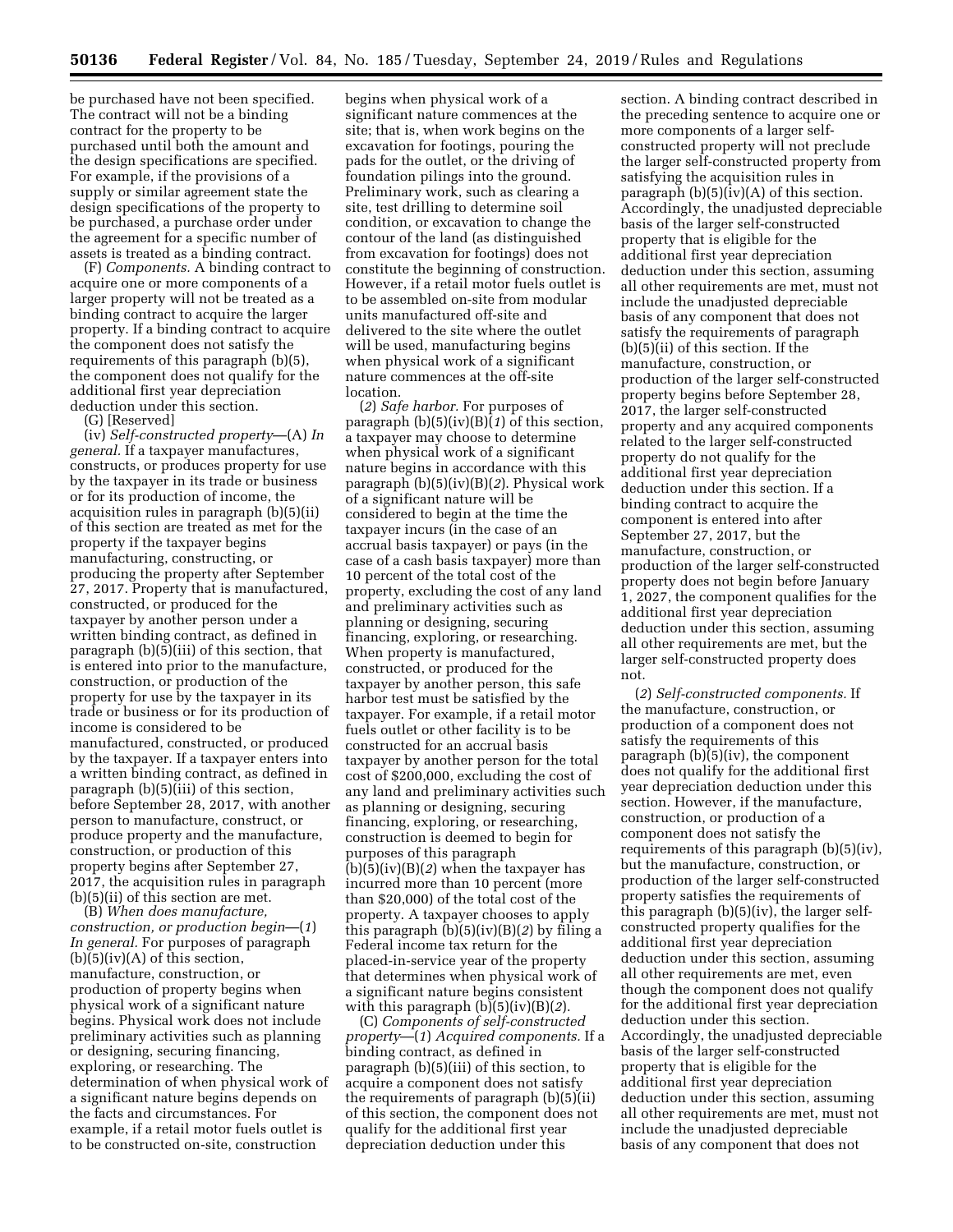qualify for the additional first year depreciation deduction under this section. If the manufacture, construction, or production of the larger self-constructed property began before September 28, 2017, the larger selfconstructed property and any selfconstructed components related to the larger self-constructed property do not qualify for the additional first year depreciation deduction under this section. If the manufacture, construction, or production of a component begins after September 27, 2017, but the manufacture, construction, or production of the larger selfconstructed property does not begin before January 1, 2027, the component qualifies for the additional first year depreciation deduction under this section, assuming all other requirements are met, but the larger self-constructed property does not.

(v) [Reserved]

(vi) *Qualified film, television, or live theatrical production*—(A) *Qualified film or television production.* For purposes of section 13201(h)(1)(A) of the Act, a qualified film or television production is treated as acquired on the date principal photography commences.

(B) *Qualified live theatrical production.* For purposes of section  $13201(h)(1)(A)$  of the Act, a qualified live theatrical production is treated as acquired on the date when all of the necessary elements for producing the live theatrical production are secured. These elements may include a script, financing, actors, set, scenic and costume designs, advertising agents, music, and lighting.

(vii) *Specified plant.* If the taxpayer has properly made an election to apply section 168(k)(5) for a specified plant, the requirements of this paragraph (b)(5) are satisfied if the specified plant is planted after September 27, 2017, or is grafted after September 27, 2017, to a plant that has already been planted, by the taxpayer in the ordinary course of the taxpayer's farming business, as defined in section 263A(e)(4).

(viii) *Examples.* The application of this paragraph (b)(5) is illustrated by the following examples. Unless the facts specifically indicate otherwise, assume that the parties are not related within the meaning of section 179(d)(2)(A) or (B) and § 1.179–4(c), and the parties do not have predecessors:

(A) *Example 1.* On September 1, 2017, *BB,*  a corporation, entered into a written agreement with *CC,* a manufacturer, to purchase 20 new lamps for \$100 each within the next two years. Although the agreement specifies the number of lamps to be purchased, the agreement does not specify the design of the lamps to be purchased.

Accordingly, the agreement is not a binding contract pursuant to paragraph (b)(5)(iii)(E) of this section.

(B) *Example 2.* The facts are the same as in *Example 1* of paragraph (b)(5)(viii)(A) of this section. On December 1, 2017, *BB* placed a purchase order with *CC* to purchase 20 new model XPC5 lamps for \$100 each for a total amount of \$2,000. Because the agreement specifies the number of lamps to be purchased and the purchase order specifies the design of the lamps to be purchased, the purchase order placed by *BB* with *CC* on December 1, 2017, is a binding contract pursuant to paragraph (b)(5)(iii)(E) of this section. Accordingly, assuming all other requirements are met, the cost of the 20 lamps qualifies for the 100-percent additional first year depreciation deduction.

(C) *Example 3.* The facts are the same as in *Example 1* of paragraph (b)(5)(viii)(A) of this section, except that the written agreement between *BB* and *CC* is to purchase 100 model XPC5 lamps for \$100 each within the next two years. Because this agreement specifies the amount and design of the lamps to be purchased, the agreement is a binding contract pursuant to paragraph  $(b)(5)(iii)(E)$  of this section. However, because the agreement was entered into before September 28, 2017, no lamp acquired by *BB* under this contract qualifies for the 100-percent additional first year depreciation deduction.

(D) *Example 4.* On September 1, 2017, *DD*  began constructing a retail motor fuels outlet for its own use. On November 1, 2018, *DD*  ceases construction of the retail motor fuels outlet prior to its completion. Between September 1, 2017, and November 1, 2018, *DD* incurred \$3,000,000 of expenditures for the construction of the retail motor fuels outlet. On May 1, 2019, *DD* resumed construction of the retail motor fuels outlet and completed its construction on August 31, 2019. Between May 1, 2019, and August 31, 2019, *DD* incurred another \$1,600,000 of expenditures to complete the construction of the retail motor fuels outlet and, on September 1, 2019, *DD* placed the retail motor fuels outlet in service. None of *DD'*s total expenditures of \$4,600,000 qualify for the 100-percent additional first year depreciation deduction because, pursuant to paragraph (b)(5)(iv)(A) of this section, *DD*  began constructing the retail motor fuels outlet before September 28, 2017.

(E) *Example 5.* The facts are the same as in *Example 4* of paragraph (b)(5)(viii)(D) of this section except that *DD* began constructing the retail motor fuels outlet for its own use on October 1, 2017, and *DD*  incurred the \$3,000,000 between October 1, 2017, and November 1, 2018. *DD'*s total expenditures of \$4,600,000 qualify for the 100-percent additional first year depreciation deduction because, pursuant to paragraph (b)(5)(iv)(A) of this section, *DD* began constructing the retail motor fuels outlet after September 27, 2017, and *DD* placed the retail motor fuels outlet in service on September 1, 2019. Accordingly, assuming all other requirements are met, the additional first year depreciation deduction for the retail motor fuels outlet will be \$4,600,000, computed as \$4,600,000 multiplied by 100 percent.

(F) *Example 6.* On August 15, 2017, *EE,* an accrual basis taxpayer, entered into a written binding contract with *FF* to manufacture an aircraft described in section 168(k)(2)(C) for use in *EE'*s trade or business. *FF* begins to manufacture the aircraft on October 1, 2017. The completed aircraft is delivered to *EE* on February 15, 2018, at which time *EE* incurred the total cost of the aircraft. *EE* places the aircraft in service on March 1, 2018. Pursuant to paragraphs  $(b)(5)(ii)(A)$  and  $(b)(5)(iv)(A)$  of this section, the aircraft is considered to be manufactured by *EE.* Because *EE* began manufacturing the aircraft after September 27, 2017, the aircraft qualifies for the 100 percent additional first year depreciation deduction, assuming all other requirements are met.

(G) *Example 7.* On June 1, 2017, *HH*  entered into a written binding contract with GG to acquire a new component part of property that is being constructed by *HH* for its own use in its trade or business. *HH*  commenced construction of the property in November 2017, and placed the property in service in November 2018. Because *HH*  entered into a written binding contract to acquire a component part prior to September 28, 2017, pursuant to paragraphs (b)(5)(ii) and  $(b)(5)(iv)(C)(1)$  of this section, the component part does not qualify for the 100 percent additional first year depreciation deduction. However, pursuant to paragraphs  $(b)(5)(iv)(A)$  and  $(b)(5)(iv)(C)(1)$  of this section, the property constructed by *HH* will qualify for the 100-percent additional first year depreciation deduction, because construction of the property began after September 27, 2017, assuming all other requirements are met. Accordingly, the unadjusted depreciable basis of the property that is eligible for the 100-percent additional first year depreciation deduction must not include the unadjusted depreciable basis of the component part.

(H)  $\overline{Example 8}$ . The facts are the same as in *Example 7* of paragraph (b)(5)(viii)(G) of this section except that *HH* entered into the written binding contract with GG to acquire the new component part on September 30, 2017, and *HH* commenced construction of the property on August 1, 2017. Pursuant to paragraphs  $(b)(5)(iv)(A)$  and  $(C)$  of this section, neither the property constructed by *HH* nor the component part will qualify for the 100-percent additional first year depreciation deduction, because *HH* began construction of the property prior to September 28, 2017.

(I) *Example 9.* On September 1, 2017, *II*  acquired and placed in service equipment. On January 15, 2018, *II* sells the equipment to *JJ* and leases the property back from *JJ* in a sale-leaseback transaction. Pursuant to paragraph (b)(5)(ii) of this section, *II'*s cost of the equipment does not qualify for the 100 percent additional first year depreciation deduction because *II* acquired the equipment prior to September 28, 2017. However, *JJ*  acquired used equipment from an unrelated party after September 27, 2017, and, assuming all other requirements are met, *JJ'*s cost of the used equipment qualifies for the 100-percent additional first year depreciation deduction for *JJ.* 

(J) *Example 10.* On July 1, 2017, *KK* began constructing property for its own use in its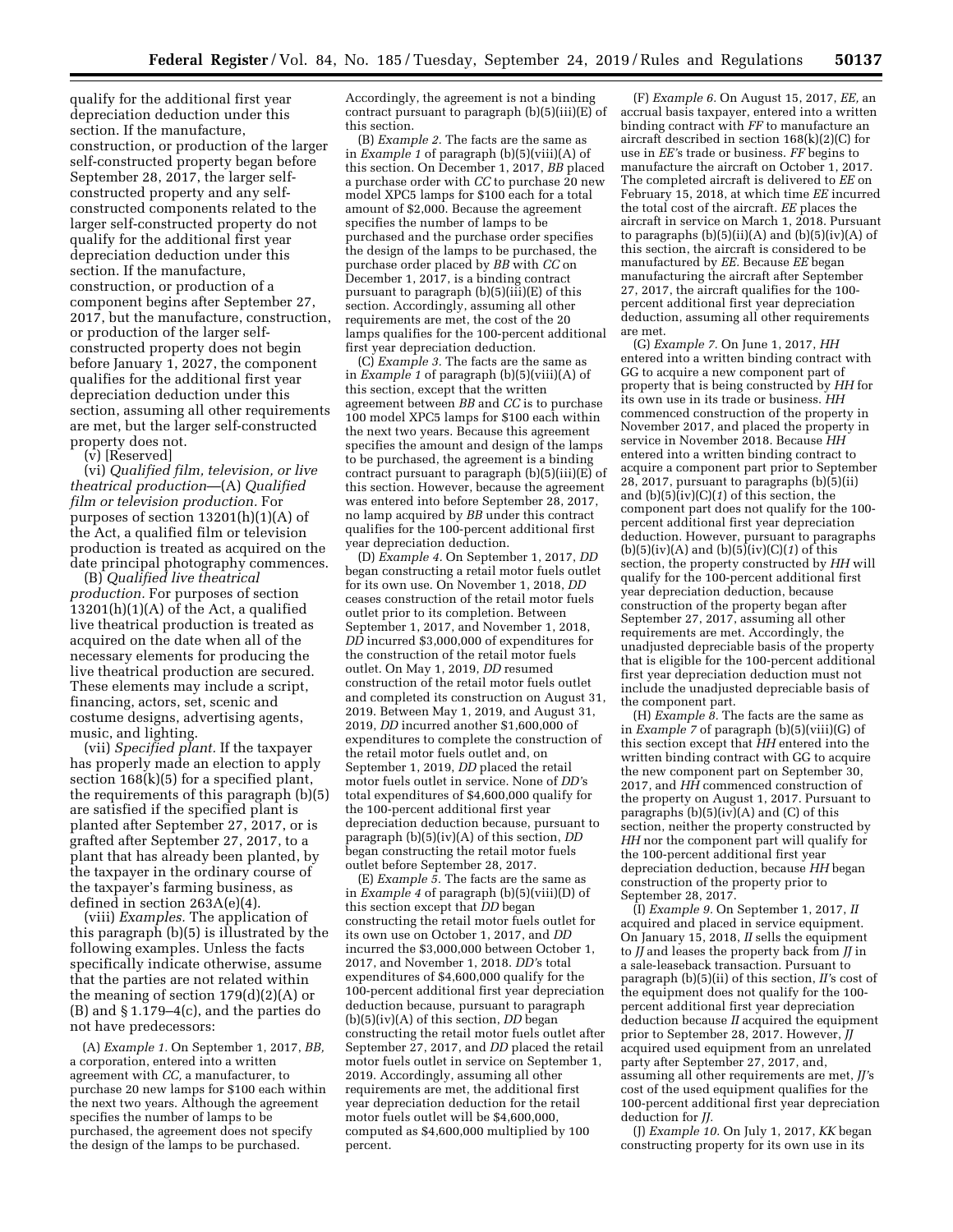trade or business. *KK* placed this property in service on September 15, 2017. On January 15, 2018, *KK* sells the property to *LL* and leases the property back from *LL* in a saleleaseback transaction. Pursuant to paragraph (b)(5)(iv) of this section, *KK'*s cost of the property does not qualify for the 100-percent additional first year depreciation deduction because *KK* began construction of the property prior to September 28, 2017. However, *LL* acquired used property from an unrelated party after September 27, 2017, and, assuming all other requirements are met, *LL'*s cost of the used property qualifies for the 100-percent additional first year depreciation deduction for *LL.* 

(K) *Example 11. MM,* a calendar year taxpayer, is engaged in a trade or business described in section 163(j)(7)(A)(iv). In December 2018, *MM* began constructing a new electric generation power plant for its own use. *MM* placed in service this new power plant, including all component parts, in 2020. Even though *MM* began constructing the power plant after September 27, 2017, none of *MM'*s total expenditures of the power plant qualify for the additional first year depreciation deduction under this section because, pursuant to paragraph (b)(2)(ii)(F) of this section, the power plant is property that is primarily used in a trade or business described in section 163(j)(7)(A)(iv) and the power plant was placed in service in *MM'*s taxable year beginning after 2017.

### (c) [Reserved]

(d) *Property described in section 168(k)(2)(B) or (C)*—(1) *In general.*  Property described in section  $168(k)(2)(B)$  or  $(C)$  will meet the acquisition requirements of section  $168(k)(2)(B)(i)(III)$  or  $(k)(2)(C)(i)$  if the property is acquired by the taxpayer before January 1, 2027, or acquired by the taxpayer pursuant to a written binding contract that is entered into before January 1, 2027. Property described in section  $168(k)(2)(B)$  or  $(C)$ , including its components, also must meet the acquisition requirement in section  $13201(h)(1)(A)$  of the Act (for further guidance, see paragraph (b)(5) of this section).

(2) *Definition of binding contract.* For purposes of this paragraph (d), the rules in paragraph (b)(5)(iii) of this section for a binding contract apply.

(3) *Self-constructed property*—(i) *In general.* If a taxpayer manufactures, constructs, or produces property for use by the taxpayer in its trade or business or for its production of income, the acquisition rules in paragraph (d)(1) of this section are treated as met for the property if the taxpayer begins manufacturing, constructing, or producing the property before January 1, 2027. Property that is manufactured, constructed, or produced for the taxpayer by another person under a written binding contract, as defined in paragraph (b)(5)(iii) of this section, that is entered into prior to the manufacture,

construction, or production of the property for use by the taxpayer in its trade or business or for its production of income is considered to be manufactured, constructed, or produced by the taxpayer. If a taxpayer enters into a written binding contract, as defined in paragraph (b)(5)(iii) of this section, before January 1, 2027, with another person to manufacture, construct, or produce property described in section  $168(k)(2)(B)$  or (C) and the manufacture, construction, or production of this property begins after December 31, 2026, the acquisition rule in paragraph (d)(1) of this section is met.

(ii) *When does manufacture, construction, or production begin*—(A) *In general.* For purposes of this paragraph (d)(3), manufacture, construction, or production of property begins when physical work of a significant nature begins. Physical work does not include preliminary activities such as planning or designing, securing financing, exploring, or researching. The determination of when physical work of a significant nature begins depends on the facts and circumstances. For example, if a retail motor fuels outlet is to be constructed on-site, construction begins when physical work of a significant nature commences at the site; that is, when work begins on the excavation for footings, pouring the pads for the outlet, or the driving of foundation pilings into the ground. Preliminary work, such as clearing a site, test drilling to determine soil condition, or excavation to change the contour of the land (as distinguished from excavation for footings) does not constitute the beginning of construction. However, if a retail motor fuels outlet is to be assembled on-site from modular units manufactured off-site and delivered to the site where the outlet will be used, manufacturing begins when physical work of a significant nature commences at the off-site location.

(B) *Safe harbor.* For purposes of paragraph (d)(3)(ii)(A) of this section, a taxpayer may choose to determine when physical work of a significant nature begins in accordance with this paragraph (d)(3)(ii)(B). Physical work of a significant nature will be considered to begin at the time the taxpayer incurs (in the case of an accrual basis taxpayer) or pays (in the case of a cash basis taxpayer) more than 10 percent of the total cost of the property, excluding the cost of any land and preliminary activities such as planning or designing, securing financing, exploring, or researching. When property is manufactured, constructed, or produced for the taxpayer by another person, this

safe harbor test must be satisfied by the taxpayer. For example, if a retail motor fuels outlet is to be constructed for an accrual basis taxpayer by another person for the total cost of \$200,000, excluding the cost of any land and preliminary activities such as planning or designing, securing financing, exploring, or researching, construction is deemed to begin for purposes of this paragraph (d)(3)(ii)(B) when the taxpayer has incurred more than 10 percent (more than \$20,000) of the total cost of the property. A taxpayer chooses to apply this paragraph  $(d)(3)(ii)(B)$  by filing a Federal income tax return for the placed-in-service year of the property that determines when physical work of a significant nature begins consistent with this paragraph (d)(3)(ii)(B).

(iii) *Components of self-constructed property*—(A) *Acquired components.* If a binding contract, as defined in paragraph (b)(5)(iii) of this section, to acquire a component does not satisfy the requirements of paragraph (d)(1) of this section, the component does not qualify for the additional first year depreciation deduction under this section. A binding contract described in the preceding sentence to acquire one or more components of a larger selfconstructed property will not preclude the larger self-constructed property from satisfying the acquisition rules in paragraph (d)(3)(i) of this section. Accordingly, the unadjusted depreciable basis of the larger self-constructed property that is eligible for the additional first year depreciation deduction under this section, assuming all other requirements are met, must not include the unadjusted depreciable basis of any component that does not satisfy the requirements of paragraph (d)(1) of this section. If a binding contract to acquire the component is entered into before January 1, 2027, but the manufacture, construction, or production of the larger self-constructed property does not begin before January 1, 2027, the component qualifies for the additional first year depreciation deduction under this section, assuming all other requirements are met, but the larger self-constructed property does not.

(B) *Self-constructed components.* If the manufacture, construction, or production of a component by the taxpayer does not satisfy the requirements of paragraph (d)(3)(i) of this section, the component does not qualify for the additional first year depreciation deduction under this section. However, if the manufacture, construction, or production of a component does not satisfy the requirements of paragraph (d)(3)(i) of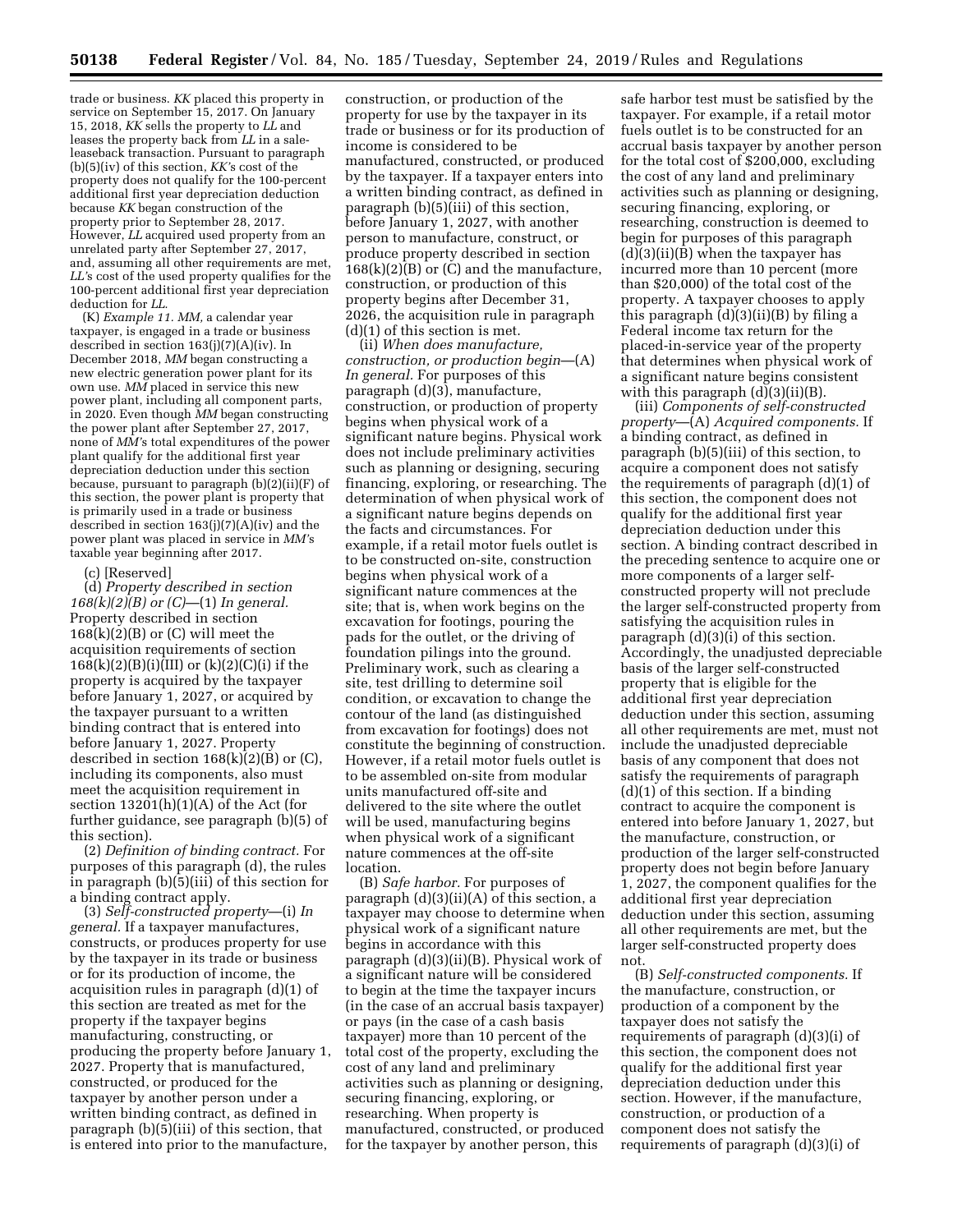this section, but the manufacture, construction, or production of the larger self-constructed property satisfies the requirements of paragraph (d)(3)(i) of this section, the larger self-constructed property qualifies for the additional first year depreciation deduction under this section, assuming all other requirements are met, even though the component does not qualify for the additional first year depreciation deduction under this section. Accordingly, the unadjusted depreciable basis of the larger selfconstructed property that is eligible for the additional first year depreciation deduction under this section, assuming all other requirements are met, must not include the unadjusted depreciable basis of any component that does not qualify for the additional first year depreciation deduction under this section. If the manufacture, construction, or production of a component begins before January 1, 2027, but the manufacture, construction, or production of the larger selfconstructed property does not begin before January 1, 2027, the component qualifies for the additional first year depreciation deduction under this section, assuming all other requirements are met, but the larger self-constructed property does not.

(iv) *Examples.* The application of this paragraph (d) is illustrated by the following examples:

(A) *Example 1.* (*1*) On June 1, 2016, *NN*  decided to construct property described in section 168(k)(2)(B) for its own use. However, one of the component parts of the property had to be manufactured by another person for *NN.* On August 15, 2016, *NN* entered into a written binding contract with *OO* to acquire this component part of the property for \$100,000. *OO* began manufacturing the component part on November 1, 2016, and delivered the completed component part to *NN* on September 1, 2017, at which time *NN*  incurred \$100,000 for the cost of the component. The cost of this component part is 9 percent of the total cost of the property to be constructed by *NN. NN* did not incur any other cost of the property to be constructed before *NN* began construction. *NN* began constructing the property described in section  $168(k)(2)(B)$  on October 15, 2017, and placed in service this property, including all component parts, on November 1, 2020. *NN* uses the safe harbor test in paragraph (d)(3)(ii)(B) of this section to determine when physical work of a significant nature begins for the property described in section 168(k)(2)(B).

(*2*) Because the component part of \$100,000 that was manufactured by *OO* for *NN* is not more than 10 percent of the total cost of the property described in section  $168(k)(2)(B)$ , physical work of a significant nature for the property described in section 168(k)(2)(B) did not begin before September 28, 2017.

(*3*) Pursuant to paragraphs (b)(5)(iv)(C)(*2*) and (d)(1) of this section, the self-constructed component part of \$100,000 manufactured by *OO* for *NN* is not eligible for the 100-percent additional first year depreciation deduction because the manufacturing of such component part began before September 28, 2017. However, pursuant to paragraph (d)(3)(i) of this section, the cost of the property described in section 168(k)(2)(B), excluding the cost of the component part of \$100,000 manufactured by *OO* for *NN,* is eligible for the 100-percent additional first year depreciation deduction, assuming all other requirements are met, because construction of the property began after September 27, 2017, and before January 1, 2027, and the property described in section 168(k)(2)(B) was placed in service by *NN*  during 2020.

(B) *Example 2.* (*1*) On June 1, 2026, *PP*  decided to construct property described in section  $168(k)(2)(B)$  for its own use. However, one of the component parts of the property had to be manufactured by another person for *PP.* On August 15, 2026, *PP* entered into a written binding contract with *XP* to acquire this component part of the property for \$100,000. *XP* began manufacturing the component part on September 1, 2026, and delivered the completed component part to *PP* on February 1, 2027, at which time *PP*  incurred \$100,000 for the cost of the component. The cost of this component part is 9 percent of the total cost of the property to be constructed by *PP. PP* did not incur any other cost of the property to be constructed before *PP* began construction. *PP* began constructing the property described in section  $168(k)(2)(B)$  on January 15, 2027, and placed this property, including all component parts, in service on November 1, 2027.

(*2*) Pursuant to paragraph (d)(3)(iii)(B) of this section, the self-constructed component part of \$100,000 manufactured by *XP* for *PP*  is eligible for the additional first year depreciation deduction under this section, assuming all other requirements are met, because the manufacturing of the component part began before January 1, 2027, and the property described in section 168(k)(2)(B), the larger self-constructed property, was placed in service by *PP* before January 1, 2028. However, pursuant to paragraph (d)(3)(i) of this section, the cost of the property described in section 168(k)(2)(B), excluding the cost of the self-constructed component part of \$100,000 manufactured by *XP* for *PP,* is not eligible for the additional first year depreciation deduction under this section because construction of the property began after December 31, 2026.

(C) *Example 3.* On December 1, 2026, *QQ*  entered into a written binding contract, as defined in paragraph (b)(5)(iii) of this section, with *RR* to manufacture an aircraft described in section 168(k)(2)(C) for use in *QQ'*s trade or business. *RR* begins to manufacture the aircraft on February 1, 2027. *QQ* places the aircraft in service on August 1, 2027. Pursuant to paragraph (d)(3)(i) of this section, the aircraft meets the requirements of paragraph (d)(1) of this section because the aircraft was acquired by *QQ* pursuant to a written binding contract entered into before

January 1, 2027. Further, the aircraft was placed in service by *QQ* before January 1, 2028. Thus, assuming all other requirements are met, *QQ'*s cost of the aircraft is eligible for the additional first year depreciation deduction under this section.

(e) *Computation of depreciation deduction for qualified property*—(1) *Additional first year depreciation deduction*—(i) *Allowable taxable year.*  The additional first year depreciation deduction is allowable—

(A) Except as provided in paragraph  $(e)(1)(i)(B)$  or  $(g)$  of this section, in the taxable year in which the qualified property is placed in service by the taxpayer for use in its trade or business or for the production of income; or

(B) In the taxable year in which the specified plant is planted, or grafted to a plant that has already been planted, by the taxpayer in the ordinary course of the taxpayer's farming business, as defined in section 263A(e)(4), if the taxpayer properly made the election to apply section 168(k)(5) (for further guidance, see paragraph (f) of this section).

(ii) *Computation.* Except as provided in paragraph (g)(5) of this section, the allowable additional first year depreciation deduction for qualified property is determined by multiplying the unadjusted depreciable basis, as defined in § 1.168(b)–1(a)(3), of the qualified property by the applicable percentage. Except as provided in paragraph (g)(1) of this section, the additional first year depreciation deduction is not affected by a taxable year of less than 12 months. See paragraph (g)(1) of this section for qualified property placed in service or planted or grafted, as applicable, and disposed of during the same taxable year. See paragraph (g)(5) of this section for qualified property acquired in a likekind exchange or as a result of an involuntary conversion.

(iii) *Property described in section 168(k)(2)(B).* For purposes of paragraph (e)(1)(ii) of this section, the unadjusted depreciable basis, as defined in § 1.168(b)–1(a)(3), of qualified property described in section 168(k)(2)(B) is limited to the property's unadjusted depreciable basis attributable to the property's manufacture, construction, or production before January 1, 2027.

(iv) *Alternative minimum tax*—(A) *In general.* The additional first year depreciation deduction is allowable for alternative minimum tax purposes—

(*1*) Except as provided in paragraph  $(e)(1)(iv)(A)(2)$  of this section, in the taxable year in which the qualified property is placed in service by the taxpayer; or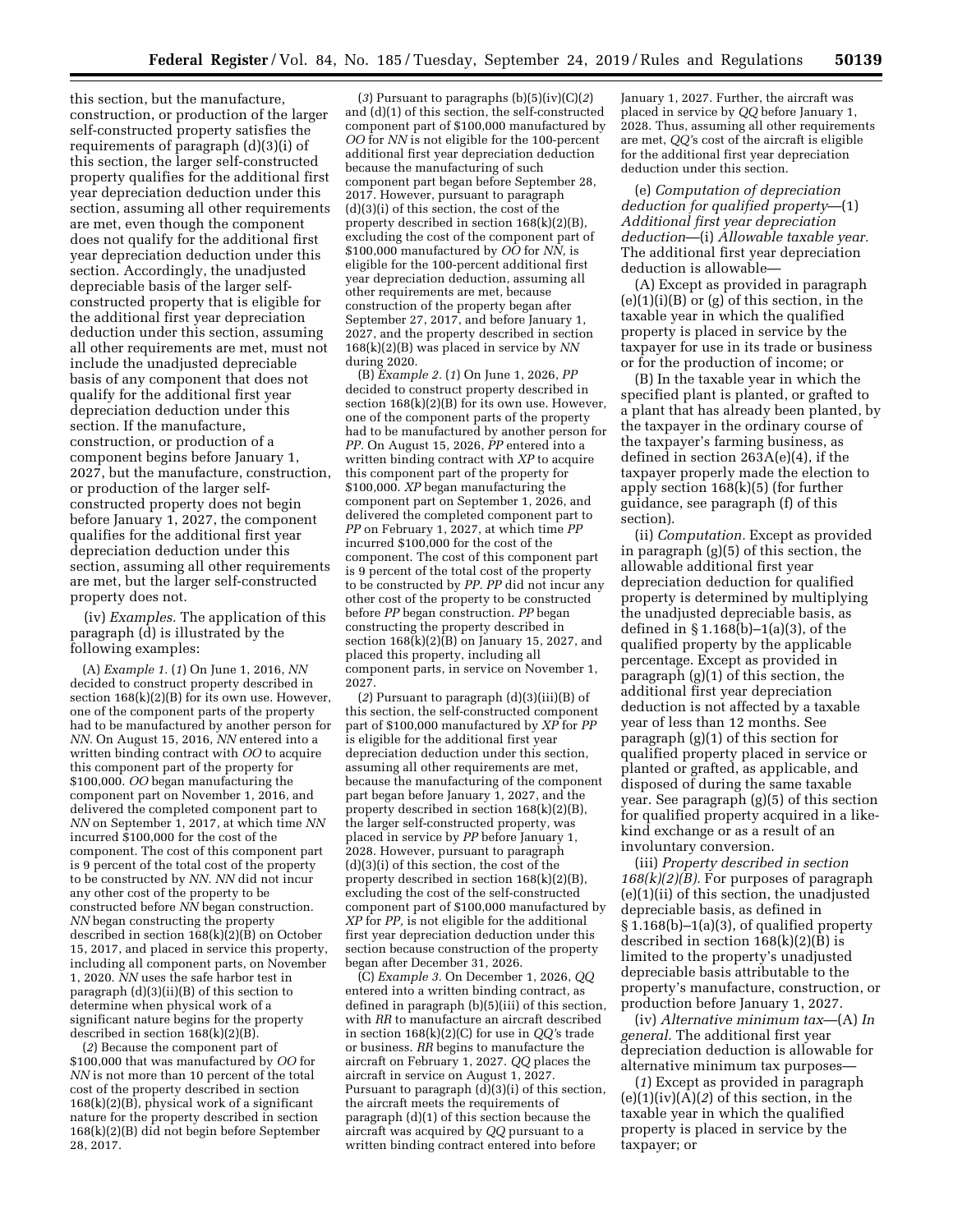(*2*) In the taxable year in which a specified plant is planted by the taxpayer, or grafted by the taxpayer to a plant that was previously planted, if the taxpayer properly made the election to apply section 168(k)(5) (for further guidance, see paragraph (f) of this section).

(B) *Special rules.* In general, the additional first year depreciation deduction for alternative minimum tax purposes is based on the unadjusted depreciable basis of the property for alternative minimum tax purposes. However, see paragraph (g)(5)(iii)(E) of this section for qualified property acquired in a like-kind exchange or as a result of an involuntary conversion.

(2) *Otherwise allowable depreciation deduction*—(i) *In general.* Before determining the amount otherwise allowable as a depreciation deduction for the qualified property for the placedin-service year and any subsequent taxable year, the taxpayer must determine the remaining adjusted depreciable basis of the qualified property. This remaining adjusted depreciable basis is equal to the unadjusted depreciable basis, as defined in  $\S 1.168(b) - 1(a)(3)$ , of the qualified property reduced by the amount of the additional first year depreciation allowed or allowable, whichever is greater. The remaining adjusted depreciable basis of the qualified property is then depreciated using the applicable depreciation provisions under the Internal Revenue Code for the qualified property. The remaining adjusted depreciable basis of the qualified property that is MACRS property is also the basis to which the annual depreciation rates in the optional depreciation tables apply (for further guidance, see section 8 of Rev. Proc. 87–57 (1987–2 C.B. 687) and § 601.601(d)(2)(ii)(*b*) of this chapter). The depreciation deduction allowable for the remaining adjusted depreciable basis of the qualified property is affected by a taxable year of less than 12 months.

(ii) *Alternative minimum tax.* For alternative minimum tax purposes, the depreciation deduction allowable for the remaining adjusted depreciable basis of the qualified property is based on the remaining adjusted depreciable basis for alternative minimum tax purposes. The remaining adjusted depreciable basis of the qualified property for alternative minimum tax purposes is depreciated using the same depreciation method, recovery period (or useful life in the case of computer software), and convention that apply to the qualified property for regular tax purposes.

(3) *Examples.* This paragraph (e) is illustrated by the following examples:

(i) *Example 1.* On March 1, 2023, *SS,* a calendar-year taxpayer, purchased and placed in service qualified property that costs \$1 million and is 5-year property under section 168(e). *SS* depreciates its 5-year property placed in service in 2023 using the optional depreciation table that corresponds with the general depreciation system, the 200-percent declining balance method, a 5 year recovery period, and the half-year convention. For 2023, *SS* is allowed an 80 percent additional first year depreciation deduction of \$800,000 (the unadjusted depreciable basis of \$1 million multiplied by 0.80). Next, *SS* must reduce the unadjusted depreciable basis of \$1 million by the additional first year depreciation deduction of \$800,000 to determine the remaining adjusted depreciable basis of \$200,000. Then, *SS'* depreciation deduction allowable in 2023 for the remaining adjusted depreciable basis of \$200,000 is \$40,000 (the remaining adjusted depreciable basis of \$200,000 multiplied by the annual depreciation rate of 0.20 for recovery year 1).

(ii) *Example 2.* On June 1, 2023, *TT,* a calendar-year taxpayer, purchased and placed in service qualified property that costs  $$1,500,000$ . The property qualifies for the expensing election under section 179 and is 5-year property under section 168(e). *TT* did not purchase any other section 179 property in 2023. *TT* makes the election under section 179 for the property and depreciates its 5 year property placed in service in 2023 using the optional depreciation table that corresponds with the general depreciation system, the 200-percent declining balance method, a 5-year recovery period, and the half-year convention. Assume the maximum section 179 deduction for 2023 is \$1,000,000. For 2023, *TT* is first allowed a \$1,000,000 deduction under section 179. Next, *TT* must reduce the cost of \$1,500,000 by the section 179 deduction of \$1,000,000 to determine the unadjusted depreciable basis of \$500,000. Then, for 2023, *TT* is allowed an 80-percent additional first year depreciation deduction of \$400,000 (the unadjusted depreciable basis of \$500,000 multiplied by 0.80). Next, *TT*  must reduce the unadjusted depreciable basis of \$500,000 by the additional first year depreciation deduction of \$400,000 to determine the remaining adjusted depreciable basis of \$100,000. Then, *TT'*s depreciation deduction allowable in 2023 for the remaining adjusted depreciable basis of \$100,000 is \$20,000 (the remaining adjusted depreciable basis of \$100,000 multiplied by the annual depreciation rate of 0.20 for recovery year 1).

(f) *Elections under section 168(k)*—(1) *Election not to deduct additional first year depreciation*—(i) *In general.* A taxpayer may make an election not to deduct the additional first year depreciation for any class of property that is qualified property placed in service during the taxable year. If this election is made, the election applies to all qualified property that is in the same class of property and placed in service in the same taxable year, and no

additional first year depreciation deduction is allowable for the property placed in service during the taxable year in the class of property, except as provided in § 1.743–1(j)(4)(i)(B)(*1*).

(ii) *Definition of class of property.* For purposes of this paragraph (f)(1), the term *class of property* means:

(A) Except for the property described in paragraphs  $(f)(1)(ii)(B)$  and  $(D)$ , and (f)(2) of this section, each class of property described in section 168(e) (for example, 5-year property);

(B) Water utility property as defined in section 168(e)(5) and depreciated under section 168;

(C) Computer software as defined in, and depreciated under, section 167(f)(1) and § 1.167(a)–14(b);

(D) Qualified improvement property as defined in § 1.168(b)–1(a)(5)(i)(C) and (a)(5)(ii), and depreciated under section 168;

(E) Each separate production, as defined in § 1.181–3(b), of a qualified film or television production;

(F) Each separate production, as defined in section 181(e)(2), of a qualified live theatrical production; or

(G) A partner's basis adjustment in partnership assets under section 743(b) for each class of property described in paragraphs  $(f)(1)\overline{(i)}$  through  $(F)$ , and (f)(2) of this section (for further guidance, see § 1.743–1(j)(4)(i)(B)(*1*)).

(iii) *Time and manner for making election*—(A) *Time for making election.*  Except as provided in paragraph (f)(6) of this section, any election specified in paragraph (f)(1)(i) of this section must be made by the due date, including extensions, of the Federal tax return for the taxable year in which the qualified property is placed in service by the taxpayer.

(B) *Manner of making election.* Except as provided in paragraph (f)(6) of this section, any election specified in paragraph (f)(1)(i) of this section must be made in the manner prescribed on Form 4562, ''Depreciation and Amortization,'' and its instructions. The election is made separately by each person owning qualified property (for example, for each member of a consolidated group by the common parent of the group, by the partnership (including a lower-tier partnership; also including basis adjustments in the partnership assets under section 743(b)), or by the S corporation). If Form 4562 is revised or renumbered, any reference in this section to that form shall be treated as a reference to the revised or renumbered form.

(iv) *Failure to make election.* If a taxpayer does not make the election specified in paragraph  $(f)(1)(i)$  of this section within the time and in the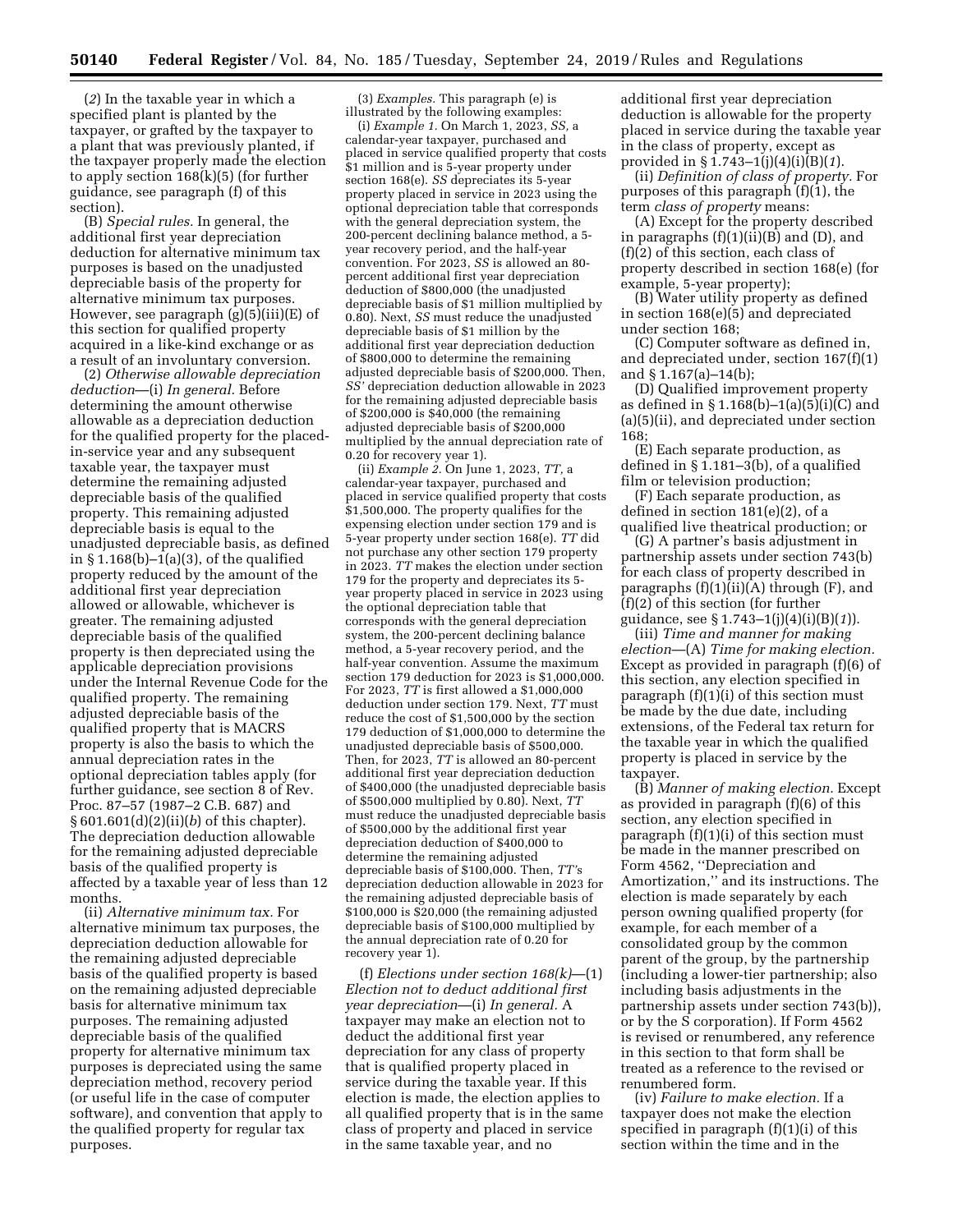manner prescribed in paragraph (f)(1)(iii) of this section, the amount of depreciation allowable for that property under section 167 or 168, as applicable, must be determined for the placed-inservice year and for all subsequent taxable years by taking into account the additional first year depreciation deduction. Thus, any election specified in paragraph (f)(1)(i) of this section shall not be made by the taxpayer in any other manner (for example, the election cannot be made through a request under section 446(e) to change the taxpayer's method of accounting).

(2) *Election to apply section 168(k)(5) for specified plants*—(i) *In general.* A taxpayer may make an election to apply section  $168(k)(5)$  to one or more specified plants that are planted, or grafted to a plant that has already been planted, by the taxpayer in the ordinary course of the taxpayer's farming business, as defined in section 263A(e)(4). If this election is made for a specified plant, such plant is not treated as qualified property under section 168(k) and this section in its placed-in-service year.

(ii) *Time and manner for making election*—(A) *Time for making election.*  Except as provided in paragraph (f)(6) of this section, any election specified in paragraph (f)(2)(i) of this section must be made by the due date, including extensions, of the Federal tax return for the taxable year in which the taxpayer planted or grafted the specified plant to which the election applies.

(B) *Manner of making election.* Except as provided in paragraph (f)(6) of this section, any election specified in paragraph (f)(2)(i) of this section must be made in the manner prescribed on Form 4562, ''Depreciation and Amortization,'' and its instructions. The election is made separately by each person owning specified plants (for example, for each member of a consolidated group by the common parent of the group, by the partnership (including a lower-tier partnership), or by the S corporation). If Form 4562 is revised or renumbered, any reference in this section to that form shall be treated as a reference to the revised or renumbered form.

(iii) *Failure to make election.* If a taxpayer does not make the election specified in paragraph (f)(2)(i) of this section for a specified plant within the time and in the manner prescribed in paragraph (f)(2)(ii) of this section, the specified plant is treated as qualified property under section 168(k), assuming all requirements are met, in the taxable year in which such plant is placed in service by the taxpayer. Thus, any election specified in paragraph (f)(2)(i)

of this section shall not be made by the taxpayer in any other manner (for example, the election cannot be made through a request under section 446(e) to change the taxpayer's method of accounting).

(3) *Election for qualified property placed in service during the 2017 taxable year*—(i) *In general.* A taxpayer may make an election to deduct 50 percent, instead of 100 percent, additional first year depreciation for all qualified property acquired after September 27, 2017, by the taxpayer and placed in service by the taxpayer during its taxable year that includes September 28, 2017. If a taxpayer makes an election to apply section  $168(k)(5)$  for its taxable year that includes September 28, 2017, the taxpayer also may make an election to deduct 50 percent, instead of 100 percent, additional first year depreciation for all specified plants that are planted, or grafted to a plant that has already been planted, after September 27, 2017, by the taxpayer in the ordinary course of the taxpayer's farming business during such taxable year.

(ii) *Time and manner for making election*—(A) *Time for making election.*  Except as provided in paragraph (f)(6) of this section, any election specified in paragraph (f)(3)(i) of this section must be made by the due date, including extensions, of the Federal tax return for the taxpayer's taxable year that includes September 28, 2017.

(B) *Manner of making election.* Except as provided in paragraph (f)(6) of this section, any election specified in paragraph (f)(3)(i) of this section must be made in the manner prescribed on the 2017 Form 4562, ''Depreciation and Amortization,'' and its instructions. The election is made separately by each person owning qualified property (for example, for each member of a consolidated group by the common parent of the group, by the partnership (including a lower-tier partnership), or by the S corporation).

(iii) *Failure to make election.* If a taxpayer does not make the election specified in paragraph (f)(3)(i) of this section within the time and in the manner prescribed in paragraph (f)(3)(ii) of this section, the amount of depreciation allowable for qualified property under section 167 or 168, as applicable, acquired and placed in service, or planted or grafted, as applicable, by the taxpayer after September 27, 2017, must be determined for the taxable year that includes September 28, 2017, and for all subsequent taxable years by taking into account the 100-percent additional first year depreciation deduction, unless the taxpayer makes the election specified in

paragraph (f)(1)(i) of this section within the time and in the manner prescribed in paragraph (f)(1)(iii) of this section for the class of property in which the qualified property is included. Thus, any election specified in paragraph (f)(3)(i) of this section shall not be made by the taxpayer in any other manner (for example, the election cannot be made through a request under section 446(e) to change the taxpayer's method of accounting).

(4) *Alternative minimum tax.* If a taxpayer makes an election specified in paragraph (f)(1) of this section for a class of property or in paragraph (f)(2) of this section for a specified plant, the depreciation adjustments under section 56 and the regulations in this part under section 56 do not apply to the property or specified plant, as applicable, to which that election applies for purposes of computing the taxpayer's alternative minimum taxable income. If a taxpayer makes an election specified in paragraph (f)(3) of this section for all qualified property, see paragraphs  $(e)(1)(iv)$  and  $(e)(2)(ii)$  of this section.

(5) *Revocation of election*–(i) *In general.* Except as provided in paragraphs  $(f)(5)(ii)$  and  $(f)(6)$  of this section, an election specified in this paragraph (f), once made, may be revoked only by filing a request for a private letter ruling and obtaining the Commissioner of Internal Revenue's written consent to revoke the election. The Commissioner may grant a request to revoke the election if the taxpayer acted reasonably and in good faith, and the revocation will not prejudice the interests of the Government. See generally § 301.9100–3 of this chapter. An election specified in this paragraph (f) may not be revoked through a request under section 446(e) to change the taxpayer's method of accounting.

(ii) *Automatic 6-month extension.* If a taxpayer made an election specified in this paragraph (f), an automatic extension of 6 months from the due date of the taxpayer's Federal tax return, excluding extensions, for the placed-inservice year or the taxable year in which the specified plant is planted or grafted, as applicable, is granted to revoke that election, provided the taxpayer timely filed the taxpayer's Federal tax return for the placed-in-service year or the taxable year in which the specified plant is planted or grafted, as applicable, and, within this 6-month extension period, the taxpayer, and all taxpayers whose tax liability would be affected by the election, file an amended Federal tax return for the placed-inservice year or the taxable year in which the specified plant is planted or grafted, as applicable, in a manner that is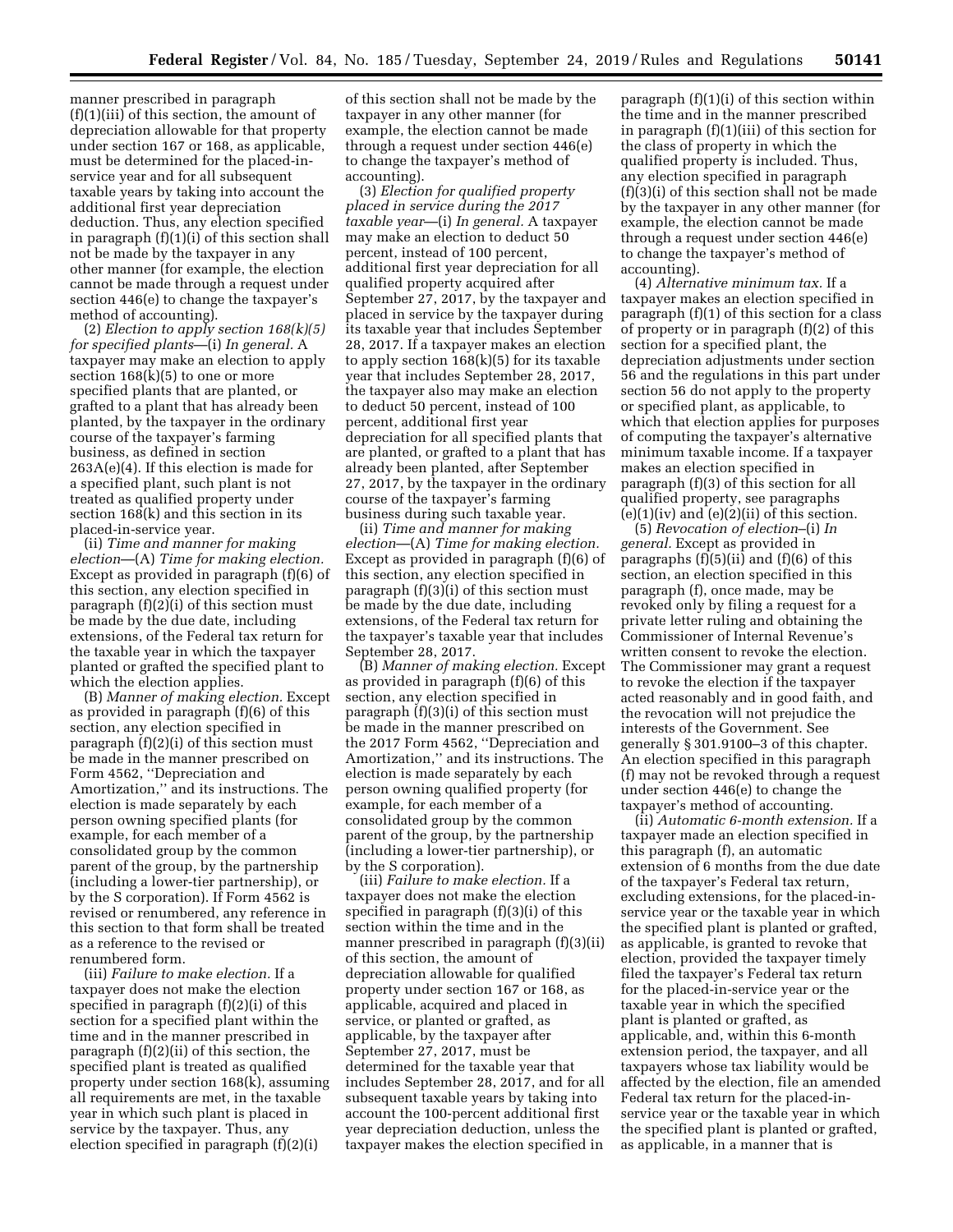consistent with the revocation of the election.

(6) *Special rules for 2016 and 2017 returns.* For an election specified in this paragraph (f) for qualified property placed in service, or for a specified plant that is planted, or grafted to a plant that has already been planted, by the taxpayer during its taxable year that included September 28, 2017, the taxpayer should refer to Rev. Proc. 2019–33 (2019–34 I.R.B. 662) (see § 601.601(d)(2)(ii)(*b*) of this chapter) for the time and manner of making the election on the 2016 or 2017 Federal tax return.

(g) *Special rules*—(1) *Property placed in service and disposed of in the same taxable year*—(i) *In general.* Except as provided in paragraphs (g)(1)(ii) and (iii) of this section, the additional first year depreciation deduction is not allowed for qualified property placed in service or planted or grafted, as applicable, and disposed of during the same taxable year. If a partnership interest is acquired and disposed of during the same taxable year, the additional first year depreciation deduction is not allowed for any section 743(b) adjustment arising from the initial acquisition. Also, if qualified property is placed in service and disposed of during the same taxable year and then reacquired and again placed in service in a subsequent taxable year, the additional first year depreciation deduction is not allowable for the property in the subsequent taxable year.

(ii) *Technical termination of a partnership.* In the case of a technical termination of a partnership under section  $708(b)(1)(B)$  in a taxable year beginning before January 1, 2018, the additional first year depreciation deduction is allowable for any qualified property placed in service or planted or grafted, as applicable, by the terminated partnership during the taxable year of termination and contributed by the terminated partnership to the new partnership. The allowable additional first year depreciation deduction for the qualified property shall not be claimed by the terminated partnership but instead shall be claimed by the new partnership for the new partnership's taxable year in which the qualified property was contributed by the terminated partnership to the new partnership. However, if qualified property is both placed in service or planted or grafted, as applicable, and contributed to a new partnership in a transaction described in section 708(b)(1)(B) by the terminated partnership during the taxable year of termination, and if such property is disposed of by the new partnership in

the same taxable year the new partnership received such property from the terminated partnership, then no additional first year depreciation deduction is allowable to either partnership.

(iii) *Section 168(i)(7) transactions.* If any qualified property is transferred in a transaction described in section 168(i)(7) in the same taxable year that the qualified property is placed in service or planted or grafted, as applicable, by the transferor, the additional first year depreciation deduction is allowable for the qualified property. If a partnership interest is purchased and transferred in a transaction described in section 168(i)(7) in the same taxable year, the additional first year depreciation deduction is allowable for any section 743(b) adjustment that arises from the initial acquisition with respect to qualified property held by the partnership, provided the requirements of paragraph (b)(3)(iv)(D) of this section and all other requirements of section 168(k) and this section are satisfied. The allowable additional first year depreciation deduction for the qualified property for the transferor's taxable year in which the property is placed in service or planted or grafted, as applicable, is allocated between the transferor and the transferee on a monthly basis. The allowable additional first year depreciation deduction for a section 743(b) adjustment with respect to qualified property held by the partnership is allocated between the transferor and the transferee on a monthly basis notwithstanding that under § 1.743–1(f) a transferee's section 743(b) adjustment is determined without regard to a transferors section 743(b) adjustment. These allocations shall be made in accordance with the rules in § 1.168(d)–1(b)(7)(ii) for allocating the depreciation deduction between the transferor and the transferee. However, solely for purposes of this section, if the qualified property is transferred in a section 721(a) transaction to a partnership that has as a partner a person, other than the transferor, who previously had a depreciable interest in the qualified property, in the same taxable year that the qualified property is acquired or planted or grafted, as applicable, by the transferor, the qualified property is deemed to be placed in service or planted or grafted, as applicable, by the transferor during that taxable year, and the allowable additional first year depreciation deduction is allocated entirely to the transferor and not to the partnership. Additionally, if qualified

property is both placed in service or planted or grafted, as applicable, and transferred in a transaction described in section 168(i)(7) by the transferor during the same taxable year, and if such property is disposed of by the transferee, other than by a transaction described in section 168(i)(7), during the same taxable year the transferee received such property from the transferor, then no additional first year depreciation deduction is allowable to either party.

(iv) *Examples.* The application of this paragraph (g)(1) is illustrated by the following examples:

(A) *Example 1. UU* and *VV* are equal partners in *Partnership JL,* a general partnership. *Partnership JL* is a calendar-year taxpayer. On October 1, 2017, *Partnership JL*  purchased and placed in service qualified property at a cost of \$30,000. On November 1, 2017, *UU* sells its entire 50 percent interest to *WW* in a transfer that terminates the partnership under section 708(b)(1)(B). As a result, terminated *Partnership JL* is deemed to have contributed the qualified property to new *Partnership JL.* Pursuant to paragraph (g)(1)(ii) of this section, new *Partnership JL,*  not terminated *Partnership JL,* is eligible to claim the 100-percent additional first year depreciation deduction allowable for the qualified property for the taxable year 2017, assuming all other requirements are met.

(B) *Example 2.* On January 5, 2018, *XX*  purchased and placed in service qualified property for a total amount of \$9,000. On August 20, 2018, *XX* transferred this qualified property to *Partnership BC* in a transaction described in section 721(a). No other partner of *Partnership BC* has ever had a depreciable interest in the qualified property. *XX* and *Partnership BC* are calendar-year taxpayers. Because the transaction between *XX* and *Partnership BC*  is a transaction described in section 168(i)(7), pursuant to paragraph (g)(1)(iii) of this section, the 100-percent additional first year depreciation deduction allowable for the qualified property is allocated between *XX*  and *Partnership BC* in accordance with the rules in  $\S 1.168(d) - 1(b)(7)(ii)$  for allocating the depreciation deduction between the transferor and the transferee. Accordingly, the 100-percent additional first year depreciation deduction allowable of \$9,000 for the qualified property for 2018 is allocated between *XX* and *Partnership BC*  based on the number of months that *XX* and *Partnership BC* held the qualified property in service during 2018. Thus, because the qualified property was held in service by *XX*  for 7 of 12 months, which includes the month in which *XX* placed the qualified property in service but does not include the month in which the qualified property was transferred, *XX* is allocated \$5,250 ( $\frac{7}{12} \times$ \$9,000 additional first year depreciation deduction). *Partnership BC* is allocated \$3,750, the remaining  $\frac{5}{12}$  of the \$9,000 additional first year depreciation deduction allowable for the qualified property.

(2) *Redetermination of basis.* If the unadjusted depreciable basis, as defined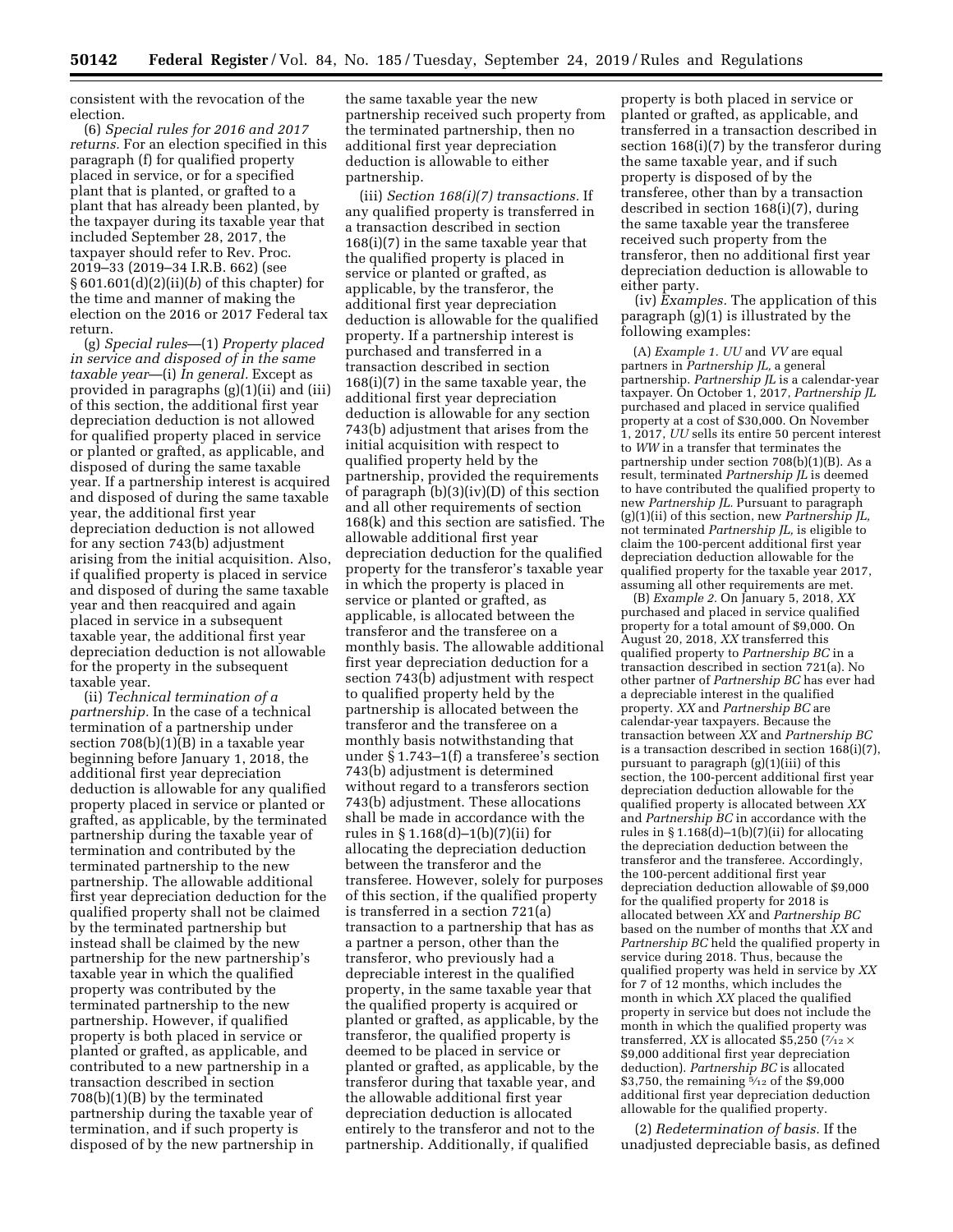in § 1.168(b)–1(a)(3), of qualified property is redetermined (for example, due to contingent purchase price or discharge of indebtedness) before January 1, 2027, or in the case of property described in section  $168(k)(2)(B)$  or  $(C)$ , is redetermined before January 1, 2028, the additional first year depreciation deduction allowable for the qualified property is redetermined as follows:

(i) *Increase in basis.* For the taxable year in which an increase in basis of qualified property occurs, the taxpayer shall claim an additional first year depreciation deduction for qualified property by multiplying the amount of the increase in basis for this property by the applicable percentage for the taxable year in which the underlying property was placed in service by the taxpayer. For purposes of this paragraph (g)(2)(i), the additional first year depreciation deduction applies to the increase in basis only if the underlying property is qualified property. To determine the amount otherwise allowable as a depreciation deduction for the increase in basis of qualified property, the amount of the increase in basis of the qualified property must be reduced by the additional first year depreciation deduction allowed or allowable, whichever is greater, for the increase in basis and the remaining increase in basis of—

(A) Qualified property, except for computer software described in paragraph (b)(2)(i)(B) of this section, a qualified film or television production described in paragraph (b)(2)(i)(E) of this section, or a qualified live theatrical production described in paragraph (b)(2)(i)(F) of this section, is depreciated over the recovery period of the qualified property remaining as of the beginning of the taxable year in which the increase in basis occurs, and using the same depreciation method and convention applicable to the qualified property that applies for the taxable year in which the increase in basis occurs; and

(B) Computer software, as defined in paragraph (b)(2)(i)(B) of this section, that is qualified property is depreciated ratably over the remainder of the 36 month period, the useful life under section 167(f)(1), as of the beginning of the first day of the month in which the increase in basis occurs.

(ii) *Decrease in basis.* For the taxable year in which a decrease in basis of qualified property occurs, the taxpayer shall reduce the total amount otherwise allowable as a depreciation deduction for all of the taxpayer's depreciable property by the excess additional first year depreciation deduction previously claimed for the qualified property. If, for

such taxable year, the excess additional first year depreciation deduction exceeds the total amount otherwise allowable as a depreciation deduction for all of the taxpayer's depreciable property, the taxpayer shall take into account a negative depreciation deduction in computing taxable income. The excess additional first year depreciation deduction for qualified property is determined by multiplying the amount of the decrease in basis for this property by the applicable percentage for the taxable year in which the underlying property was placed in service by the taxpayer. For purposes of this paragraph  $(g)(i)$  (ii), the additional first year depreciation deduction applies to the decrease in basis only if the underlying property is qualified property. Also, if the taxpayer establishes by adequate records or other sufficient evidence that the taxpayer claimed less than the additional first year depreciation deduction allowable for the qualified property before the decrease in basis, or if the taxpayer claimed more than the additional first year depreciation deduction allowable for the qualified property before the decrease in basis, the excess additional first year depreciation deduction is determined by multiplying the amount of the decrease in basis by the additional first year depreciation deduction percentage actually claimed by the taxpayer for the qualified property before the decrease in basis. To determine the amount to reduce the total amount otherwise allowable as a depreciation deduction for all of the taxpayer's depreciable property for the excess depreciation previously claimed, other than the additional first year depreciation deduction, resulting from the decrease in basis of the qualified property, the amount of the decrease in basis of the qualified property must be adjusted by the excess additional first year depreciation deduction that reduced the total amount otherwise allowable as a depreciation deduction, as determined under this paragraph (g)(2)(ii), and the remaining decrease in basis of—

(A) Qualified property, except for computer software described in paragraph (b)(2)(i)(B) of this section, a qualified film or television production described in paragraph (b)(2)(i)(E) of this section, or a qualified live theatrical production described in paragraph (b)(2)(i)(F) of this section, reduces the amount otherwise allowable as a depreciation deduction over the recovery period of the qualified property remaining as of the beginning of the taxable year in which the

decrease in basis occurs, and using the same depreciation method and convention of the qualified property that applies in the taxable year in which the decrease in basis occurs. If, for any taxable year, the reduction to the amount otherwise allowable as a depreciation deduction, as determined under this paragraph (g)(2)(ii)(A), exceeds the total amount otherwise allowable as a depreciation deduction for all of the taxpayer's depreciable property, the taxpayer shall take into account a negative depreciation deduction in computing taxable income; and

(B) Computer software, as defined in paragraph (b)(2)(i)(B) of this section, that is qualified property reduces the amount otherwise allowable as a depreciation deduction over the remainder of the 36-month period, the useful life under section 167(f)(1), as of the beginning of the first day of the month in which the decrease in basis occurs. If, for any taxable year, the reduction to the amount otherwise allowable as a depreciation deduction, as determined under this paragraph  $(g)(2)(ii)(B)$ , exceeds the total amount otherwise allowable as a depreciation deduction for all of the taxpayer's depreciable property, the taxpayer shall take into account a negative depreciation deduction in computing taxable income.

(iii) *Definitions.* Except as otherwise expressly provided by the Internal Revenue Code (for example, section 1017(a)), the regulations under the Internal Revenue Code, or other guidance published in the Internal Revenue Bulletin for purposes of this paragraph (g)(2)—

(A) An increase in basis occurs in the taxable year an amount is taken into account under section 461; and

(B) A decrease in basis occurs in the taxable year an amount would be taken into account under section 451.

(iv) *Examples.* The application of this paragraph (g)(2) is illustrated by the following examples:

(A) *Example 1.* (*1*) On May 15, 2023, *YY,*  a cash-basis taxpayer, purchased and placed in service qualified property that is 5-year property at a cost of \$200,000. In addition to the \$200,000, *YY* agrees to pay the seller 25 percent of the gross profits from the operation of the property in 2023. On May 15, 2024, *YY* paid to the seller an additional \$10,000. *YY* depreciates the 5-year property placed in service in 2023 using the optional depreciation table that corresponds with the general depreciation system, the 200-percent declining balance method, a 5-year recovery period, and the half-year convention.

(*2*) For 2023, *YY* is allowed an 80-percent additional first year depreciation deduction of \$160,000 (the unadjusted depreciable basis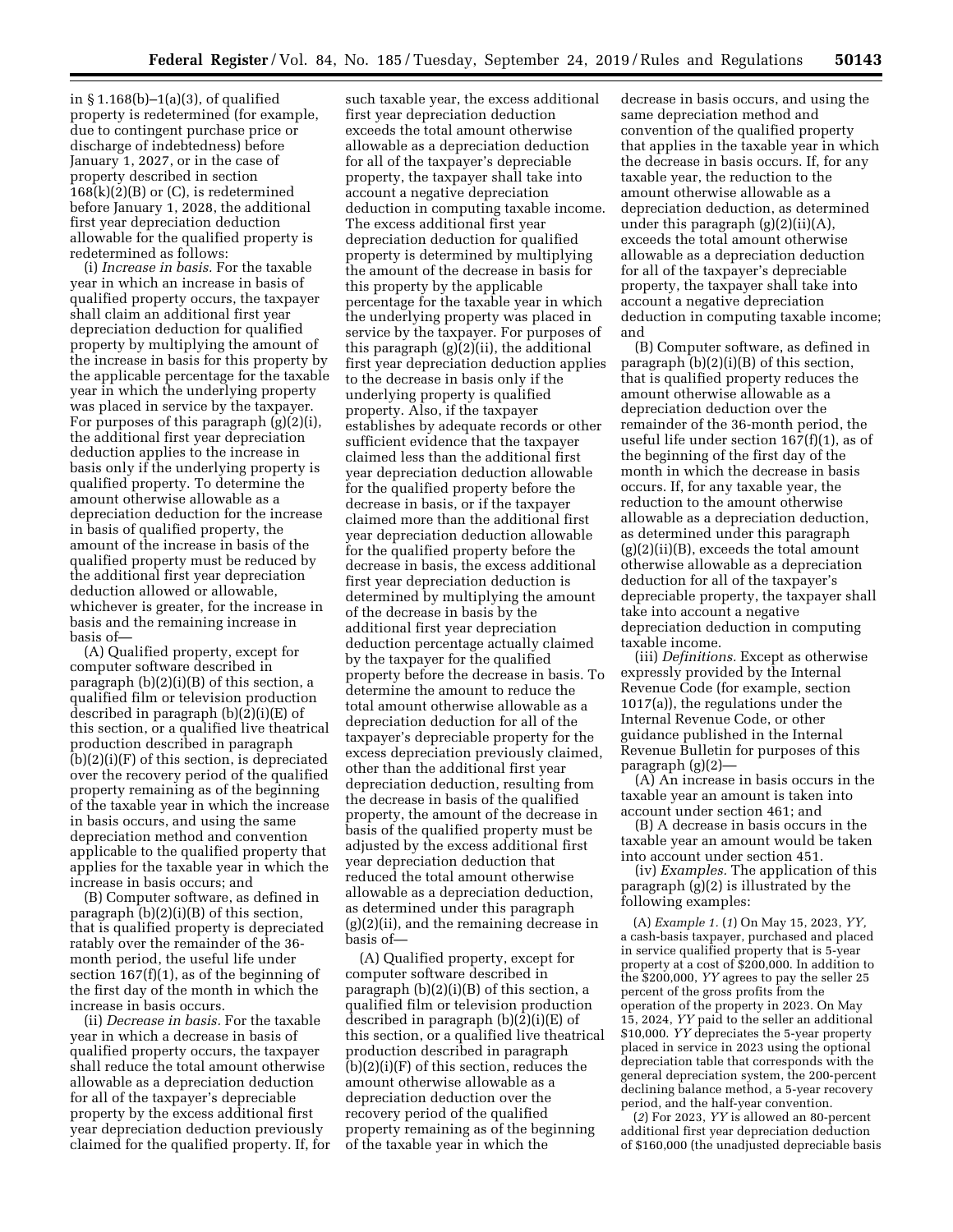of \$200,000 multiplied by 0.80). In addition, *YY'*s depreciation deduction for 2023 for the remaining adjusted depreciable basis of \$40,000 (the unadjusted depreciable basis of \$200,000 reduced by the additional first year depreciation deduction of \$160,000) is \$8,000 (the remaining adjusted depreciable basis of \$40,000 multiplied by the annual depreciation rate of 0.20 for recovery year 1).

(*3*) For 2024, *YY'*s depreciation deduction for the remaining adjusted depreciable basis of \$40,000 is \$12,800 (the remaining adjusted depreciable basis of \$40,000 multiplied by the annual depreciation rate of 0.32 for recovery year 2). In addition, pursuant to paragraph (g)(2)(i) of this section, *YY* is allowed an additional first year depreciation deduction for 2024 for the \$10,000 increase in basis of the qualified property. Consequently, *YY* is allowed an additional first year depreciation deduction of \$8,000 (the increase in basis of \$10,000 multiplied by 0.80, the applicable percentage for 2023). Also, *YY* is allowed a depreciation deduction for 2024 attributable to the remaining increase in basis of \$2,000 (the increase in basis of \$10,000 reduced by the additional first year depreciation deduction of \$8,000). The depreciation deduction allowable for 2024 attributable to the remaining increase in basis of \$2,000 is \$889 (the remaining increase in basis of \$2,000 multiplied by 0.4444, which is equal to 1/remaining recovery period of 4.5 years at January 1, 2024, multiplied by 2). Accordingly, for 2024, *YY'*s total depreciation deduction allowable for the qualified property is \$21,689 (\$12,800 plus \$8,000 plus \$889).

(B) *Example 2.* (*1*) On May 15, 2023, *ZZ,*  a calendar-year taxpayer, purchased and placed in service qualified property that is 5 year property at a cost of \$400,000. To purchase the property, *ZZ* borrowed \$250,000 from Bank1. On May 15, 2024, Bank1 forgives \$50,000 of the indebtedness. *ZZ* makes the election provided in section 108(b)(5) to apply any portion of the reduction under section 1017 to the basis of the depreciable property of the taxpayer. *ZZ*  depreciates the 5-year property placed in service in 2023 using the optional depreciation table that corresponds with the general depreciation system, the 200-percent declining balance method, a 5-year recovery period, and the half-year convention.

(*2*) For 2023, *ZZ* is allowed an 80-percent additional first year depreciation deduction of \$320,000 (the unadjusted depreciable basis of \$400,000 multiplied by 0.80). In addition, *ZZ'*s depreciation deduction allowable for 2023 for the remaining adjusted depreciable basis of \$80,000 (the unadjusted depreciable basis of \$400,000 reduced by the additional first year depreciation deduction of \$320,000) is \$16,000 (the remaining adjusted depreciable basis of \$80,000 multiplied by the annual depreciation rate of 0.20 for recovery year 1).

(*3*) For 2024, *ZZ'*s deduction for the remaining adjusted depreciable basis of \$80,000 is \$25,600 (the remaining adjusted depreciable basis of \$80,000 multiplied by the annual depreciation rate 0.32 for recovery year 2). Although Bank1 forgave the indebtedness in 2024, the basis of the property is reduced on January 1, 2025,

pursuant to sections 108(b)(5) and 1017(a) under which basis is reduced at the beginning of the taxable year following the taxable year in which the discharge of indebtedness occurs.

(*4*) For 2025, *ZZ'*s deduction for the remaining adjusted depreciable basis of \$80,000 is \$15,360 (the remaining adjusted depreciable basis of \$80,000 multiplied by the annual depreciation rate 0.192 for recovery year 3). However, pursuant to paragraph (g)(2)(ii) of this section, *ZZ* must reduce the amount otherwise allowable as a depreciation deduction for 2025 by the excess depreciation previously claimed for the \$50,000 decrease in basis of the qualified property. Consequently, *ZZ* must reduce the amount of depreciation otherwise allowable for 2025 by the excess additional first year depreciation of \$40,000 (the decrease in basis of \$50,000 multiplied by 0.80, the applicable percentage for 2023). Also, *ZZ* must reduce the amount of depreciation otherwise allowable for 2025 by the excess depreciation attributable to the remaining decrease in basis of \$10,000 (the decrease in basis of \$50,000 reduced by the excess additional first year depreciation of \$40,000). The reduction in the amount of depreciation otherwise allowable for 2025 for the remaining decrease in basis of \$10,000 is \$5,714 (the remaining decrease in basis of \$10,000 multiplied by 0.5714, which is equal to (1/remaining recovery period of 3.5 years at January 1, 2025, multiplied by 2). Accordingly, assuming the qualified property is the only depreciable property owned by *ZZ,* for 2025, *ZZ* has a negative depreciation deduction for the qualified property of \$30,354 (\$15,360 minus \$40,000 minus \$5,714).

(3) *Sections 1245 and 1250 depreciation recapture.* For purposes of section 1245 and §§ 1.1245–1 through –6, the additional first year depreciation deduction is an amount allowed or allowable for depreciation. Further, for purposes of section 1250(b) and § 1.1250–2, the additional first year depreciation deduction is not a straight line method.

(4) *Coordination with section 169.* The additional first year depreciation deduction is allowable in the placed-inservice year of a certified pollution control facility, as defined in § 1.169– 2(a), that is qualified property even if the taxpayer makes the election to amortize the certified pollution control facility under section 169 and §§ 1.169– 1 through –4 in the certified pollution control facility's placed-in-service year.

(5) *Like-kind exchanges and involuntary conversions*—(i) *Scope.* The rules of this paragraph (g)(5) apply to replacement MACRS property or replacement computer software that is qualified property at the time of replacement provided the time of replacement is after September 27, 2017, and before January 1, 2027; or, in the case of replacement MACRS property or

replacement computer software that is qualified property described in section  $168(k)(2)(B)$  or  $(C)$ , the time of replacement is after September 27, 2017, and before January 1, 2028.

(ii) *Definitions.* For purposes of this paragraph (g)(5), the following definitions apply:

(A) *Replacement MACRS property* has the same meaning as that term is defined in § 1.168(i)–6(b)(1).

(B) *Relinquished MACRS property* has the same meaning as that term is defined in § 1.168(i)–6(b)(2).

(C) *Replacement computer software* is computer software, as defined in paragraph (b)(2)(i)(B) of this section, in the hands of the acquiring taxpayer that is acquired for other computer software in a like-kind exchange or in an involuntary conversion.

(D) *Relinquished computer software* is computer software that is transferred by the taxpayer in a like-kind exchange or in an involuntary conversion.

(E) *Time of disposition* has the same meaning as that term is defined in § 1.168(i)–6(b)(3) for relinquished MACRS property. For relinquished computer software, *time of disposition*  is when the disposition of the relinquished computer software takes place under the convention determined under § 1.167(a)–14(b).

(F) Except as provided in paragraph (g)(5)(iv) of this section, the *time of replacement* has the same meaning as that term is defined in  $\S 1.168(i) - 6(b)(4)$ for replacement MACRS property. For replacement computer software, the *time of replacement* is, except as provided in paragraph (g)(5)(iv) of this section, the later of—

(*1*) When the replacement computer software is placed in service under the convention determined under  $§ 1.167(a) - 14(b);$  or

(*2*) The time of disposition of the relinquished property.

(G) *Exchanged basis* has the same meaning as that term is defined in § 1.168(i)–6(b)(7) for MACRS property, as defined in § 1.168(b)–1(a)(2). For computer software, the *exchanged basis*  is determined after the amortization deductions for the year of disposition are determined under § 1.167(a)–14(b) and is the lesser of—

(*1*) The basis in the replacement computer software, as determined under section 1031(d) and § 1.1031(d)–1, 1.1031(d)–2, 1.1031(j)–1, or 1.1031(k)–1; or section 1033(b) and § 1.1033(b)–1; or

(*2*) The adjusted depreciable basis of the relinquished computer software.

(H) *Excess basis* has the same meaning as that term is defined in  $§ 1.168(i) - 6(b)(8)$  for replacement MACRS property. For replacement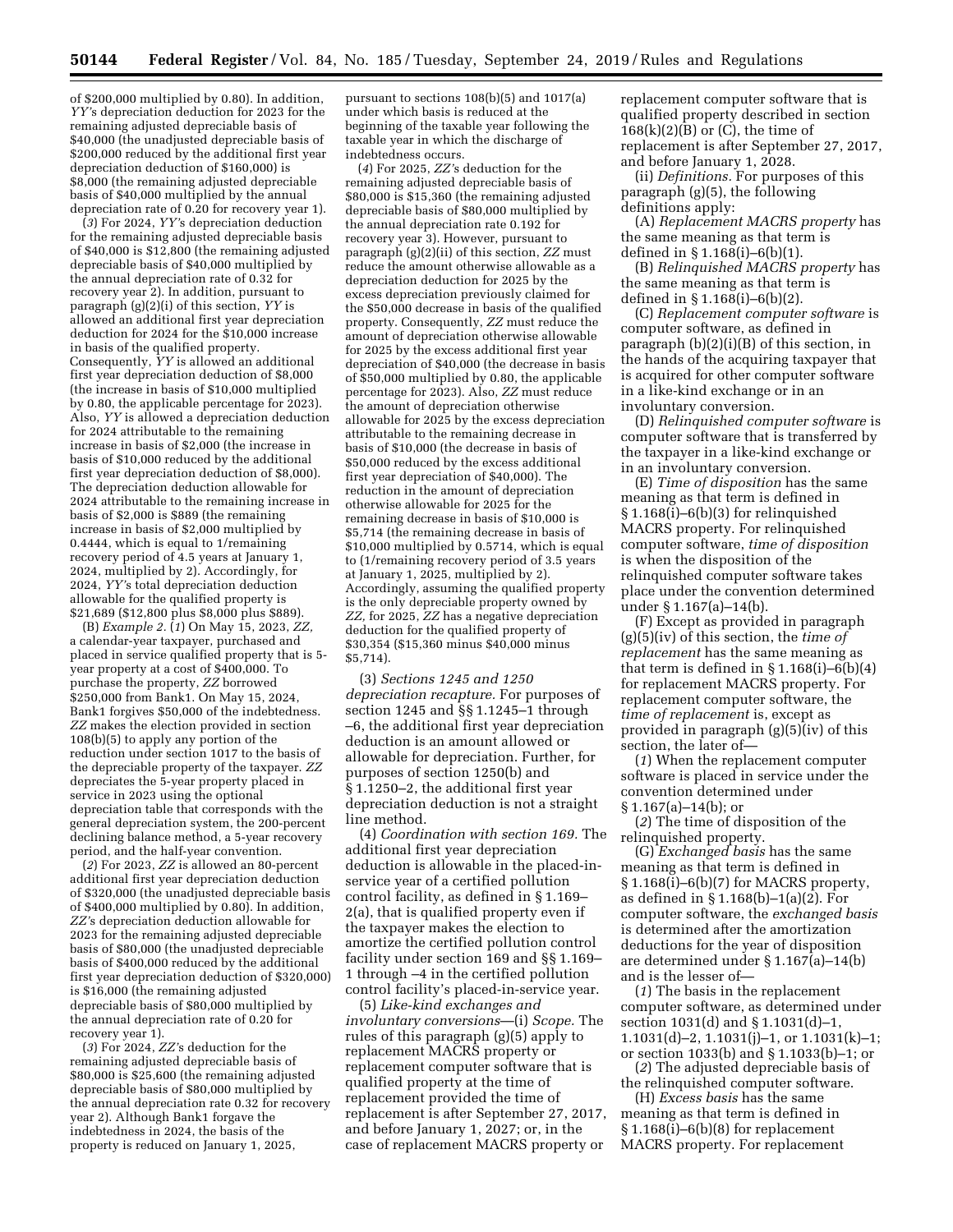computer software, the *excess basis* is any excess of the basis in the replacement computer software, as determined under section 1031(d) and § 1.1031(d)–1, 1.1031(d)–2, 1.1031(j)–1, or 1.1031(k)–1; or section 1033(b) and § 1.1033(b)–1, over the exchanged basis as determined under paragraph  $(g)(5)(ii)(G)$  of this section.

(I) *Remaining exchanged basis* is the exchanged basis as determined under paragraph (g)(5)(ii)(G) of this section reduced by—

(*1*) The percentage of such basis attributable to the taxpayer's use of property for the taxable year other than in the taxpayer's trade or business or for the production of income; and

(*2*) Any adjustments to basis provided by other provisions of the Code and the regulations under the Code (including section 1016(a)(2) and (3)) for periods prior to the disposition of the relinquished property.

(J) *Remaining excess basis* is the excess basis as determined under paragraph (g)(5)(ii)(H) of this section reduced by—

(*1*) The percentage of such basis attributable to the taxpayer's use of property for the taxable year other than in the taxpayer's trade or business or for the production of income;

(*2*) Any portion of the basis the taxpayer properly elects to treat as an expense under section 179 or 179C; and

(*3*) Any adjustments to basis provided by other provisions of the Code and the regulations under the Code.

(K) *Year of disposition* has the same meaning as that term is defined in  $§ 1.168(i) - 6(b)(5).$ 

(L) *Year of replacement* has the same meaning as that term is defined in  $\S 1.168(i) - 6(b)(6)$ .

(M) *Like-kind exchange* has the same meaning as that term is defined in  $§ 1.168(i) - 6(b)(11).$ 

(N) *Involuntary conversion* has the same meaning as that term is defined in § 1.168(i)–6(b)(12).

(iii) *Computation*—(A) *In general.* If the replacement MACRS property or the replacement computer software, as applicable, meets the original use requirement in paragraph (b)(3)(ii) of this section and all other requirements of section 168(k) and this section, the remaining exchanged basis for the year of replacement and the remaining excess basis, if any, for the year of replacement for the replacement MACRS property or the replacement computer software, as applicable, are eligible for the additional first year depreciation deduction under this section. If the replacement MACRS property or the replacement computer software, as applicable, meets the used

property acquisition requirements in paragraph (b)(3)(iii) of this section and all other requirements of section 168(k) and this section, only the remaining excess basis for the year of replacement for the replacement MACRS property or the replacement computer software, as applicable, is eligible for the additional first year depreciation deduction under this section. See paragraph (b)(3)(iii)(A)(*3*) of this section. The additional first year depreciation deduction applies to the remaining exchanged basis and any remaining excess basis, as applicable, of the replacement MACRS property or the replacement computer software, as applicable, if the time of replacement is after September 27, 2017, and before January 1, 2027; or, in the case of replacement MACRS property or replacement computer software, as applicable, described in section  $168(k)(2)(B)$  or  $(C)$ , the time of replacement is after September 27, 2017, and before January 1, 2028. The additional first year depreciation deduction is computed separately for the remaining exchanged basis and any remaining excess basis, as applicable.

(B) *Year of disposition and year of replacement.* The additional first year depreciation deduction is allowable for the replacement MACRS property or replacement computer software in the year of replacement. However, the additional first year depreciation deduction is not allowable for the relinquished MACRS property or the relinquished computer software, as applicable, if the relinquished MACRS property or the relinquished computer software, as applicable, is placed in service and disposed of in a like-kind exchange or in an involuntary conversion in the same taxable year.

(C) *Property described in section 168(k)(2)(B).* For purposes of paragraph  $(g)(5)(iii)(A)$  of this section, the total of the remaining exchanged basis and the remaining excess basis, if any, of the replacement MACRS property that is qualified property described in section 168(k)(2)(B) and meets the original use requirement in paragraph (b)(3)(ii) of this section is limited to the total of the property's remaining exchanged basis and remaining excess basis, if any, attributable to the property's manufacture, construction, or production after September 27, 2017, and before January 1, 2027. For purposes of paragraph (g)(5)(iii)(A) of this section, the remaining excess basis, if any, of the replacement MACRS property that is qualified property described in section 168(k)(2)(B) and meets the used property acquisition requirements in paragraph (b)(3)(iii) of

this section is limited to the property's remaining excess basis, if any, attributable to the property's manufacture, construction, or production after September 27, 2017, and before January 1, 2027.

(D) *Effect of § 1.168(i)–6(i)(1) election.*  If a taxpayer properly makes the election under § 1.168(i)–6(i)(1) not to apply § 1.168(i)–6 for any MACRS property, as defined in § 1.168(b)– 1(a)(2), involved in a like-kind exchange or involuntary conversion, then:

(*1*) If the replacement MACRS property meets the original use requirement in paragraph (b)(3)(ii) of this section and all other requirements of section 168(k) and this section, the total of the exchanged basis, as defined in § 1.168(i)–6(b)(7), and the excess basis, as defined in  $\S 1.168(i) - 6(b)(8)$ , if any, in the replacement MACRS property is eligible for the additional first year depreciation deduction under this section; or

(*2*) If the replacement MACRS property meets the used property acquisition requirements in paragraph (b)(3)(iii) of this section and all other requirements of section 168(k) and this section, only the excess basis, as defined in § 1.168(i)–6(b)(8), if any, in the replacement MACRS property is eligible for the additional first year depreciation deduction under this section.

(E) *Alternative minimum tax.* The additional first year depreciation deduction is allowed for alternative minimum tax purposes for the year of replacement of replacement MACRS property or replacement computer software, as applicable, that is qualified property. If the replacement MACRS property or the replacement computer software, as applicable, meets the original use requirement in paragraph (b)(3)(ii) of this section and all other requirements of section 168(k) and this section, the additional first year depreciation deduction for alternative minimum tax purposes is based on the remaining exchanged basis and the remaining excess basis, if any, of the replacement MACRS property or the replacement computer software, as applicable, for alternative minimum tax purposes. If the replacement MACRS property or the replacement computer software, as applicable, meets the used property acquisition requirements in paragraph (b)(3)(iii) of this section and all other requirements of section 168(k) and this section, the additional first year depreciation deduction for alternative minimum tax purposes is based on the remaining excess basis, if any, of the replacement MACRS property or the replacement computer software, as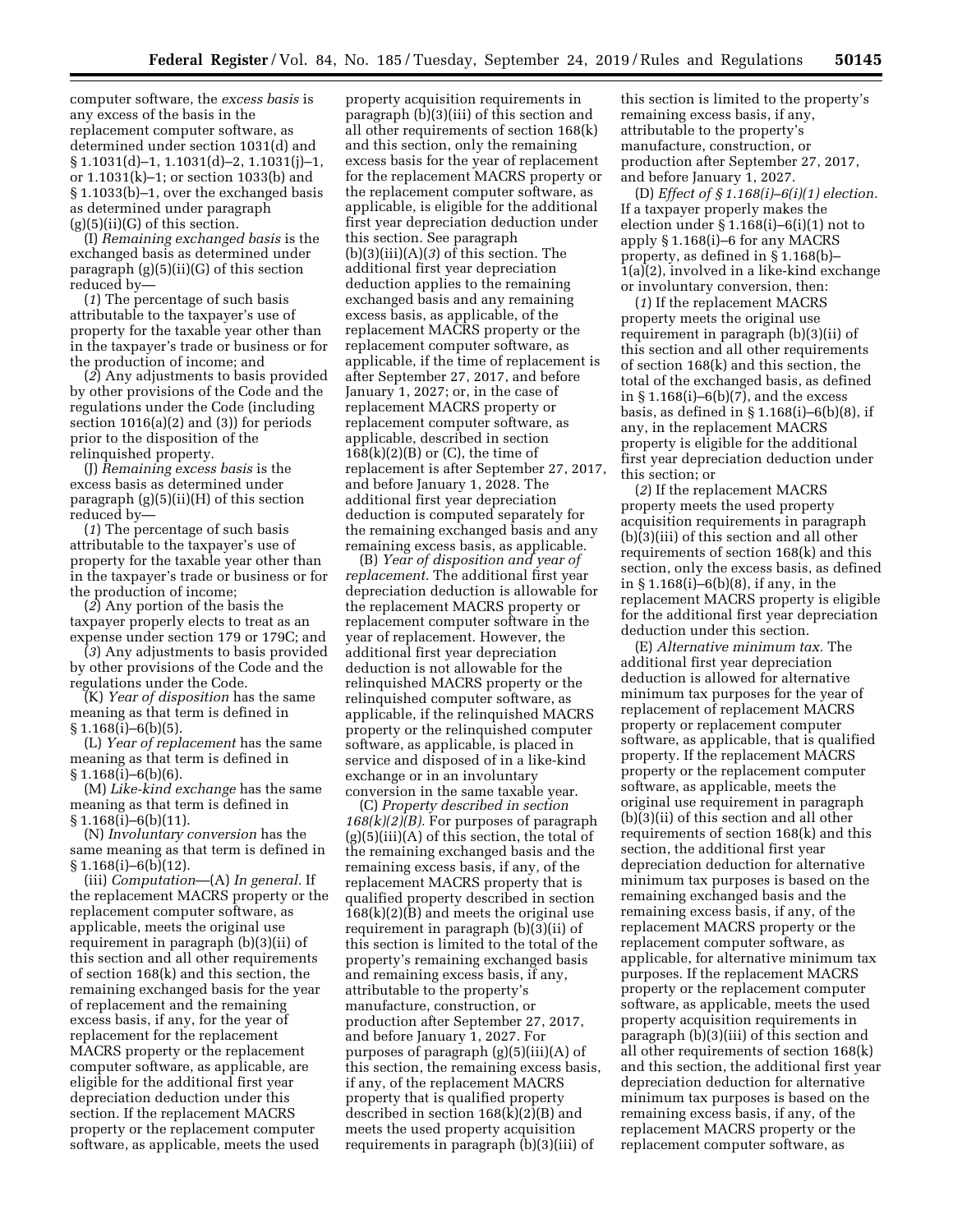applicable, for alternative minimum tax purposes.

(iv) *Replacement MACRS property or replacement computer software that is acquired and placed in service before disposition of relinquished MACRS property or relinquished computer software.* If, in an involuntary conversion, a taxpayer acquires and places in service the replacement MACRS property or the replacement computer software, as applicable, before the time of disposition of the involuntarily converted MACRS property or the involuntarily converted computer software, as applicable; and the time of disposition of the involuntarily converted MACRS property or the involuntarily converted computer software, as applicable, is after December 31, 2026, or, in the case of property described in service 168(k)(2)(B) or (C), after December 31, 2027, then—

(A) The time of replacement for purposes of this paragraph (g)(5) is when the replacement MACRS property or replacement computer software, as applicable, is placed in service by the taxpayer, provided the threat or imminence of requisition or condemnation of the involuntarily converted MACRS property or involuntarily converted computer software, as applicable, existed before January 1, 2027, or, in the case of property described in section  $168(k)(2)(B)$  or  $(C)$ , existed before January 1, 2028; and

(B) The taxpayer depreciates the replacement MACRS property or replacement computer software, as applicable, in accordance with paragraph (e) of this section. However, at the time of disposition of the involuntarily converted MACRS property, the taxpayer determines the exchanged basis, as defined in  $§ 1.168(i)–6(b)(7)$ , and the excess basis, as defined in § 1.168(i)–6(b)(8), of the replacement MACRS property and begins to depreciate the depreciable exchanged basis, as defined in § 1.168(i)–6(b)(9), of the replacement MACRS property in accordance with § 1.168(i)–6(c). The depreciable excess basis, as defined in § 1.168(i)–6(b)(10), of the replacement MACRS property continues to be depreciated by the taxpayer in accordance with the first sentence of this paragraph (g)(5)(iv)(B). Further, in the year of disposition of the involuntarily converted MACRS property, the taxpayer must include in taxable income the excess of the depreciation deductions allowable, including the additional first year depreciation deduction allowable, on the unadjusted depreciable basis of the

replacement MACRS property over the additional first year depreciation deduction that would have been allowable to the taxpayer on the remaining exchanged basis of the replacement MACRS property at the time of replacement, as defined in paragraph  $(g)(5)(iv)(A)$  of this section, plus the depreciation deductions that would have been allowable, including the additional first year depreciation deduction allowable, to the taxpayer on the depreciable excess basis of the replacement MACRS property from the date the replacement MACRS property was placed in service by the taxpayer, taking into account the applicable convention, to the time of disposition of the involuntarily converted MACRS property. Similar rules apply to replacement computer software.

(v) *Examples.* The application of this paragraph (g)(5) is illustrated by the following examples:

(A) *Example 1.* (*1*) In April 2016, *CSK,* a calendar-year corporation, acquired for \$200,000 and placed in service Canopy V1, a gas station canopy. Canopy V1 is qualified property under section 168(k)(2), as in effect on the day before amendment by the Act, and is 5-year property under section 168(e). *CSK*  depreciated Canopy V1 under the general depreciation system of section 168(a) by using the 200-percent declining balance method of depreciation, a 5-year recovery period, and the half-year convention. *CSK*  elected to use the optional depreciation tables to compute the depreciation allowance for Canopy V1. In November 2017, Canopy V1 was destroyed in a fire and was no longer usable in *CSK'*s business. In December 2017, in an involuntary conversion, *CSK* acquired and placed in service Canopy W1 with all of the \$160,000 of insurance proceeds *CSK*  received due to the loss of Canopy V1. Canopy W1 is qualified property under section  $168(k)(2)$  and this section, and is 5year property under section 168(e). Canopy W1 also meets the original use requirement in paragraph (b)(3)(ii) of this section. *CSK* did not make the election under § 1.168(i)–6(i)(1).

(*2*) For 2016, *CSK* is allowed a 50-percent additional first year depreciation deduction of \$100,000 for Canopy V1 (the unadjusted depreciable basis of \$200,000 multiplied by 0.50), and a regular MACRS depreciation deduction of \$20,000 for Canopy V1 (the remaining adjusted depreciable basis of \$100,000 multiplied by the annual depreciation rate of 0.20 for recovery year 1).

(*3*) For 2017, *CSK* is allowed a regular MACRS depreciation deduction of \$16,000 for Canopy V1 (the remaining adjusted depreciable basis of \$100,000 multiplied by the annual depreciation rate of 0.32 for recovery year  $2 \times \frac{1}{2}$  year).

(*4*) Pursuant to paragraph (g)(5)(iii)(A) of this section, the additional first year depreciation deduction allowable for Canopy W1 for 2017 equals \$64,000 (100 percent of Canopy W1's remaining exchanged basis at the time of replacement of \$64,000 (Canopy V1's remaining adjusted depreciable basis of

\$100,000 minus 2016 regular MACRS depreciation deduction of \$20,000 minus 2017 regular MACRS depreciation deduction of \$16,000)).

(B) *Example 2.* (*1*) The facts are the same as in *Example 1* of paragraph  $(g)(5)(v)(A)(1)$ of this section, except *CSK* elected not to deduct the additional first year depreciation for 5-year property placed in service in 2016. *CSK* deducted the additional first year depreciation for 5-year property placed in service in 2017.

(*2*) For 2016, *CSK* is allowed a regular MACRS depreciation deduction of \$40,000 for Canopy V1 (the unadjusted depreciable basis of \$200,000 multiplied by the annual depreciation rate of 0.20 for recovery year 1).

(*3*) For 2017, *CSK* is allowed a regular MACRS depreciation deduction of \$32,000 for Canopy V1 (the unadjusted depreciable basis of \$200,000 multiplied by the annual depreciation rate of 0.32 for recovery year 2  $\times$  1/<sub>2</sub> year).

(*4*) Pursuant to paragraph (g)(5)(iii)(A) of this section, the additional first year depreciation deduction allowable for Canopy  $W_1$  for 2017 equals \$128,000 (100 percent of Canopy W1's remaining exchanged basis at the time of replacement of \$128,000 (Canopy V1's unadjusted depreciable basis of \$200,000 minus 2016 regular MACRS depreciation deduction of \$40,000 minus 2017 regular MACRS depreciation deduction of \$32,000)).

(C) *Example 3.* The facts are the same as in *Example 1* of paragraph (g)(5)(v)(A)(*1*) of this section, except Canopy W1 meets the used property acquisition requirements in paragraph (b)(3)(iii) of this section. Because the remaining excess basis of Canopy W1 is zero, *CSK* is not allowed any additional first year depreciation for Canopy W1 pursuant to paragraph (g)(5)(iii)(A) of this section.

(D) *Example 4.* (*1*) In December 2016, *AB,*  a calendar-year corporation, acquired for \$10,000 and placed in service Computer X2. Computer X2 is qualified property under section 168(k)(2), as in effect on the day before amendment by the Act, and is 5-year property under section 168(e). *AB*  depreciated Computer X2 under the general depreciation system of section 168(a) by using the 200-percent declining balance method of depreciation, a 5-year recovery period, and the half-year convention. *AB*  elected to use the optional depreciation tables to compute the depreciation allowance for Computer X2. In November 2017, *AB*  acquired Computer Y2 by exchanging Computer X2 and \$1,000 cash in a like-kind exchange. Computer Y2 is qualified property under section 168(k)(2) and this section, and is 5-year property under section 168(e). Computer Y2 also meets the original use requirement in paragraph (b)(3)(ii) of this section. *AB* did not make the election under § 1.168(i)–6(i)(1).

(*2*) For 2016, *AB* is allowed a 50-percent additional first year depreciation deduction of \$5,000 for Computer X2 (unadjusted basis of \$10,000 multiplied by 0.50), and a regular MACRS depreciation deduction of \$1,000 for Computer  $\bar{X}2$  (the remaining adjusted depreciable basis of \$5,000 multiplied by the annual depreciation rate of 0.20 for recovery year 1).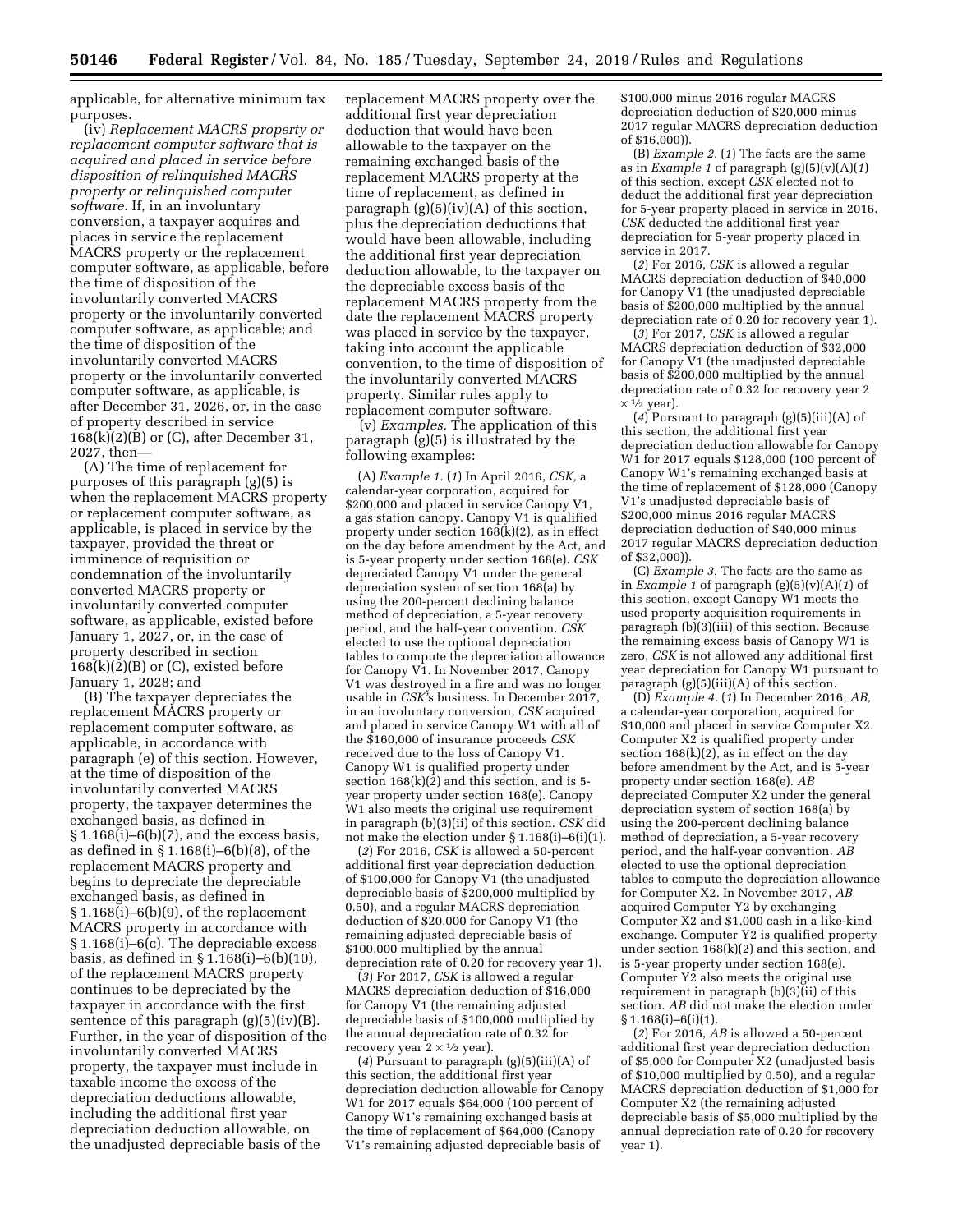(*3*) For 2017, *AB* is allowed a regular MACRS depreciation deduction of \$800 for Computer  $\bar{X}2$  (the remaining adjusted depreciable basis of \$5,000 multiplied by the annual depreciation rate of 0.32 for recovery year  $2 \times \sqrt[1]{2}$  year).

(*4*) Pursuant to paragraph (g)(5)(iii)(A) of this section, the 100-percent additional first year depreciation deduction for Computer Y2 for 2017 is allowable for the remaining exchanged basis at the time of replacement of \$3,200 (Computer X2's unadjusted depreciable basis of \$10,000 minus additional first year depreciation deduction allowable of \$5,000 minus the 2016 regular MACRS depreciation deduction of \$1,000 minus the 2017 regular MACRS depreciation deduction of \$800) and for the remaining excess basis at the time of replacement of \$1,000 (cash paid for Computer Y2). Thus, the 100-percent additional first year depreciation deduction allowable for Computer Y2 totals \$4,200 for 2017.

(E) *Example 5.* (*1*) In July 2017, *BC,* a calendar-year corporation, acquired for \$20,000 and placed in service Equipment X3. Equipment X3 is qualified property under section 168(k)(2), as in effect on the day before amendment by the Act, and is 5-year property under section 168(e). *BC*  depreciated Equipment X3 under the general depreciation system of section 168(a) by using the 200-percent declining balance method of depreciation, a 5-year recovery period, and the half-year convention. *BC*  elected to use the optional depreciation tables to compute the depreciation allowance for Equipment X3. In December 2017, *BC*  acquired Equipment Y3 by exchanging Equipment  $X3$  and \$5,000 cash in a like-kind exchange. Equipment Y3 is qualified property under section 168(k)(2) and this section, and is 5-year property under section 168(e). Equipment Y3 also meets the used property acquisition requirements in paragraph (b)(3)(iii) of this section. *BC* did not make the election under § 1.168(i)–6(i)(1).

(*2*) Pursuant to § 1.168(k)–1(f)(5)(iii)(B), no additional first year depreciation deduction is allowable for Equipment X3 and, pursuant to § 1.168(d)–1(b)(3)(ii), no regular depreciation deduction is allowable for Equipment X3, for 2017.

(*3*) Pursuant to paragraph (g)(5)(iii)(A) of this section, no additional first year depreciation deduction is allowable for Equipment Y3's remaining exchanged basis at the time of replacement of \$20,000 (Equipment X3's unadjusted depreciable basis of \$20,000). However, pursuant to paragraph  $(g)(5)(iii)(A)$  of this section, the 100-percent additional first year depreciation deduction is allowable for Equipment Y3's remaining excess basis at the time of replacement of \$5,000 (cash paid for Equipment Y3). Thus, the 100-percent additional first year depreciation deduction allowable for Equipment Y3 is \$5,000 for 2017.

(F) *Example 6.* (*1*) The facts are the same as in *Example 5* of paragraph (g)(5)(v)(E)(*1*) of this section, except *BC* properly makes the election under § 1.168(i)–6(i)(1) not to apply § 1.168(i)–6 to Equipment X3 and Equipment Y3.

(*2*) Pursuant to § 1.168(k)–1(f)(5)(iii)(B), no additional first year depreciation deduction

is allowable for Equipment X3 and, pursuant to § 1.168(d)–1(b)(3)(ii), no regular depreciation deduction is allowable for Equipment X3, for 2017.

(*3*) Pursuant to § 1.168(i)–6(i)(1), *BC* is treated as placing Equipment Y3 in service in December 2017 with a basis of \$25,000 (the total of the exchanged basis of \$20,000 and the excess basis of \$5,000). However, pursuant to paragraph (g)(5)(iii)(D)(*2*) of this section, the 100-percent additional first year depreciation deduction is allowable only for Equipment Y3's excess basis at the time of replacement of \$5,000 (cash paid for Equipment Y3). Thus, the 100-percent additional first year depreciation deduction allowable for Equipment Y3 is \$5,000 for 2017.

(6) *Change in use*—(i) *Change in use of MACRS property.* The determination of whether the use of MACRS property, as defined in  $\S 1.168(b) - 1(a)(2)$ , changes is made in accordance with section 168(i)(5) and § 1.168(i)–4.

(ii) *Conversion to personal use.* If qualified property is converted from business or income-producing use to personal use in the same taxable year in which the property is placed in service by a taxpayer, the additional first year depreciation deduction is not allowable for the property.

(iii) *Conversion to business or incomeproducing use*—(A) *During the same taxable year.* If, during the same taxable year, property is acquired by a taxpayer for personal use and is converted by the taxpayer from personal use to business or income-producing use, the additional first year depreciation deduction is allowable for the property in the taxable year the property is converted to business or income-producing use, assuming all of the requirements in paragraph (b) of this section are met. See paragraph (b)(3)(ii) of this section relating to the original use rules for a conversion of property to business or income-producing use. See § 1.168(i)– 4(b)(1) for determining the depreciable basis of the property at the time of conversion to business or incomeproducing use.

(B) *Subsequent to the acquisition year.* If property is acquired by a taxpayer for personal use and, during a subsequent taxable year, is converted by the taxpayer from personal use to business or income-producing use, the additional first year depreciation deduction is allowable for the property in the taxable year the property is converted to business or incomeproducing use, assuming all of the requirements in paragraph (b) of this section are met. For purposes of paragraphs (b)(4) and (5) of this section, the property must be acquired by the taxpayer for personal use after September 27, 2017, and converted by

the taxpayer from personal use to business or income-producing use by January 1, 2027. See paragraph (b)(3)(ii) of this section relating to the original use rules for a conversion of property to business or income-producing use. See § 1.168(i)–4(b)(1) for determining the depreciable basis of the property at the time of conversion to business or income-producing use.

(iv) *Depreciable property changes use subsequent to the placed-in-service year.* (A) If the use of qualified property changes in the hands of the same taxpayer subsequent to the taxable year the qualified property is placed in service and, as a result of the change in use, the property is no longer qualified property, the additional first year depreciation deduction allowable for the qualified property is not redetermined.

(B) If depreciable property is not qualified property in the taxable year the property is placed in service by the taxpayer, the additional first year depreciation deduction is not allowable for the property even if a change in the use of the property subsequent to the taxable year the property is placed in service results in the property being qualified property in the taxable year of the change in use.

(v) *Examples.* The application of this paragraph (g)(6) is illustrated by the following examples:

(A) *Example 1.* (*1*) On January 1, 2019, *FFF,* a calendar year corporation, purchased and placed in service several new computers at a total cost of \$100,000. *FFF* used these computers within the United States for 3 months in 2019 and then moved and used the computers outside the United States for the remainder of 2019. On January 1, 2020, *FFF* permanently returns the computers to the United States for use in its business.

(*2*) For 2019, the computers are considered as used predominantly outside the United States in 2019 pursuant to  $\S 1.48-1(g)(1)(i)$ . As a result, the computers are required to be depreciated under the alternative depreciation system of section 168(g). Pursuant to paragraph (b)(2)(ii)(B) of this section, the computers are not qualified property in 2019, the placed-in-service year. Thus, pursuant to paragraph (g)(6)(iv)(B) of this section, no additional first year depreciation deduction is allowed for these computers, regardless of the fact that the computers are permanently returned to the United States in 2020.

(B) *Example 2.* (*1*) On February 8, 2023, *GGG,* a calendar year corporation, purchased and placed in service new equipment at a cost of \$1,000,000 for use in its California plant. The equipment is 5-year property under section 168(e) and is qualified property under section 168(k). *GGG*  depreciates its 5-year property placed in service in 2023 using the optional depreciation table that corresponds with the general depreciation system, the 200-percent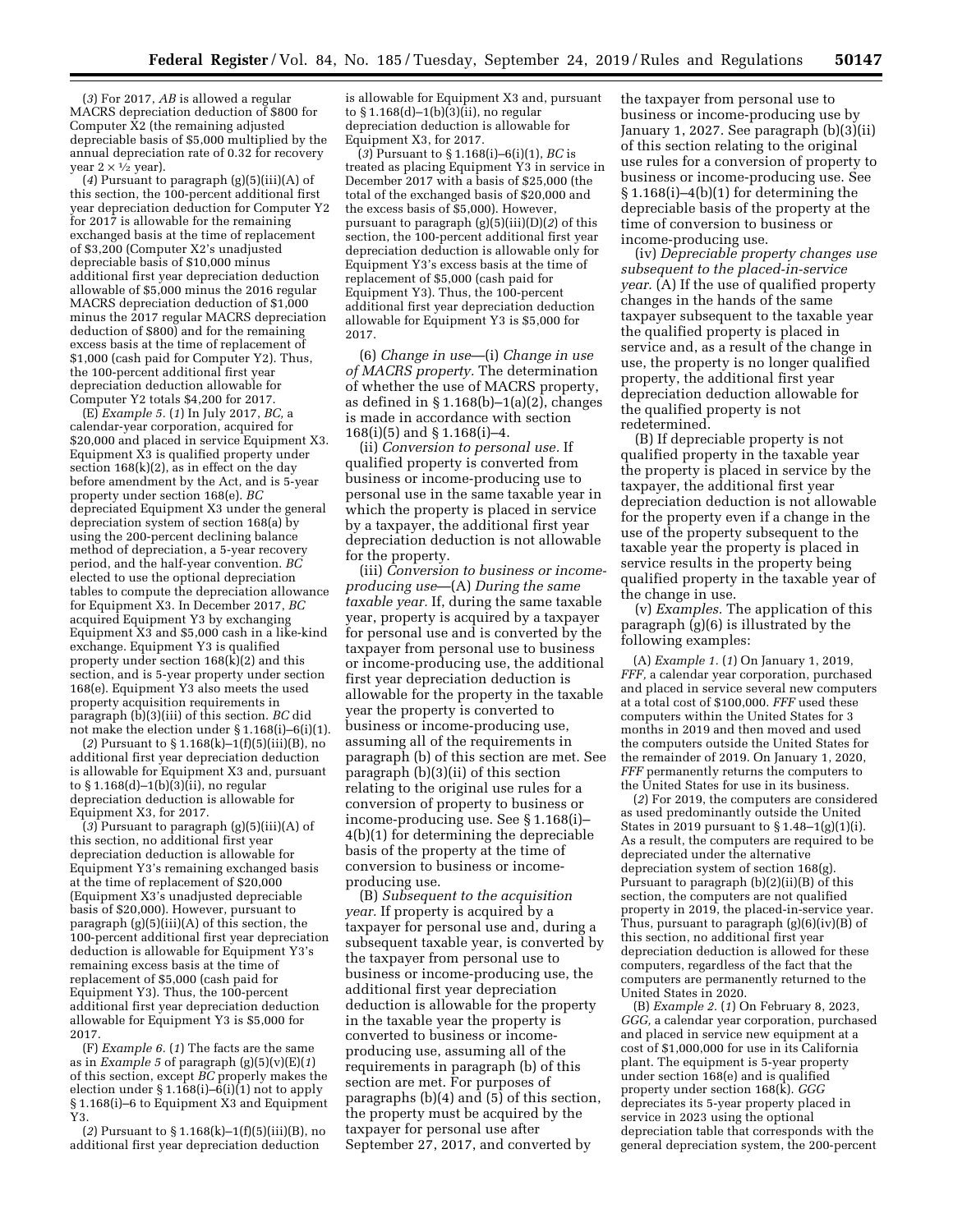declining balance method, a 5-year recovery period, and the half-year convention. On June 4, 2024, due to changes in *GGG'*s business circumstances, *GGG* permanently moves the equipment to its plant in Mexico.

(*2*) For 2023, *GGG* is allowed an 80-percent additional first year depreciation deduction of \$800,000 (the adjusted depreciable basis of \$1,000,000 multiplied by 0.80). In addition, *GGG'*s depreciation deduction allowable in 2023 for the remaining adjusted depreciable basis of \$200,000 (the unadjusted depreciable basis of \$1,000,000 reduced by the additional first year depreciation deduction of \$800,000) is \$40,000 (the remaining adjusted depreciable basis of \$200,000 multiplied by the annual depreciation rate of 0.20 for recovery year 1).

(*3*) For 2024, the equipment is considered as used predominantly outside the United States pursuant to  $\S 1.48-1(g)(1)(i)$ . As a result of this change in use, the adjusted depreciable basis of \$160,000 for the equipment is required to be depreciated under the alternative depreciation system of section 168(g) beginning in 2024. However, the additional first year depreciation deduction of \$800,000 allowed for the equipment in 2023 is not redetermined.

(7) *Earnings and profits.* The additional first year depreciation deduction is not allowable for purposes of computing earnings and profits.

(8) *Limitation of amount of depreciation for certain passenger automobiles.* For a passenger automobile as defined in section 280F(d)(5), the limitation under section  $280F(a)(1)(A)(i)$  is increased by \$8,000 for qualified property acquired and placed in service by a taxpayer after September 27, 2017.

(9) *Coordination with section 47*—(i) *In general.* If qualified rehabilitation expenditures, as defined in section 47(c)(2) and § 1.48–12(c), incurred by a taxpayer with respect to a qualified rehabilitated building, as defined in section 47(c)(1) and § 1.48–12(b), are qualified property, the taxpayer may claim the rehabilitation credit provided by section 47(a), provided the requirements of section 47 are met—

(A) With respect to the portion of the basis of the qualified rehabilitated building that is attributable to the qualified rehabilitation expenditures if the taxpayer makes the applicable election under paragraph (f)(1)(i) of this section not to deduct any additional first year depreciation for the class of property that includes the qualified rehabilitation expenditures; or

(B) With respect to the portion of the remaining rehabilitated basis of the qualified rehabilitated building that is attributable to the qualified rehabilitation expenditures if the taxpayer claims the additional first year depreciation deduction on the unadjusted depreciable basis, as defined in § 1.168(b)–1(a)(3) but before the reduction in basis for the amount of the rehabilitation credit, of the qualified rehabilitation expenditures; and the taxpayer depreciates the remaining adjusted depreciable basis, as defined in paragraph (e)(2)(i) of this section, of such expenditures using straight line cost recovery in accordance with section 47(c)(2)(B)(i) and § 1.48–12(c)(7)(i). For purposes of this paragraph (g)(9)(i)(B), the remaining rehabilitated basis is equal to the unadjusted depreciable basis, as defined in § 1.168(b)–1(a)(3) but before the reduction in basis for the amount of the rehabilitation credit, of the qualified rehabilitation expenditures that are qualified property reduced by the additional first year depreciation allowed or allowable, whichever is greater.

(ii) *Example.* The application of this paragraph (g)(9) is illustrated by the following example:

(A) Between February 8, 2023, and June 4, 2023, *JM,* a calendar-year taxpayer, incurred qualified rehabilitation expenditures of \$200,000 with respect to a qualified rehabilitated building that is nonresidential real property under section 168(e). These qualified rehabilitation expenditures are qualified property and qualify for the 20 percent rehabilitation credit under section 47(a)(1). *JM'*s basis in the qualified rehabilitated building is zero before incurring the qualified rehabilitation expenditures and *JM* placed the qualified rehabilitated building in service in July 2023. *JM* depreciates its nonresidential real property placed in service in 2023 under the general depreciation system of section 168(a) by using the straight line method of depreciation, a 39-year recovery period, and the mid-month convention. *JM* elected to use the optional depreciation tables to compute the depreciation allowance for its depreciable property placed in service in 2023. Further, for 2023, *JM* did not make any election under paragraph (f) of this section.

(B) Because *JM* did not make any election under paragraph (f) of this section, *JM* is allowed an 80-percent additional first year depreciation deduction of \$160,000 for the qualified rehabilitation expenditures for 2023 (the unadjusted depreciable basis of \$200,000 (before reduction in basis for the rehabilitation credit) multiplied by 0.80). *JM*  also is allowed to claim a rehabilitation credit of \$8,000 for the remaining rehabilitated basis of \$40,000 (the unadjusted depreciable basis (before reduction in basis for the rehabilitation credit) of \$200,000 less the additional first year depreciation deduction of \$160,000, multiplied by 0.20 to calculate the rehabilitation credit). For 2023, the ratable share of the rehabilitation credit of \$8,000 is \$1,600. Further, *JM'*s depreciation deduction for 2023 for the remaining adjusted depreciable basis of \$32,000 (the unadjusted depreciable basis (before reduction in basis for the rehabilitation credit) of \$200,000 less the additional first year depreciation deduction

of \$160,000 less the rehabilitation credit of \$8,000) is \$376.64 (the remaining adjusted depreciable basis of \$32,000 multiplied by the depreciation rate of 0.01177 for recovery year 1, placed in service in month 7).

(10) *Coordination with section 514(a)(3).* The additional first year depreciation deduction is not allowable for purposes of section 514(a)(3).

(11) [Reserved]

(h) *Applicability dates*—(1) *In general.*  Except as provided in paragraphs (h)(2) and (3) of this section, the rules of this section apply to—

(i) Qualified property under section 168(k)(2) that is placed in service by the taxpayer during or after the taxpayer's taxable year that includes September 24, 2019; and

(ii) A specified plant for which the taxpayer properly made an election to apply section 168(k)(5) and that is planted, or grafted to a plant that was previously planted, by the taxpayer during or after the taxpayer's taxable year that includes September 24, 2019.

(2) *Early application of this section.* A taxpayer may choose to apply this section, in its entirety, to—

(i) Qualified property under section 168(k)(2) acquired and placed in service after September 27, 2017, by the taxpayer during the taxpayer's taxable year ending on or after September 28, 2017; and

(ii) A specified plant for which the taxpayer properly made an election to apply section  $168(k)(5)$  and that is planted, or grafted to a plant that was previously planted, after September 27, 2017, by the taxpayer during the taxpayer's taxable year ending on or after September 28, 2017.

(3) *Early application of regulation project REG–104397–18.* A taxpayer may rely on the provisions of this section in regulation project REG–104397–18 (2018–41 I.R.B. 558) (see § 601.601(d)(2)(ii)(*b*) of this chapter) for—

(i) Qualified property under section 168(k)(2) acquired and placed in service after September 27, 2017, by the taxpayer during the taxpayer's taxable year ending on or after September 28, 2017, and ending before the taxpayer's taxable year that includes September 24, 2019; and

(ii) A specified plant for which the taxpayer properly made an election to apply section  $168(k)(5)$  and that is planted, or grafted to a plant that was previously planted, after September 27, 2017, by the taxpayer during the taxpayer's taxable year ending on or after September 28, 2017, and ending before the taxpayer's taxable year that includes September 24, 2019.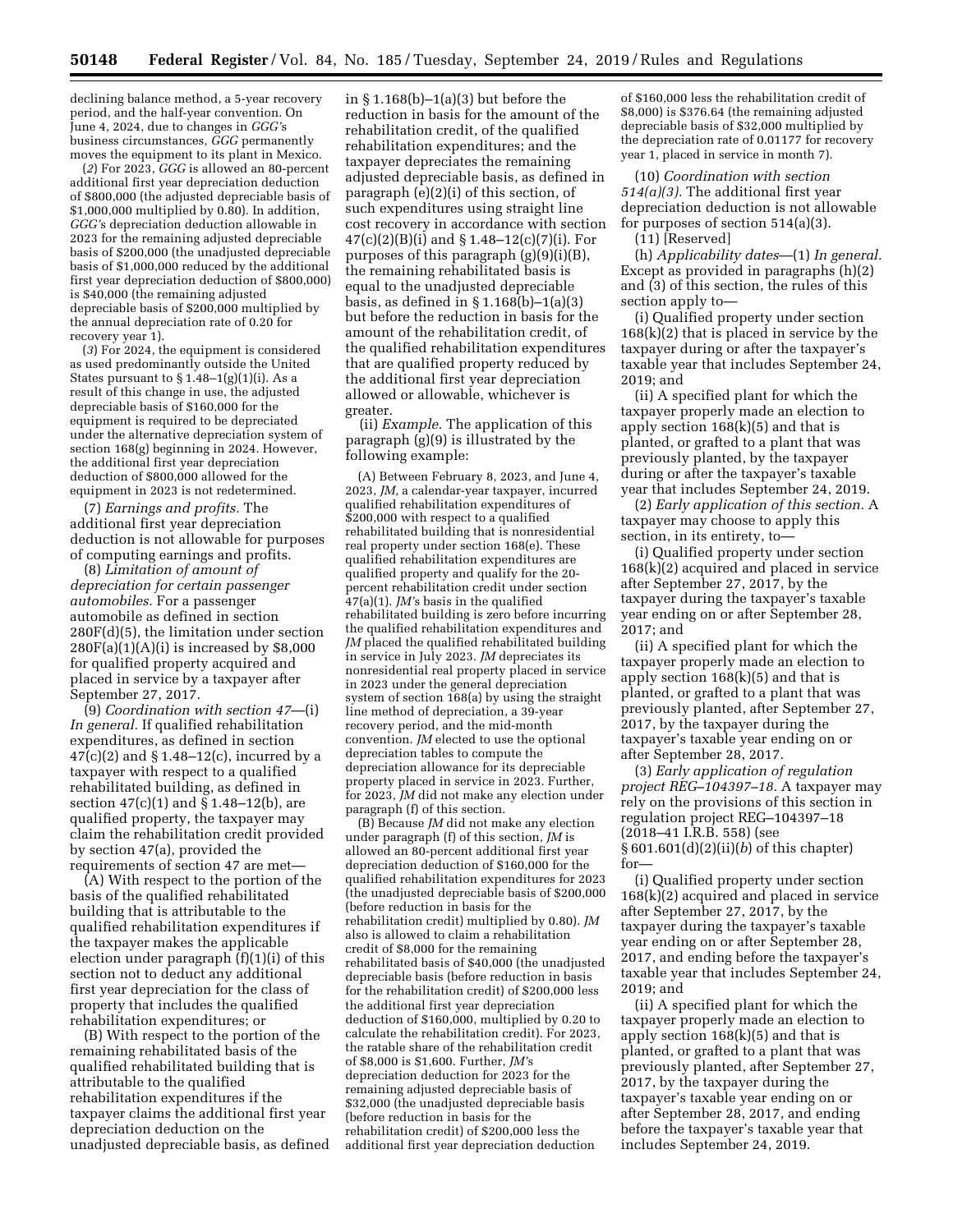■ **Par. 10.** Section 1.169-3 is amended by adding a sentence at the end of paragraph (a) and adding three sentences at the end of paragraph (g) to read as follows:

## **§ 1.169–3 Amortizable basis.**

(a) \* \* \* Further, before computing the amortization deduction allowable under section 169, the adjusted basis for purposes of determining gain for a facility that is acquired and placed in service after September 27, 2017, and that is qualified property under section 168(k), as amended by the Tax Cuts and Jobs Act, Public Law 115–97 (131 Stat. 2054 (December 22, 2017)) (the ''Act''), or § 1.168(k)–2, must be reduced by the amount of the additional first year depreciation deduction allowed or allowable, whichever is greater, under section 168(k), as amended by the Act.

\* \* \* \* \* (g) \* \* \* The last sentence of paragraph (a) of this section applies to a certified pollution control facility that is qualified property under section 168(k)(2) and placed in service by a taxpayer during or after the taxpayer's taxable year that includes September 24, 2019. However, a taxpayer may choose to apply the last sentence of paragraph (a) of this section to a certified pollution control facility that is qualified property under section 168(k)(2) and acquired and placed in service after September 27, 2017, by the taxpayer during taxable years ending on or after September 28, 2017. A taxpayer may rely on the last sentence in paragraph (a) of this section in regulation project REG–104397–18 (2018–41 IRB 558) (see

§ 601.601(d)(2)(ii)(b) of this chapter) for a certified pollution control facility that is qualified property under section 168(k)(2) and acquired and placed in service after September 27, 2017, by the taxpayer during taxable years ending on or after September 28, 2017, and ending before the taxpayer's taxable year that includes September 24, 2019.

■ **Par. 11.** Section 1.179–4 is amended by revising paragraph (c)(2) to read as follows:

### **§ 1.179–4 Definitions.**

\* \* \* \* \*  $(c) * * * *$ 

(2) Property deemed to have been acquired by a new target corporation as a result of a section 338 election (relating to certain stock purchases treated as asset acquisitions) or a section 336(e) election (relating to certain stock dispositions treated as asset transfers) made for a disposition described in § 1.336–2(b)(1) will be considered acquired by purchase.

\* \* \* \* \*

■ **Par. 12.** Section 1.179–6 is amended by revising the first sentence in paragraph (a) and adding paragraph (e) to read as follows:

# **§ 1.179–6 Effective/applicability dates.**

(a) \* \* \* Except as provided in paragraphs (b), (c), (d), and (e) of this section, the provisions of §§ 1.179–1 through 1.179–5 apply for property placed in service by the taxpayer in taxable years ending after January 25,<br>1993 \* \* \* 1993. \*

\* \* \* \* \* (e) *Application of § 1.179–4(c)(2)*–(1) *In general.* Except as provided in paragraphs (e)(2) and (3) of this section, the provisions of  $\S 1.179-4(c)(2)$  relating to section 336(e) are applicable on or after September 24, 2019.

(2) *Early application of § 1.179– 4(c)(2).* A taxpayer may choose to apply the provisions of  $\S 1.179-4(c)(2)$  relating to section 336(e) for the taxpayer's taxable years ending on or after September 28, 2017.

(3) *Early application of regulation project REG–104397–18.* A taxpayer may rely on the provisions of  $\S 1.179-4(c)(2)$ relating to section 336(e) in regulation project REG–104397–18 (2018–41 I.R.B. 558) (see § 601.601(d)(2)(ii)(b) of this chapter) for the taxpayer's taxable years ending on or after September 28, 2017, and ending before September 24, 2019.

■ **Par. 13.** Section 1.312–15 is amended by adding a sentence at the end of paragraph (a)(1) and adding paragraph (e) to read as follows:

## **§ 1.312–15 Effect of depreciation on earnings and profits.**

 $(a) * * * *$  $(1) * * *$  Further, see § 1.168(k)–  $2(g)(7)$  with respect to the treatment of the additional first year depreciation deduction allowable under section 168(k), as amended by the Tax Cuts and Jobs Act, Public Law 115–97 (131 Stat. 2054 (December 22, 2017)), for purposes of computing the earnings and profits of a corporation.

 $\star$   $\star$ (e) *Applicability date of qualified property.* The last sentence of paragraph (a)(1) of this section applies to the taxpayer's taxable years ending on or after September 24, 2019. However, a taxpayer may choose to apply the last sentence in paragraph (a)(1) of this section for the taxpayer's taxable years ending on or after September 28, 2017. A taxpayer may rely on the last sentence in paragraph (a)(1) of this section in regulation project REG–104397–18 (2018–41 I.R.B. 558) (see § 601.601(d)(2)(ii)(b) of this chapter) for the taxpayer's taxable years ending on or after September 28, 2017, and ending

before the taxpayer's taxable year that includes September 24, 2019.

■ **Par. 14.** Section 1.704-1 is amended by adding three sentences at the end of paragraph  $(b)(1)(ii)(a)$  and adding a sentence at the end of paragraph  $(b)(2)(iv)(g)(3)$  to read as follows:

## **§ 1.704–1 Partner's distributive share.**

- \* \* \* \* \*
	- (b) \* \* \*
	- $(1) * * * *$
	- $(ii) * * * *$

 $\left(a\right)$ <sup>\*</sup> \* \* The last sentence of paragraph (b)(2)(iv)(*g*)(*3*) of this section is applicable for partnership taxable years ending on or after September 24, 2019. However, a partnership may choose to apply the last sentence in paragraph (b)(2)(iv)(*g*)(*3*) of this section for the partnership's taxable years ending on or after September 28, 2017. A partnership may rely on the last sentence in paragraph  $(b)(2)(iv)(g)(3)$  of this section in regulation project REG– 104397–18 (2018–41 I.R.B. 558) (see § 601.601(d)(2)(ii)(b) of this chapter) for the partnership's taxable years ending on or after September 28, 2017, and ending before the partnership's taxable year that includes September 24, 2019.

- \* \* \* \* \*  $(2) * * * *$
- $(iv) * * * *$
- (*g*) \* \* \*

(*3*) \* \* \* For purposes of the preceding sentence, additional first year depreciation deduction under section 168(k) is not a reasonable method.

\* \* \* \* \* ■ **Par. 15.** Section 1.704–3 is amended by adding a sentence at the end of paragraph (d)(2), revising the first sentence in paragraph (f), and adding three sentences at the end of paragraph (f) to read as follows:

### **§ 1.704–3 Contributed property.**

- \* \* \* \* \*
	- (d) \* \* \*

 $(2)$  \* \* \* However, the additional first year depreciation deduction under section 168(k) is not a permissible method for purposes of the preceding sentence and, if a partnership has acquired property in a taxable year for which the additional first year depreciation deduction under section 168(k) has been used of the same type as the contributed property, the portion of the contributed property's book basis that exceeds its adjusted tax basis must be recovered under a reasonable method. See § 1.168(k)–2(b)(3)(iv)(B).

\* \* \* \* \* (f) \* \* \* With the exception of paragraphs (a)(1), (a)(8)(ii) and (iii), and (a)(10) and (11) of this section, and of